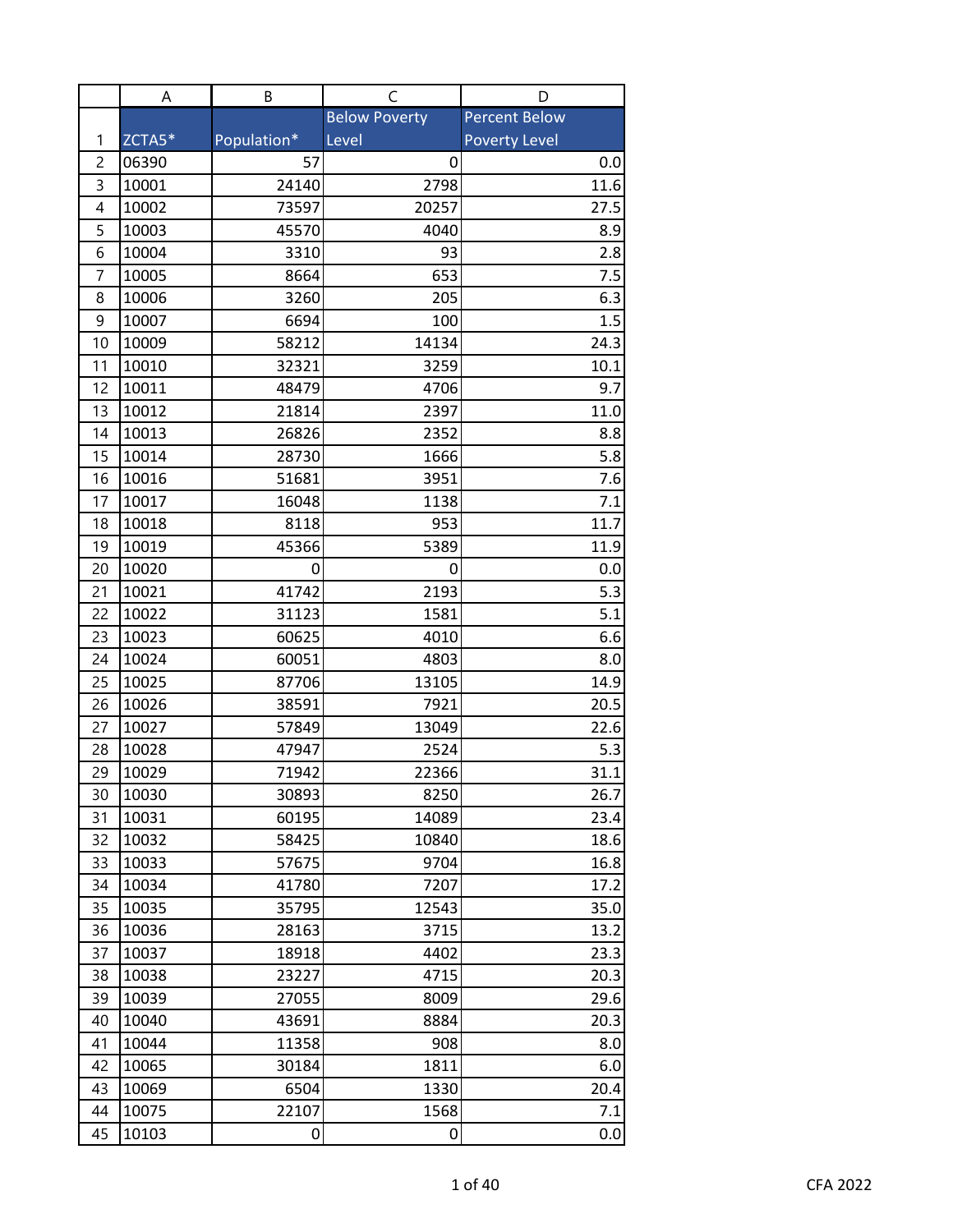|          | A              | B              | C            | D            |
|----------|----------------|----------------|--------------|--------------|
| 46       | 10110          | 0              | 0            | 0.0          |
| 47       | 10111          | 0              | 0            | 0.0          |
| 48       | 10112          | 0              | 0            | 0.0          |
| 49       | 10115          | 0              | 0            | 0.0          |
| 50       | 10119          | 0              | 0            | 0.0          |
| 51       | 10128          | 57746          | 4111         | 7.1          |
| 52       | 10152          | 0              | 0            | 0.0          |
| 53       | 10153          | 0              | 0            | 0.0          |
| 54       | 10154          | 0              | 0            | 0.0          |
| 55       | 10162          | 1240           | 0            | 0.0          |
| 56       | 10165          | 0              | 0            | 0.0          |
| 57       | 10167          | 0              | 0            | 0.0          |
| 58       | 10168          | 0              | 0            | 0.0          |
| 59       | 10169          | 0              | 0            | 0.0          |
| 60       | 10170          | 0              | 0            | 0.0          |
| 61       | 10171          | 0              | 0            | 0.0          |
| 62       | 10172          | 0              | 0            | 0.0          |
| 63       | 10173          | 0              | 0            | 0.0          |
| 64       | 10174          | 0              | 0            | 0.0          |
| 65       | 10177          | 0              | 0            | 0.0          |
| 66       | 10199          | 0              | 0            | 0.0          |
| 67       | 10271          | 0              | 0            | 0.0          |
| 68       | 10278          | 0              | 0            | 0.0          |
| 69       | 10279          | 96             | 0            | 0.0          |
| 70       | 10280          | 9372           | 479          | 5.1          |
| 71       | 10282          | 6086           | 171          | 2.8          |
| 72       | 10301          | 36542          | 5961         | 16.3         |
| 73       | 10302          | 17868          | 2430         | 13.6         |
| 74       | 10303          | 27018          | 5550         | 20.5         |
| 75       | 10304          | 40757          | 7499         | 18.4         |
| 76<br>77 | 10305<br>10306 | 42436<br>53814 | 4497<br>5403 | 10.6<br>10.0 |
| 78       | 10307          | 14941          | 763          | 5.1          |
| 79       | 10308          | 28900          | 967          | 3.3          |
| 80       | 10309          | 33836          | 2526         | 7.5          |
| 81       | 10310          | 24025          | 3639         | 15.1         |
| 82       | 10311          | 0              | 0            | 0.0          |
| 83       | 10312          | 60999          | 3460         | 5.7          |
| 84       | 10314          | 88848          | 8109         | 9.1          |
| 85       | 10451          | 49349          | 17056        | 34.6         |
| 86       | 10452          | 73884          | 27059        | 36.6         |
| 87       | 10453          | 78172          | 28137        | 36.0         |
| 88       | 10454          | 37267          | 16405        | 44.0         |
| 89       | 10455          | 39909          | 14363        | 36.0         |
| 90       | 10456          | 88987          | 31939        | 35.9         |
| 91       | 10457          | 73509          | 26492        | 36.0         |
|          |                |                |              |              |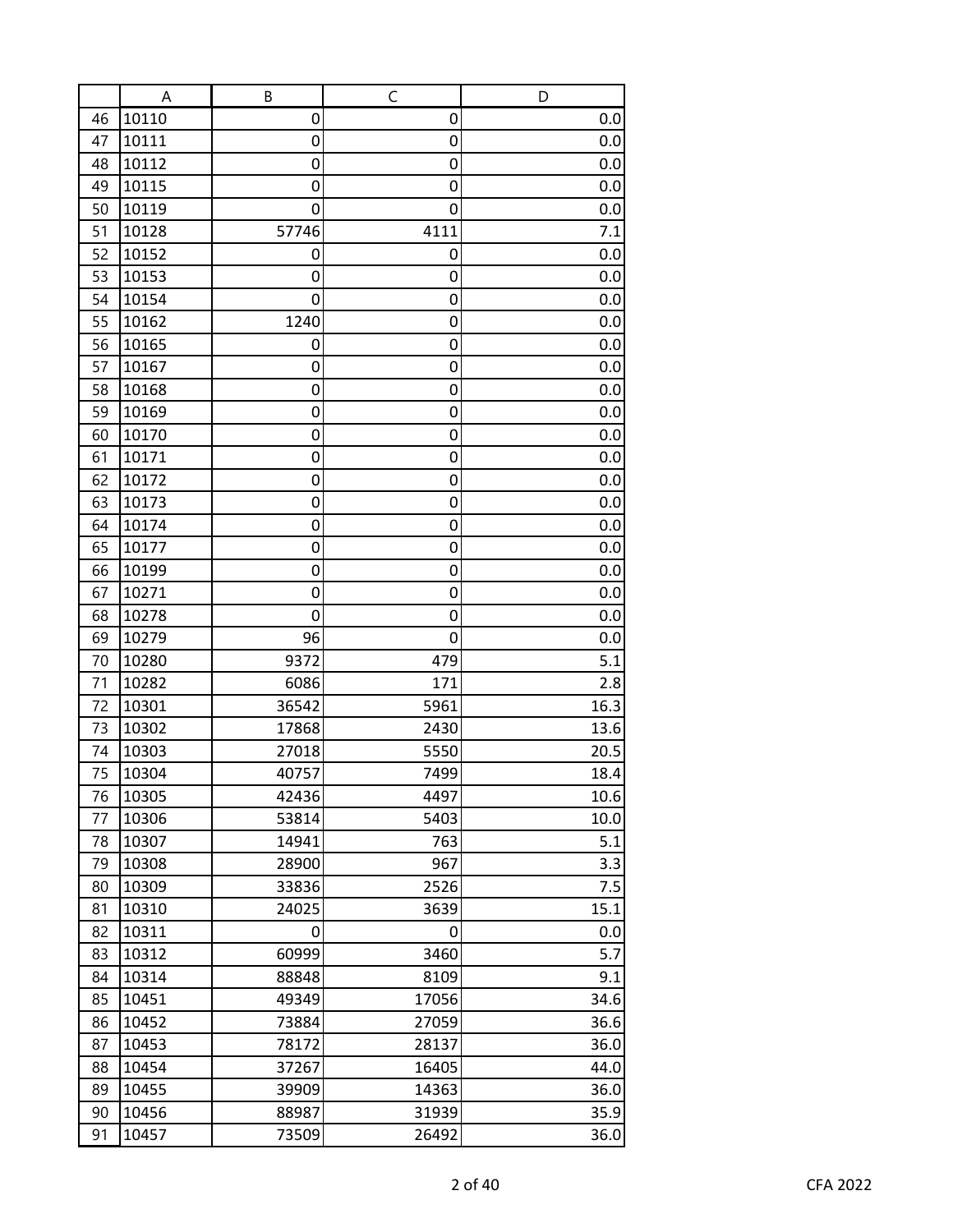|            | A              | B            | C         | D          |
|------------|----------------|--------------|-----------|------------|
| 92         | 10458          | 82948        | 26616     | 32.1       |
| 93         | 10459          | 47881        | 14997     | 31.3       |
| 94         | 10460          | 57028        | 20565     | 36.1       |
| 95         | 10461          | 50051        | 6767      | 13.5       |
| 96         | 10462          | 75017        | 13430     | 17.9       |
| 97         | 10463          | 67757        | 12295     | 18.1       |
| 98         | 10464          | 4322         | 270       | 6.2        |
| 99         | 10465          | 43096        | 5963      | 13.8       |
| 100        | 10466          | 73544        | 12788     | 17.4       |
| 101        | 10467          | 99289        | 24716     | 24.9       |
| 102        | 10468          | 77347        | 21679     | 28.0       |
| 103        | 10469          | 70051        | 10883     | 15.5       |
| 104        | 10470          | 15435        | 1686      | 10.9       |
| 105        | 10471          | 19396        | 1536      | 7.9        |
| 106        | 10472          | 67319        | 19786     | 29.4       |
| 107        | 10473          | 58941        | 13805     | 23.4       |
| 108        | 10474          | 10732        | 4459      | 41.5       |
| 109        | 10475          | 42505        | 5639      | 13.3       |
| 110        | 10501          | 1237         | 29        | 2.3        |
| 111        | 10502          | 5347         | 79        | 1.5        |
| 112        | 10503          | 106          | 0         | 0.0        |
| 113<br>114 | 10504<br>10505 | 8041<br>1336 | 143<br>23 | 1.8<br>1.7 |
| 115        | 10506          | 5544         | 208       | 3.8        |
| 116        | 10507          | 5928         | 604       | 10.2       |
| 117        | 10509          | 20035        | 906       | 4.5        |
| 118        | 10510          | 9986         | 253       | 2.5        |
| 119        | 10511          | 2288         | 108       | 4.7        |
| 120        | 10512          | 24459        | 1070      | 4.4        |
| 121        | 10514          | 12543        | 216       | 1.7        |
| 122        | 10516          | 5449         | 267       | 4.9        |
| 123        | 10517          | 497          | 9         | 1.8        |
| 124        | 10518          | 1041         | 72        | 6.9        |
| 125        | 10519          | 305          | 3         | 1.0        |
| 126        | 10520          | 12556        | 686       | 5.5        |
| 127        | 10522          | 10050        | 276       | 2.7        |
| 128        | 10523          | 9355         | 821       | 8.8        |
| 129        | 10524          | 4317         | 304       | 7.0        |
| 130        | 10526          | 1860         | 126       | 6.8        |
| 131        | 10527          | 829          | 7         | 0.8        |
| 132        | 10528          | 13313        | 694       | 5.2        |
| 133        | 10530          | 12902        | 850       | 6.6        |
| 134        | 10532          | 4739         | 197       | 4.2        |
| 135        | 10533          | 7373         | 489       | 6.6        |
| 136        | 10535          | 254          | 0         | 0.0        |
| 137        | 10536          | 10930        | 523       | 4.8        |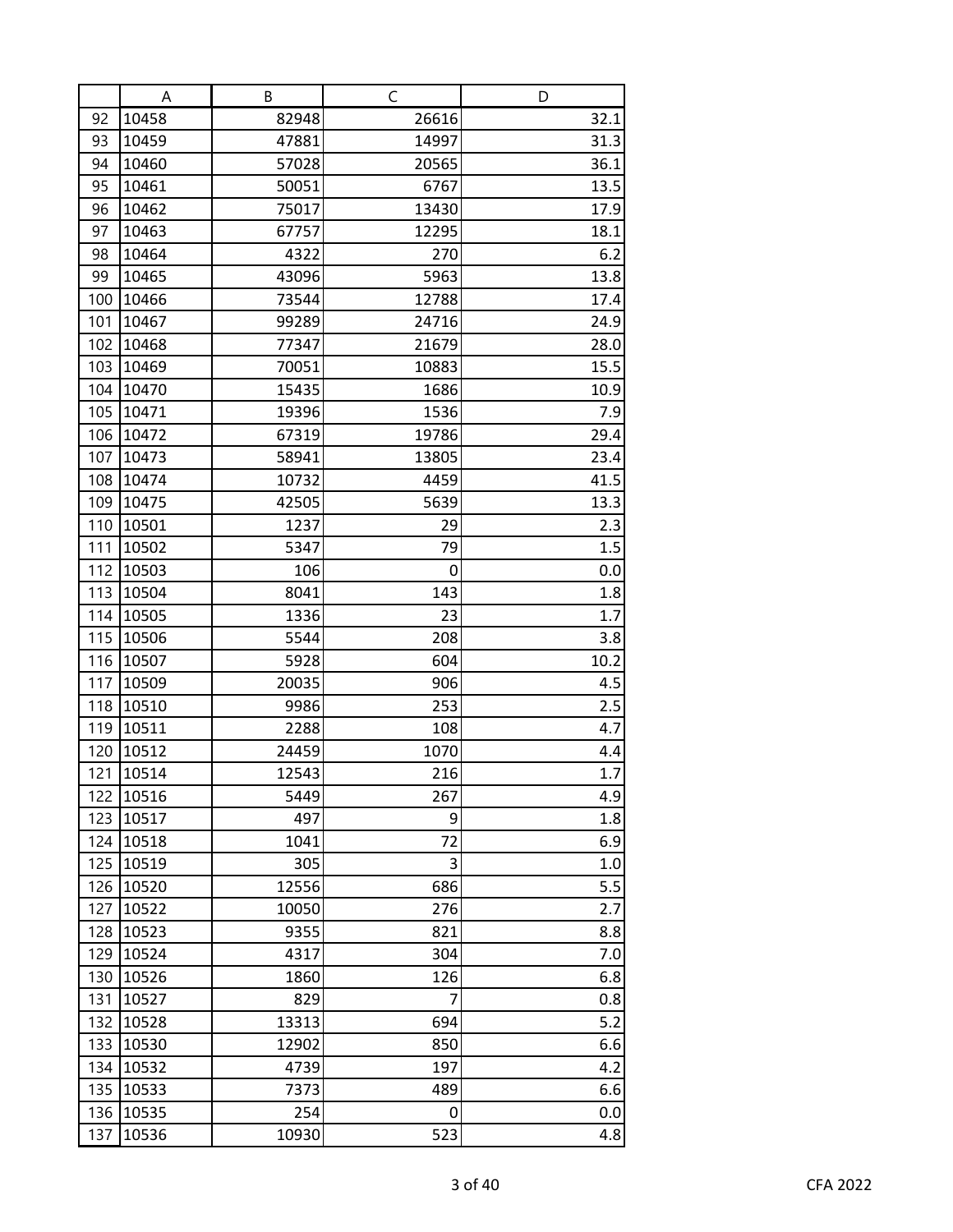|            | A              | В              | C           | D          |
|------------|----------------|----------------|-------------|------------|
| 138        | 10537          | 2769           | 468         | 16.9       |
| 139        | 10538          | 16102          | 513         | 3.2        |
| 140        | 10541          | 26364          | 1304        | 4.9        |
| 141        | 10543          | 20705          | 1163        | 5.6        |
| 142        | 10545          | 103            | 46          | 44.7       |
| 143        | 10546          | 1085           | 3           | 0.3        |
| 144        | 10547          | 7886           | 407         | 5.2        |
| 145        | 10548          | 3840           | 297         | 7.7        |
| 146        | 10549          | 16092          | 1076        | 6.7        |
| 147        | 10550          | 36026          | 7022        | 19.5       |
| 148        | 10552          | 20823          | 1553        | 7.5        |
| 149        | 10553          | 9747           | 517         | 5.3        |
| 150        | 10560          | 4586           | 171         | 3.7        |
| 151        | 10562          | 29745          | 2179        | 7.3        |
| 152        | 10566          | 23914          | 3114        | 13.0       |
| 153        | 10567          | 19673          | 911         | 4.6        |
| 154        | 10570          | 11869          | 487         | 4.1        |
| 155        | 10573          | 38514          | 3804        | 9.9        |
| 156        | 10576          | 5025           | 79          | 1.6        |
| 157        | 10577          | 2917           | 263         | 9.0        |
| 158        | 10578          | 1386           | 20          | 1.4        |
| 159        | 10579          | 8244           | 278         | 3.4        |
| 160<br>161 | 10580<br>10583 | 17018<br>40907 | 775<br>1193 | 4.6<br>2.9 |
| 162        | 10588          | 3102           | 213         | 6.9        |
| 163        | 10589          | 7621           | 347         | 4.6        |
| 164        | 10590          | 7208           | 503         | 7.0        |
| 165        | 10591          | 22650          | 1505        | 6.6        |
| 166        | 10594          | 5317           | 182         | 3.4        |
| 167        | 10595          | 7014           | 986         | 14.1       |
| 168        | 10596          | 1051           | 27          | 2.6        |
| 169        | 10597          | 699            | 0           | 0.0        |
| 170        | 10598          | 28675          | 942         | 3.3        |
| 171        | 10601          | 10035          | 1713        | 17.1       |
| 172        | 10603          | 18627          | 1409        | 7.6        |
| 173        | 10604          | 11025          | 298         | 2.7        |
| 174        | 10605          | 19671          | 1553        | 7.9        |
| 175        | 10606          | 15939          | 1675        | 10.5       |
| 176        | 10607          | 6990           | 372         | 5.3        |
| 177        | 10701          | 60473          | 11614       | 19.2       |
| 178        | 10703          | 22345          | 2759        | 12.3       |
| 179        | 10704          | 31073          | 2464        | 7.9        |
| 180        | 10705          | 39536          | 5559        | 14.1       |
| 181        | 10706          | 8212           | 244         | 3.0        |
| 182        | 10707          | 9645           | 449         | 4.7        |
| 183        | 10708          | 20752          | 1201        | 5.8        |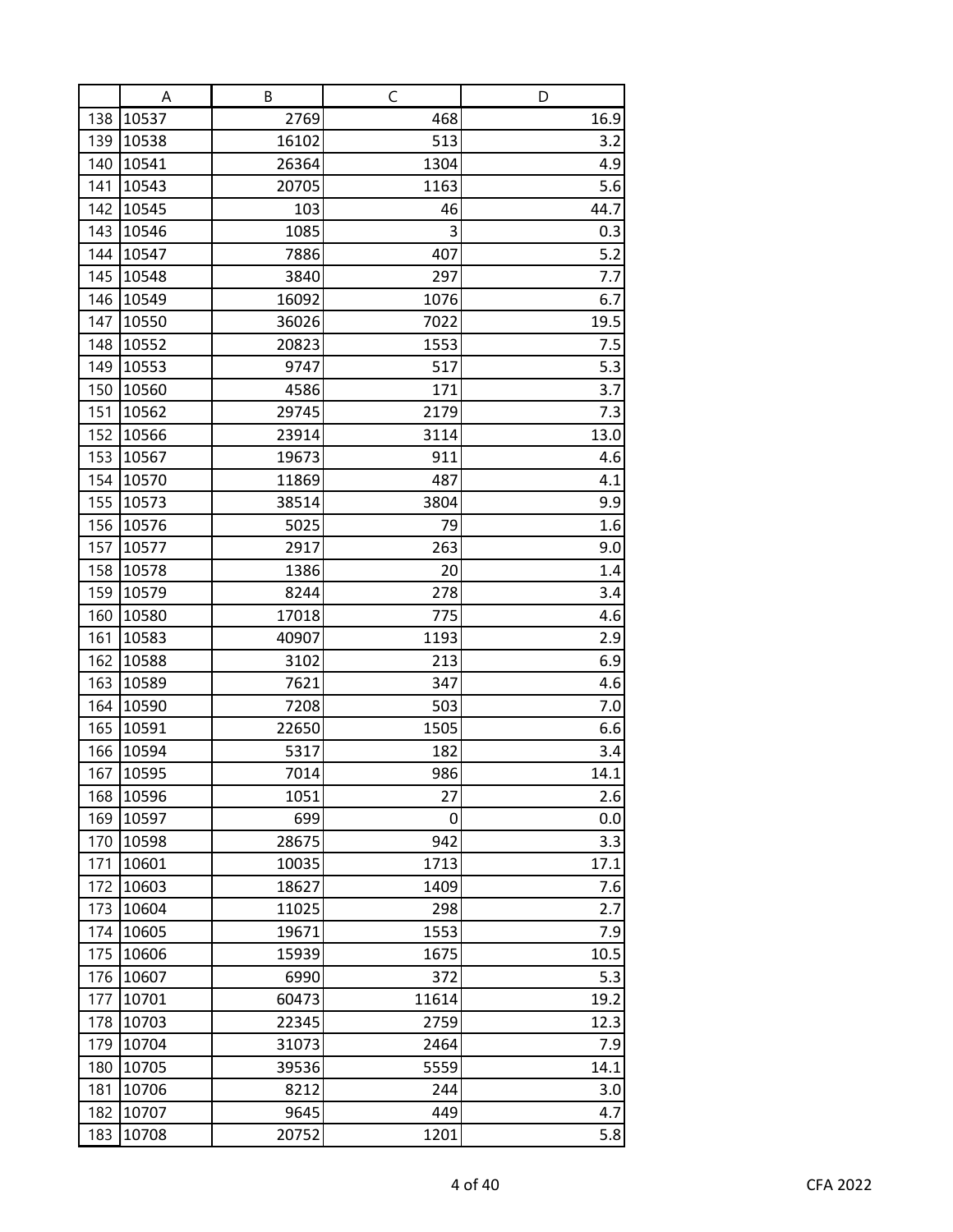|     | A     | В     | C     | D       |
|-----|-------|-------|-------|---------|
| 184 | 10709 | 9369  | 200   | 2.1     |
| 185 | 10710 | 24972 | 2165  | 8.7     |
| 186 | 10801 | 38883 | 5933  | 15.3    |
| 187 | 10803 | 12491 | 530   | 4.2     |
| 188 | 10804 | 14348 | 401   | 2.8     |
| 189 | 10805 | 20063 | 1980  | 9.9     |
| 190 | 10901 | 23460 | 1924  | 8.2     |
| 191 | 10910 | 0     | 0     | 0.0     |
| 192 | 10911 | 0     | 0     | 0.0     |
| 193 | 10913 | 4926  | 140   | 2.8     |
| 194 | 10914 | 391   | 0     | 0.0     |
| 195 | 10915 | 66    | 4     | 6.1     |
| 196 | 10916 | 4475  | 190   | 4.2     |
| 197 | 10917 | 1650  | 47    | 2.8     |
| 198 | 10918 | 12108 | 723   | 6.0     |
| 199 | 10919 | 1286  | 5     | 0.4     |
| 200 | 10920 | 8919  | 204   | 2.3     |
| 201 | 10921 | 3802  | 110   | 2.9     |
| 202 | 10922 | 1778  | 354   | 19.9    |
| 203 | 10923 | 7695  | 557   | 7.2     |
| 204 | 10924 | 12329 | 834   | 6.8     |
| 205 | 10925 | 3886  | 151   | 3.9     |
| 206 | 10926 | 3475  | 180   | 5.2     |
| 207 | 10927 | 11909 | 1650  | 13.9    |
| 208 | 10928 | 4132  | 200   | 4.8     |
| 209 | 10930 | 9786  | 931   | 9.5     |
| 210 | 10931 | 1031  | 170   | 16.5    |
| 211 | 10932 | 47    | 18    | 38.3    |
| 212 | 10933 | 417   | 133   | 31.9    |
| 213 | 10940 | 48818 | 6361  | 13.0    |
| 214 | 10941 | 13329 | 1616  | 12.1    |
| 215 | 10950 | 52562 | 12500 | 23.8    |
| 216 | 10952 | 43189 | 15463 | 35.8    |
| 217 | 10953 | 112   | 0     | 0.0     |
| 218 | 10954 | 25660 | 1765  | 6.9     |
| 219 | 10956 | 30341 | 1204  | 4.0     |
| 220 | 10958 | 2682  | 94    | 3.5     |
| 221 | 10960 | 14973 | 842   | 5.6     |
| 222 | 10962 | 5643  | 181   | 3.2     |
| 223 | 10963 | 3043  | 107   | 3.5     |
| 224 | 10964 | 1506  | 75    | $5.0\,$ |
| 225 | 10965 | 15480 | 965   | 6.2     |
| 226 | 10968 | 2465  | 46    | 1.9     |
| 227 | 10969 | 1098  | 13    | 1.2     |
| 228 | 10970 | 10433 | 1293  | 12.4    |
| 229 | 10973 | 2510  | 114   | 4.5     |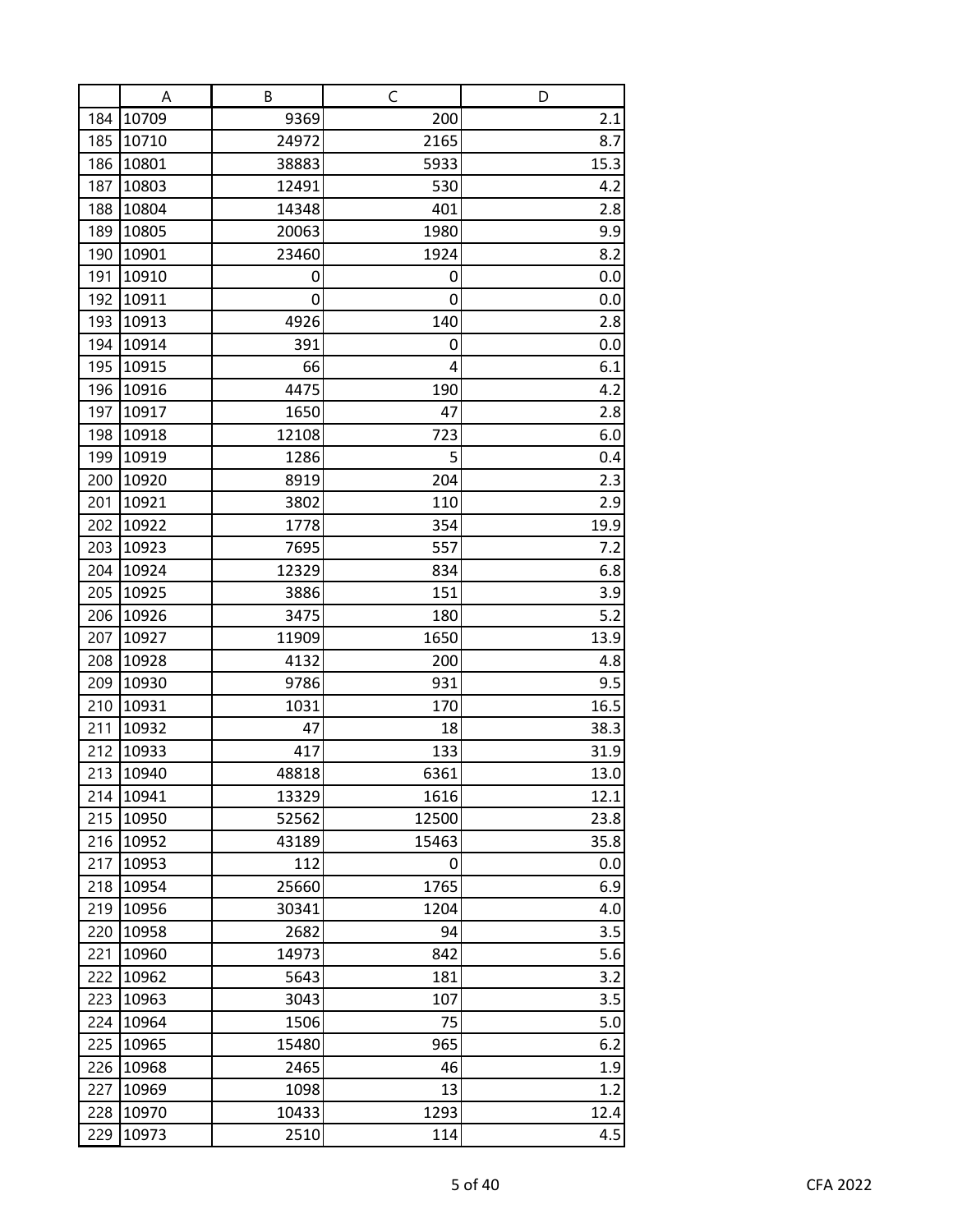|     | A     | В     | C     | D    |
|-----|-------|-------|-------|------|
| 230 | 10974 | 3166  | 208   | 6.6  |
| 231 | 10975 | 91    | 0     | 0.0  |
| 232 | 10976 | 1815  | 137   | 7.5  |
| 233 | 10977 | 64000 | 17570 | 27.5 |
| 234 | 10979 | 36    | 0     | 0.0  |
| 235 | 10980 | 13906 | 789   | 5.7  |
| 236 | 10983 | 5574  | 123   | 2.2  |
| 237 | 10984 | 2661  | 39    | 1.5  |
| 238 | 10985 | 149   | 0     | 0.0  |
| 239 | 10986 | 1836  | 78    | 4.2  |
| 240 | 10987 | 3499  | 338   | 9.7  |
| 241 | 10988 | 596   | 38    | 6.4  |
| 242 | 10989 | 8180  | 148   | 1.8  |
| 243 | 10990 | 20562 | 1049  | 5.1  |
| 244 | 10992 | 8803  | 226   | 2.6  |
| 245 | 10993 | 4984  | 846   | 17.0 |
| 246 | 10994 | 7115  | 263   | 3.7  |
| 247 | 10996 | 3476  | 63    | 1.8  |
| 248 | 10998 | 3428  | 194   | 5.7  |
| 249 | 11001 | 26523 | 867   | 3.3  |
| 250 | 11003 | 44432 | 2856  | 6.4  |
| 251 | 11004 | 14321 | 1299  | 9.1  |
| 252 | 11005 | 2249  | 202   | 9.0  |
| 253 | 11010 | 25159 | 891   | 3.5  |
| 254 | 11020 | 6325  | 98    | 1.5  |
| 255 | 11021 | 17995 | 976   | 5.4  |
| 256 | 11023 | 9461  | 732   | 7.7  |
| 257 | 11024 | 7191  | 618   | 8.6  |
| 258 | 11030 | 18009 | 554   | 3.1  |
| 259 | 11040 | 41495 | 1359  | 3.3  |
| 260 | 11042 | 0     | 0     | 0.0  |
| 261 | 11050 | 30366 | 2432  | 8.0  |
| 262 | 11096 | 8142  | 1457  | 17.9 |
| 263 | 11101 | 32121 | 4531  | 14.1 |
| 264 | 11102 | 28076 | 4258  | 15.2 |
| 265 | 11103 | 35349 | 3590  | 10.2 |
| 266 | 11104 | 24981 | 2366  | 9.5  |
| 267 | 11105 | 37415 | 3693  | 9.9  |
| 268 | 11106 | 36972 | 4254  | 11.5 |
| 269 | 11109 | 6127  | 80    | 1.3  |
| 270 | 11201 | 61125 | 7178  | 11.7 |
| 271 | 11203 | 75982 | 10468 | 13.8 |
| 272 | 11204 | 75611 | 14794 | 19.6 |
| 273 | 11205 | 46040 | 14076 | 30.6 |
| 274 | 11206 | 87399 | 30051 | 34.4 |
| 275 | 11207 | 90026 | 24359 | 27.1 |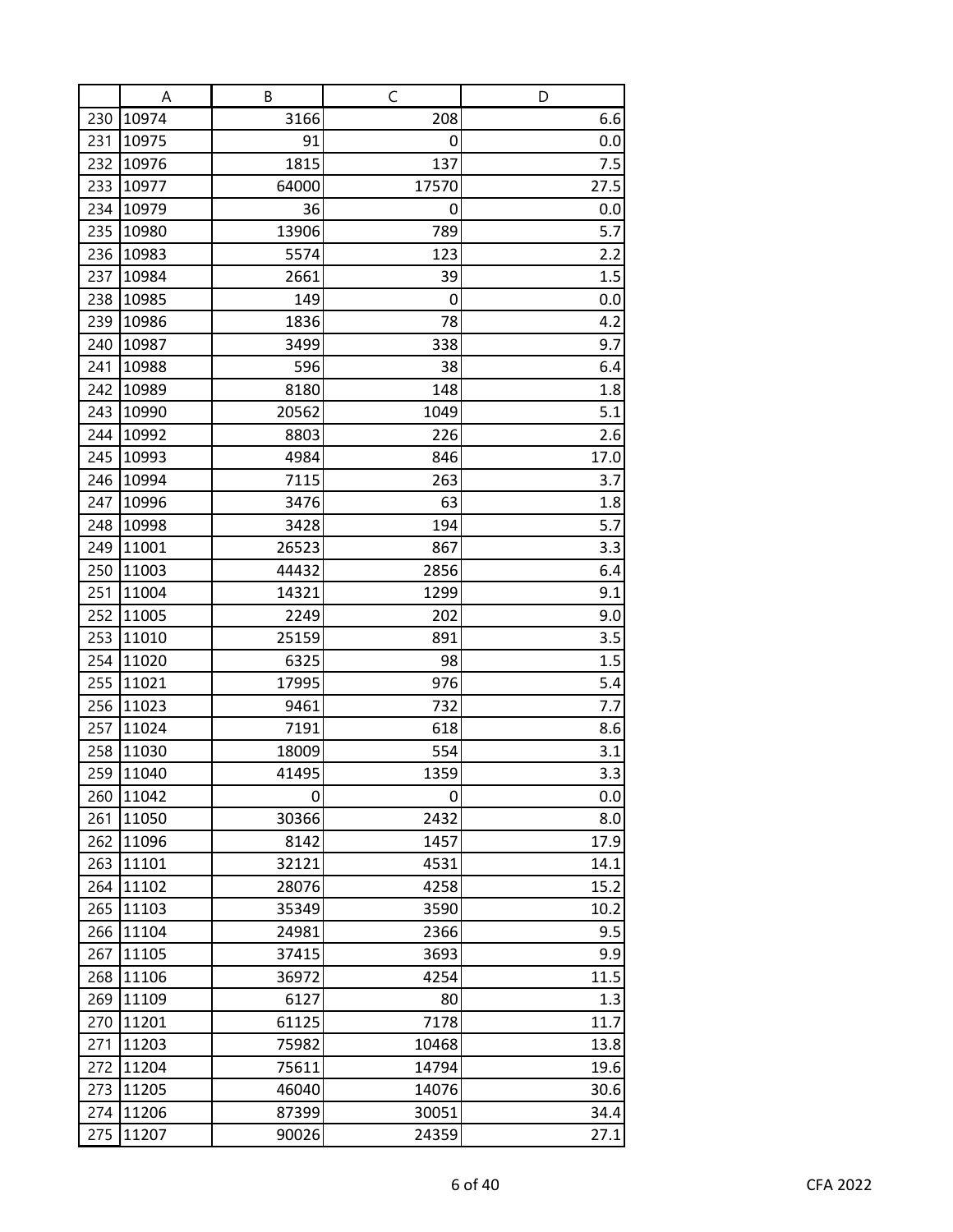|     | Α     | В      | C     | D    |
|-----|-------|--------|-------|------|
| 276 | 11208 | 101863 | 24848 | 24.4 |
| 277 | 11209 | 68012  | 7291  | 10.7 |
| 278 | 11210 | 61963  | 6724  | 10.9 |
| 279 | 11211 | 104222 | 25207 | 24.2 |
| 280 | 11212 | 72787  | 23962 | 32.9 |
| 281 | 11213 | 66293  | 14178 | 21.4 |
| 282 | 11214 | 89512  | 14875 | 16.6 |
| 283 | 11215 | 69618  | 4641  | 6.7  |
| 284 | 11216 | 59327  | 8821  | 14.9 |
| 285 | 11217 | 41788  | 5689  | 13.6 |
| 286 | 11218 | 72664  | 11923 | 16.4 |
| 287 | 11219 | 86794  | 30784 | 35.5 |
| 288 | 11220 | 89946  | 21346 | 23.7 |
| 289 | 11221 | 85147  | 18887 | 22.2 |
| 290 | 11222 | 36604  | 3680  | 10.1 |
| 291 | 11223 | 80319  | 14432 | 18.0 |
| 292 | 11224 | 44597  | 12582 | 28.2 |
| 293 | 11225 | 55932  | 8850  | 15.8 |
| 294 | 11226 | 95958  | 14643 | 15.3 |
| 295 | 11228 | 43499  | 5063  | 11.6 |
| 296 | 11229 | 81609  | 11035 | 13.5 |
| 297 | 11230 | 86764  | 15878 | 18.3 |
| 298 | 11231 | 37741  | 5227  | 13.8 |
| 299 | 11232 | 24284  | 4038  | 16.6 |
| 300 | 11233 | 79139  | 21135 | 26.7 |
| 301 | 11234 | 90165  | 7044  | 7.8  |
| 302 | 11235 | 75947  | 12828 | 16.9 |
| 303 | 11236 | 97928  | 11324 | 11.6 |
| 304 | 11237 | 46541  | 13167 | 28.3 |
| 305 | 11238 | 54574  | 5723  | 10.5 |
| 306 | 11239 | 12765  | 3774  | 29.6 |
| 307 | 11351 | 0      | 0     | 0.0  |
| 308 | 11354 | 50582  | 9578  | 18.9 |
| 309 | 11355 | 80797  | 17544 | 21.7 |
| 310 | 11356 | 24041  | 2231  | 9.3  |
| 311 | 11357 | 39747  | 2343  | 5.9  |
| 312 | 11358 | 36631  | 3386  | 9.2  |
| 313 | 11359 | 0      | 0     | 0.0  |
| 314 | 11360 | 18825  | 1015  | 5.4  |
| 315 | 11361 | 28160  | 2397  | 8.5  |
| 316 | 11362 | 18531  | 1151  | 6.2  |
| 317 | 11363 | 6814   | 547   | 8.0  |
| 318 | 11364 | 35726  | 2215  | 6.2  |
| 319 | 11365 | 43666  | 4797  | 11.0 |
| 320 | 11366 | 13973  | 1597  | 11.4 |
| 321 | 11367 | 39120  | 5577  | 14.3 |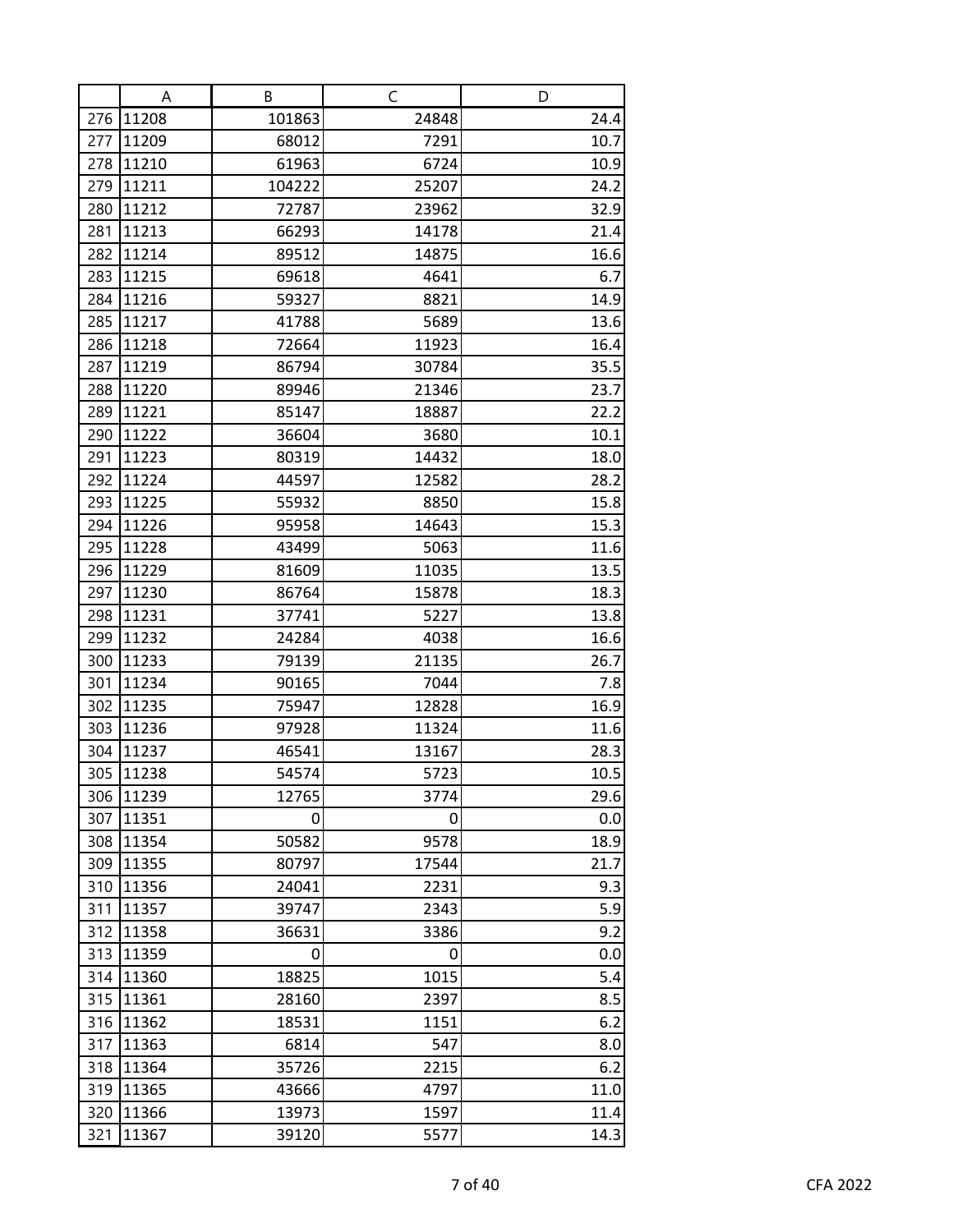|            | A              | B            | C           | D            |
|------------|----------------|--------------|-------------|--------------|
| 322        | 11368          | 107116       | 19566       | 18.3         |
| 323        | 11369          | 29882        | 4193        | 14.0         |
| 324        | 11370          | 22629        | 1724        | 7.6          |
| 325        | 11371          | 0            | 0           | 0.0          |
| 326        | 11372          | 62526        | 8731        | 14.0         |
| 327        | 11373          | 95723        | 10766       | 11.2         |
| 328        | 11374          | 43082        | 4920        | 11.4         |
| 329        | 11375          | 72135        | 5497        | 7.6          |
| 330        | 11377          | 81669        | 7968        | 9.8          |
| 331        | 11378          | 38765        | 3542        | 9.1          |
| 332        | 11379          | 37378        | 2324        | 6.2          |
| 333        | 11385          | 104820       | 10908       | 10.4         |
| 334        | 11411          | 20445        | 768         | 3.8          |
| 335        | 11412          | 37764        | 3143        | 8.3          |
| 336        | 11413          | 41375        | 2702        | 6.5          |
| 337        | 11414          | 27512        | 2803        | 10.2         |
| 338        | 11415          | 18319        | 1791        | 9.8          |
| 339        | 11416          | 26011        | 3835        | 14.7         |
| 340        | 11417          | 31090        | 4325        | 13.9         |
| 341        | 11418          | 37218        | 4505        | 12.1         |
| 342        | 11419          | 47763        | 5329        | 11.2         |
| 343        | 11420          | 47006        | 4833        | 10.3         |
| 344        | 11421          | 39518        | 3539        | 9.0          |
| 345        | 11422          | 32620        | 2395        | 7.3          |
| 346        | 11423          | 29124        | 2983        | 10.2         |
| 347        | 11424          | 0            | 0           | 0.0          |
| 348        | 11425          | 0            | 0           | 0.0          |
| 349        | 11426          | 20095        | 1291        | 6.4          |
| 350        | 11427          | 24595        | 2229        | 9.1          |
| 351        | 11428          | 19797        | 1554        | 7.8          |
| 352        | 11429          | 27427<br>214 | 2448        | 8.9          |
| 353<br>354 | 11430<br>11432 | 60486        | 157<br>8260 | 73.4<br>13.7 |
| 355        | 11433          | 36636        | 4607        | 12.6         |
| 356        | 11434          | 61109        | 5849        | 9.6          |
| 357        | 11435          | 58402        | 8727        | 14.9         |
| 358        | 11436          | 18824        | 1801        | 9.6          |
| 359        | 11451          | 0            | 0           | 0.0          |
| 360        | 11501          | 19532        | 908         | 4.6          |
| 361        | 11507          | 7051         | 332         | 4.7          |
| 362        | 11509          | 1790         | 20          | 1.1          |
| 363        | 11510          | 33844        | 1251        | 3.7          |
| 364        | 11514          | 4644         | 247         | 5.3          |
| 365        | 11516          | 7475         | 307         | 4.1          |
| 366        | 11518          | 9819         | 692         | 7.0          |
| 367        | 11520          | 43055        | 3439        | 8.0          |
|            |                |              |             |              |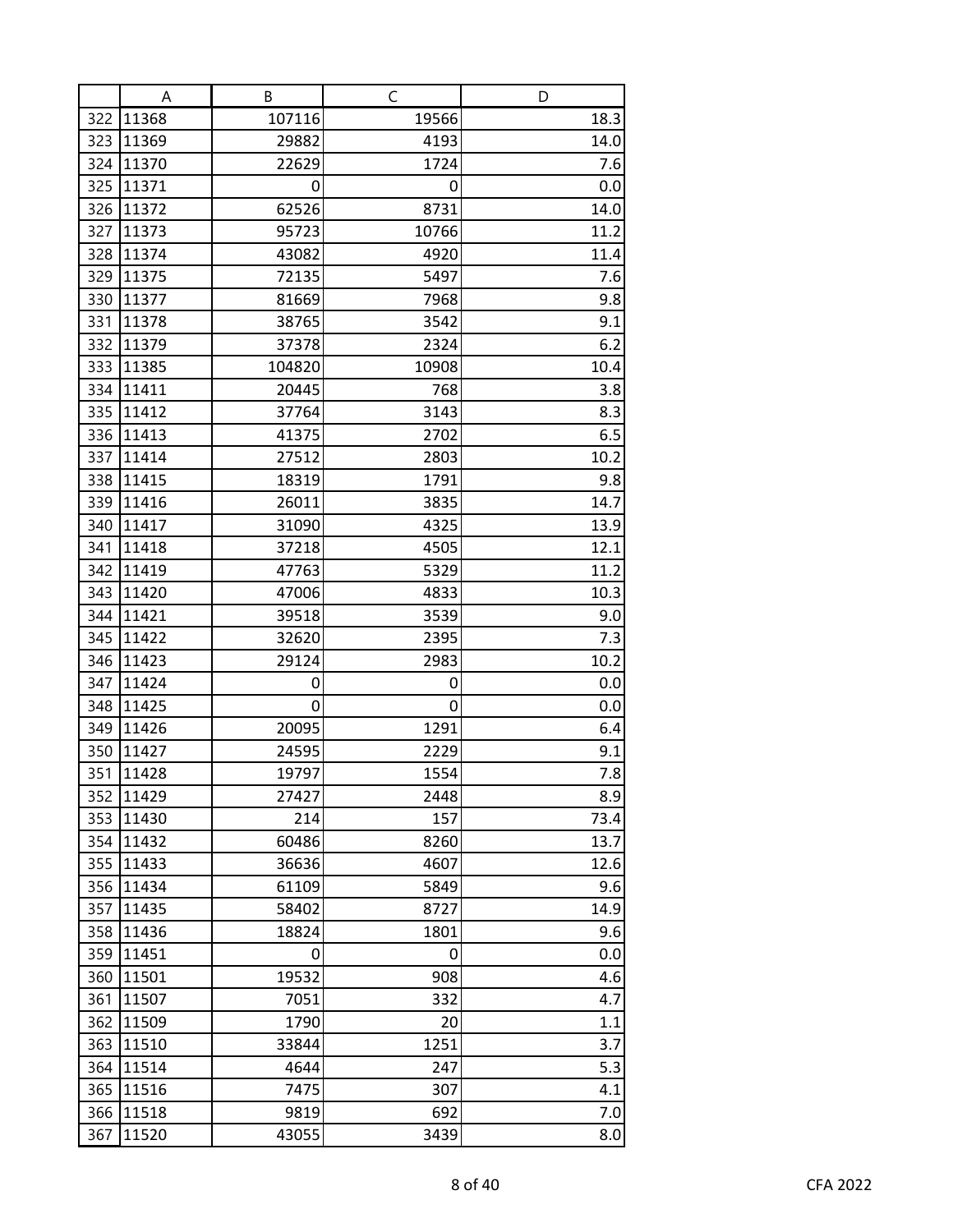|            | A              | В              | C           | D           |
|------------|----------------|----------------|-------------|-------------|
| 368        | 11530          | 26662          | 797         | 3.0         |
| 369        | 11542          | 27061          | 3436        | 12.7        |
| 370        | 11545          | 12660          | 373         | 2.9         |
| 371        | 11547          | 625            | 62          | 9.9         |
| 372        | 11548          | 1500           | 148         | 9.9         |
| 373        | 11549          | 0              | 0           | 0.0         |
| 374        | 11550          | 56090          | 9686        | 17.3        |
| 375        | 11552          | 25073          | 1905        | 7.6         |
| 376        | 11553          | 25193          | 3035        | 12.0        |
| 377        | 11554          | 36345          | 1726        | 4.7         |
| 378        | 11556          | 0              | 0           | 0.0         |
| 379        | 11557          | 7950           | 269         | 3.4         |
| 380        | 11558          | 8261           | 440         | 5.3         |
| 381        | 11559          | 8265           | 399         | 4.8         |
| 382        | 11560          | 6789           | 311         | 4.6         |
| 383        | 11561          | 36680          | 1944        | 5.3         |
| 384        | 11563          | 21410          | 709         | 3.3         |
| 385        | 11565          | 8921           | 137         | 1.5         |
| 386        | 11566          | 33494          | 951         | 2.8         |
| 387        | 11568          | 3199           | 152         | 4.8         |
| 388        | 11569          | 1175           | 60          | 5.1         |
| 389        | 11570          | 26976          | 1433        | 5.3         |
| 390<br>391 | 11572<br>11575 | 28335<br>16694 | 799<br>1675 | 2.8<br>10.0 |
| 392        | 11576          | 12604          | 394         | 3.1         |
| 393        | 11577          | 11876          | 383         | 3.2         |
| 394        | 11579          | 5116           | 180         | 3.5         |
| 395        | 11580          | 41718          | 1698        | 4.1         |
| 396        | 11581          | 21820          | 949         | 4.3         |
| 397        | 11590          | 47117          | 2776        | 5.9         |
| 398        | 11596          | 10276          | 177         | 1.7         |
| 399        | 11598          | 13757          | 577         | 4.2         |
| 400        | 11691          | 66179          | 12798       | 19.3        |
| 401        | 11692          | 21483          | 3984        | 18.5        |
| 402        | 11693          | 12836          | 2150        | 16.7        |
| 403        | 11694          | 20280          | 2076        | 10.2        |
| 404        | 11697          | 3527           | 144         | 4.1         |
| 405        | 11701          | 26569          | 1915        | 7.2         |
| 406        | 11702          | 13955          | 570         | 4.1         |
| 407        | 11703          | 16779          | 762         | 4.5         |
| 408        | 11704          | 39285          | 2297        | 5.8         |
| 409        | 11705          | 8033           | 296         | 3.7         |
| 410        | 11706          | 66942          | 4937        | 7.4         |
| 411        | 11709          | 6720           | 315         | 4.7         |
| 412        | 11710          | 35360          | 1202        | 3.4         |
| 413        | 11713          | 8230           | 1162        | 14.1        |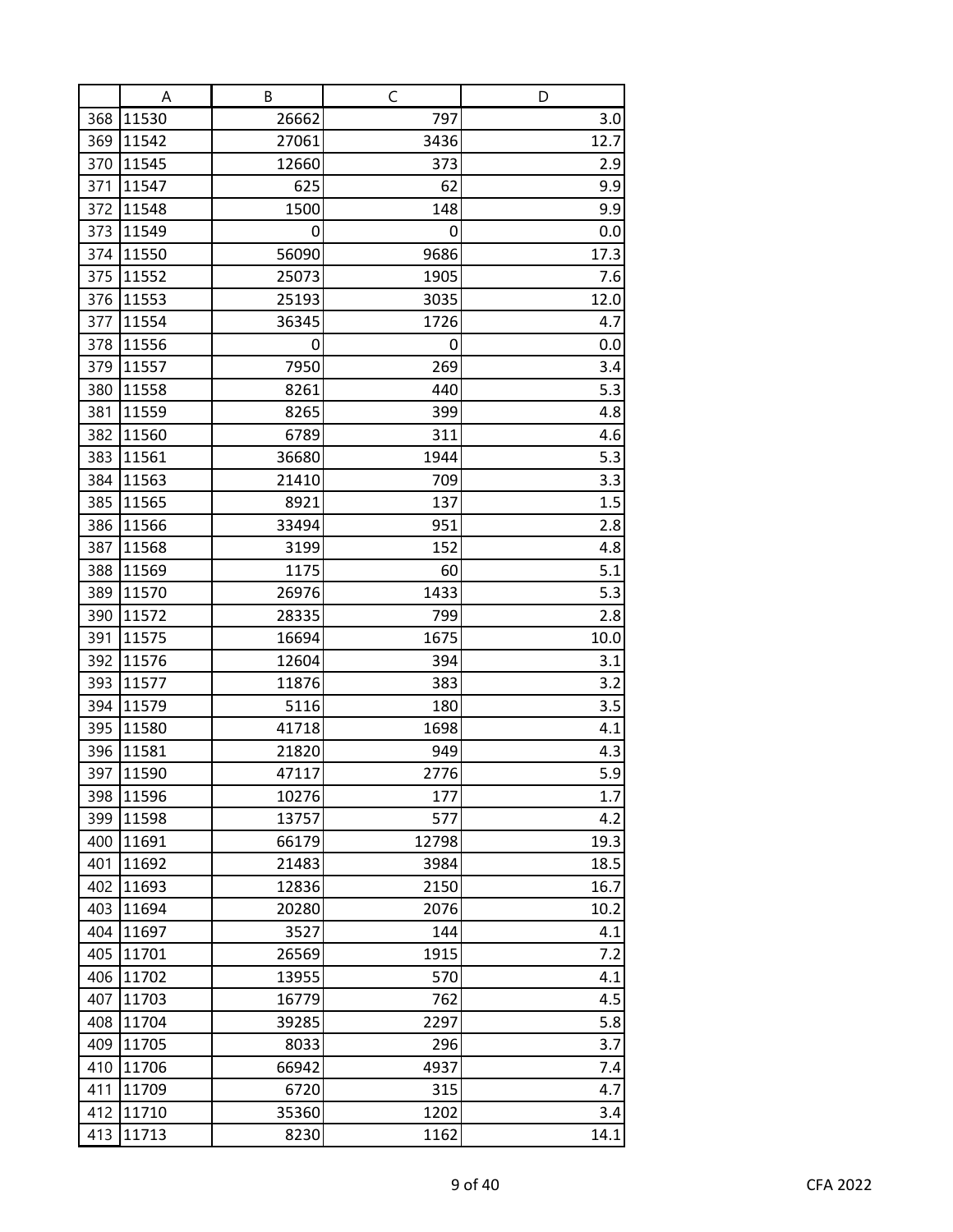|            | A              | В             | C           | D          |
|------------|----------------|---------------|-------------|------------|
| 414        | 11714          | 22769         | 781         | 3.4        |
| 415        | 11715          | 4287          | 285         | 6.6        |
| 416        | 11716          | 9727          | 742         | 7.6        |
| 417        | 11717          | 61389         | 5700        | 9.3        |
| 418        | 11718          | 3063          | 12          | 0.4        |
| 419        | 11719          | 2784          | 348         | 12.5       |
| 420        | 11720          | 28569         | 1877        | 6.6        |
| 421        | 11721          | 6258          | 479         | 7.7        |
| 422        | 11722          | 33747         | 3302        | 9.8        |
| 423        | 11724          | 3022          | 96          | 3.2        |
| 424        | 11725          | 28799         | 576         | 2.0        |
| 425        | 11726          | 20507         | 2537        | 12.4       |
| 426        | 11727          | 29137         | 2058        | 7.1        |
| 427        | 11729          | 25465         | 1902        | 7.5        |
| 428        | 11730          | 13201         | 677         | 5.1        |
| 429        | 11731          | 30849         | 999         | 3.2        |
| 430        | 11732          | 3472          | 188         | 5.4        |
| 431        | 11733          | 16197         | 565         | 3.5        |
| 432        | 11735          | 32650         | 1486        | 4.6        |
| 433        | 11738          | 19123         | 588         | 3.1        |
| 434        | 11739<br>11740 | 1307          | 15          | 1.1        |
| 435<br>436 | 11741          | 9293<br>26223 | 336<br>1151 | 3.6<br>4.4 |
| 437        | 11742          | 11968         | 347         | 2.9        |
| 438        | 11743          | 42237         | 2215        | 5.2        |
| 439        | 11746          | 65727         | 4880        | 7.4        |
| 440        | 11747          | 18525         | 687         | 3.7        |
| 441        | 11749          | 3270          | 147         | 4.5        |
| 442        | 11751          | 13380         | 634         | 4.7        |
| 443        | 11752          | 8777          | 262         | 3.0        |
| 444        | 11753          | 13082         | 614         | 4.7        |
| 445        | 11754          | 17635         | 465         | 2.6        |
| 446        | 11755          | 12514         | 713         | 5.7        |
| 447        | 11756          | 42678         | 2069        | 4.8        |
| 448        | 11757          | 43978         | 2711        | 6.2        |
| 449        | 11758          | 52723         | 2141        | 4.1        |
| 450        | 11762          | 22256         | 751         | 3.4        |
| 451        | 11763          | 28307         | 2931        | 10.4       |
| 452        | 11764          | 13623         | 209         | 1.5        |
| 453        | 11765          | 871           | 44          | 5.1        |
| 454        | 11766          | 11018         | 348         | 3.2        |
| 455        | 11767          | 14809         | 485         | 3.3        |
| 456        | 11768          | 20725         | 1115        | 5.4        |
| 457        | 11769          | 8273          | 352         | 4.3        |
| 458        | 11770          | 65            | 7           | 10.8       |
| 459        | 11771          | 9517          | 493         | 5.2        |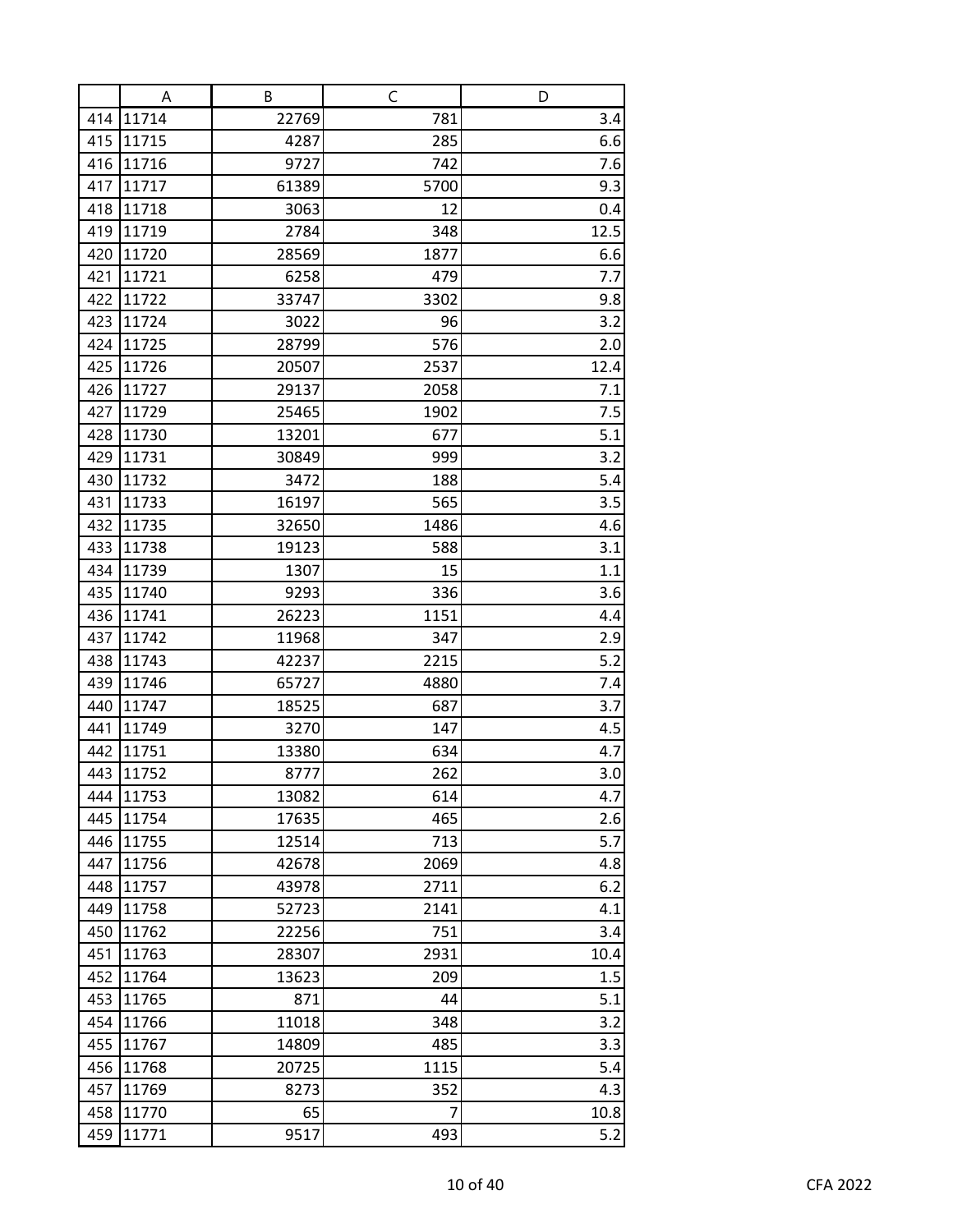|            | A              | В             | C            | D           |
|------------|----------------|---------------|--------------|-------------|
| 460        | 11772          | 45980         | 3996         | 8.7         |
| 461        | 11776          | 23394         | 1307         | 5.6         |
| 462        | 11777          | 8909          | 392          | 4.4         |
| 463        | 11778          | 11826         | 455          | 3.8         |
| 464        | 11779          | 38039         | 2120         | 5.6         |
| 465        | 11780          | 15508         | 380          | 2.5         |
| 466        | 11782          | 14835         | 1022         | 6.9         |
| 467        | 11783          | 21219         | 447          | 2.1         |
| 468        | 11784          | 24770         | 1311         | 5.3         |
| 469        | 11786          | 6224          | 219          | 3.5         |
| 470        | 11787          | 33068         | 1420         | 4.3         |
| 471        | 11788          | 16646         | 937          | 5.6         |
| 472        | 11789          | 7496          | 317          | 4.2         |
| 473        | 11790          | 11566         | 482          | 4.2         |
| 474        | 11791          | 25652         | 869          | 3.4         |
| 475        | 11792          | 8306          | 286          | 3.4         |
| 476        | 11793          | 30543         | 1054         | 3.5         |
| 477        | 11794          | 0             | 0            | 0.0         |
| 478        | 11795          | 24717         | 878          | 3.6         |
| 479        | 11796          | 3885          | 202          | 5.2         |
| 480        | 11797          | 8054<br>15502 | 161          | 2.0         |
| 481<br>482 | 11798<br>11801 | 40115         | 2144<br>1671 | 13.8<br>4.2 |
| 483        | 11803          | 29103         | 793          | 2.7         |
| 484        | 11804          | 4639          | 189          | 4.1         |
| 485        | 11901          | 26693         | 3128         | 11.7        |
| 486        | 11930          | 618           | 8            | 1.3         |
| 487        | 11931          | 84            | 0            | 0.0         |
| 488        | 11932          | 1099          | 48           | 4.4         |
| 489        | 11933          | 6475          | 616          | 9.5         |
| 490        | 11934          | 7232          | 253          | 3.5         |
| 491        | 11935          | 2989          | 121          | 4.0         |
| 492        | 11937          | 16619         | 2204         | 13.3        |
| 493        | 11939          | 1144          | 15           | 1.3         |
| 494        | 11940          | 4931          | 193          | 3.9         |
| 495        | 11941          | 1770          | 95           | 5.4         |
| 496        | 11942          | 5010          | 430          | 8.6         |
| 497        | 11944          | 3904          | 239          | 6.1         |
| 498        | 11946          | 15037         | 1276         | 8.5         |
| 499        | 11947          | 423           | 13           | 3.1         |
| 500        | 11948          | 670           | 25           | 3.7         |
| 501        | 11949          | 13457         | 1058         | 7.9         |
| 502        | 11950          | 16108         | 1665         | 10.3        |
| 503        | 11951          | 14721         | 2127         | 14.4        |
| 504        | 11952          | 5031          | 181          | 3.6         |
| 505        | 11953          | 14006         | 1061         | 7.6         |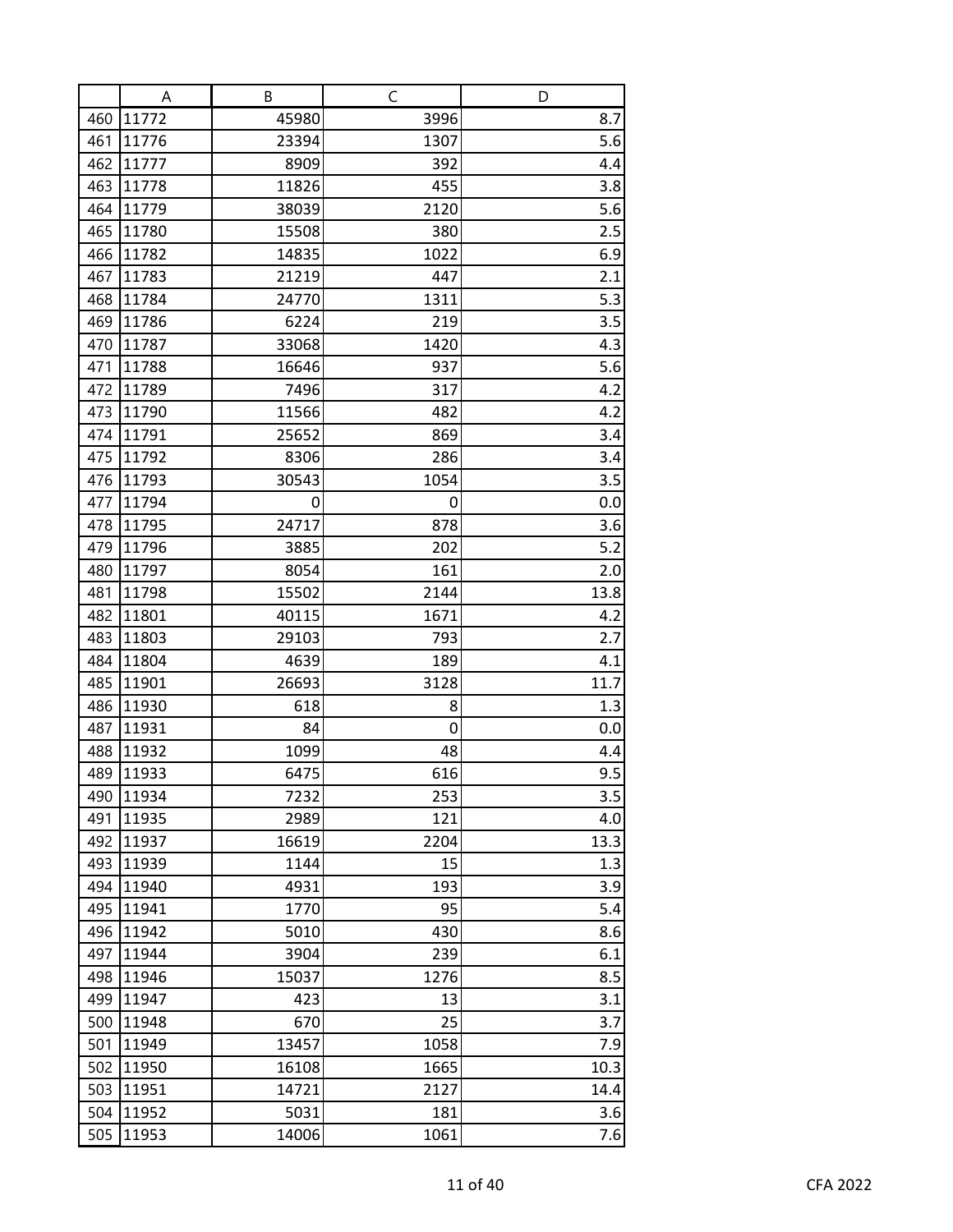|     | A     | В     | $\mathsf C$    | D    |
|-----|-------|-------|----------------|------|
| 506 | 11954 | 3499  | 61             | 1.7  |
| 507 | 11955 | 3149  | 128            | 4.1  |
| 508 | 11956 | 353   | 13             | 3.7  |
| 509 | 11957 | 1023  | 71             | 6.9  |
| 510 | 11958 | 683   | 0              | 0.0  |
| 511 | 11959 | 571   | 25             | 4.4  |
| 512 | 11960 | 721   | 0              | 0.0  |
| 513 | 11961 | 13653 | 1132           | 8.3  |
| 514 | 11962 | 296   | 38             | 12.8 |
| 515 | 11963 | 6855  | 576            | 8.4  |
| 516 | 11964 | 2271  | 299            | 13.2 |
| 517 | 11965 | 441   | 0              | 0.0  |
| 518 | 11967 | 28877 | 2086           | 7.2  |
| 519 | 11968 | 10335 | 525            | 5.1  |
| 520 | 11970 | 391   | 91             | 23.3 |
| 521 | 11971 | 6062  | 457            | 7.5  |
| 522 | 11972 | 983   | 127            | 12.9 |
| 523 | 11973 | 0     | 0              | 0.0  |
| 524 | 11975 | 170   | 15             | 8.8  |
| 525 | 11976 | 1847  | 86             | 4.7  |
| 526 | 11977 | 2488  | 56             | 2.3  |
| 527 | 11978 | 2981  | 324            | 10.9 |
| 528 | 11980 | 5925  | 266            | 4.5  |
| 529 | 12007 | 10    | 0              | 0.0  |
| 530 | 12008 | 542   | 29             | 5.4  |
| 531 | 12009 | 7672  | 363            | 4.7  |
| 532 | 12010 | 27055 | 5460           | 20.2 |
| 533 | 12015 | 3347  | 289            | 8.6  |
| 534 | 12017 | 445   | $\overline{2}$ | 0.4  |
| 535 | 12018 | 7112  | 252            | 3.5  |
| 536 | 12019 | 14244 | 458            | 3.2  |
| 537 | 12020 | 32683 | 2096           | 6.4  |
| 538 | 12022 | 646   | 19             | 2.9  |
| 539 | 12023 | 2371  | 72             | 3.0  |
| 540 | 12024 | 0     | 0              | 0.0  |
| 541 | 12025 | 5292  | 354            | 6.7  |
| 542 | 12027 | 3968  | 33             | 0.8  |
| 543 | 12028 | 707   | 70             | 9.9  |
| 544 | 12029 | 947   | 79             | 8.3  |
| 545 | 12031 | 174   | 25             | 14.4 |
| 546 | 12032 | 751   | 35             | 4.7  |
| 547 | 12033 | 8077  | 270            | 3.3  |
| 548 | 12035 | 579   | 22             | 3.8  |
| 549 | 12036 | 252   | 45             | 17.9 |
| 550 | 12037 | 4489  | 381            | 8.5  |
| 551 | 12040 | 87    | 44             | 50.6 |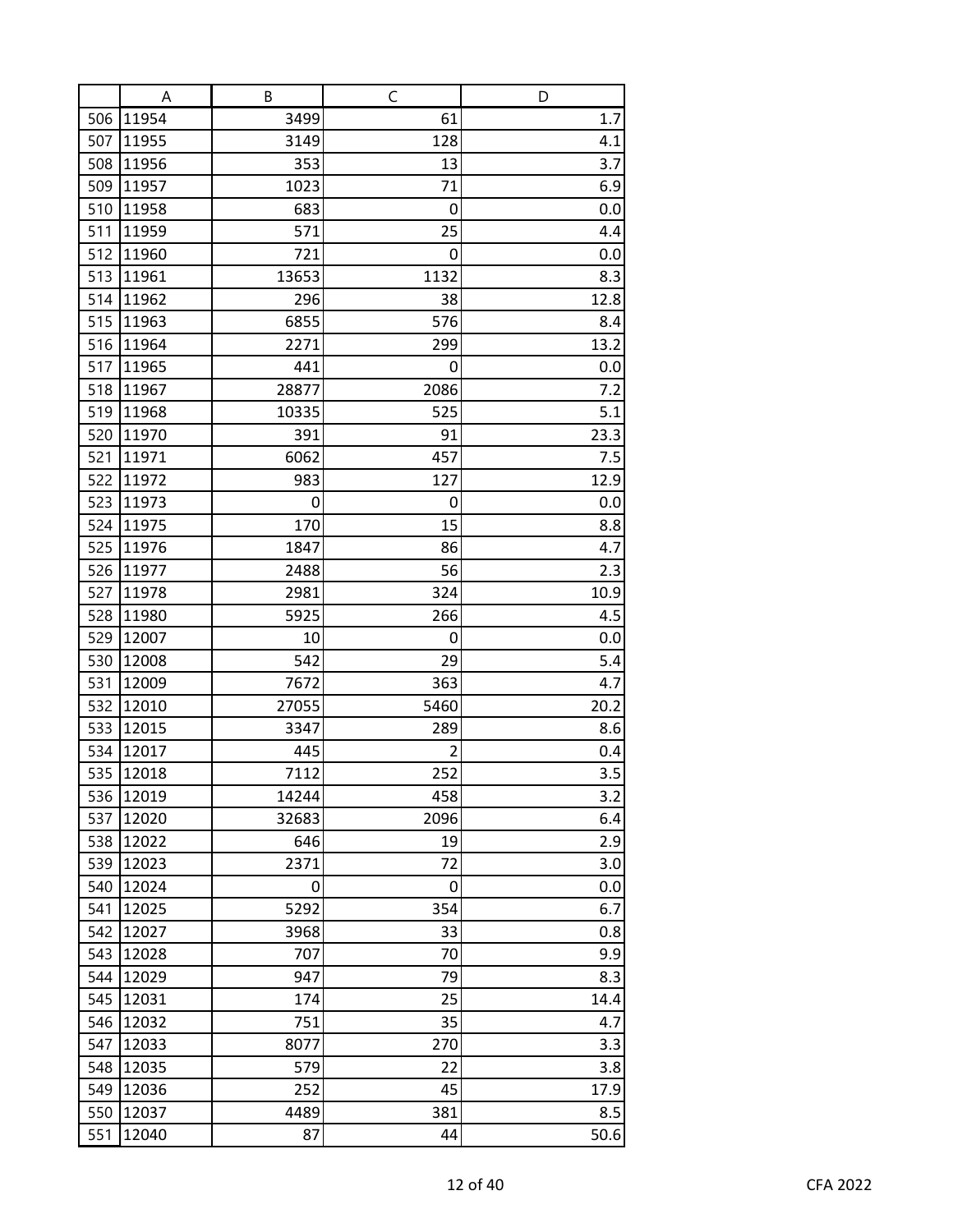|            | A              | В             | C           | D    |
|------------|----------------|---------------|-------------|------|
| 552        | 12041          | 681           | 0           | 0.0  |
| 553        | 12042          | 233           | 0           | 0.0  |
| 554        | 12043          | 6960          | 1059        | 15.2 |
| 555        | 12045          | 449           | 0           | 0.0  |
| 556        | 12046          | 1083          | 58          | 5.4  |
| 557        | 12047          | 20514         | 2797        | 13.6 |
| 558        | 12051          | 4164          | 172         | 4.1  |
| 559        | 12052          | 1860          | 104         | 5.6  |
| 560        | 12053          | 4611          | 321         | 7.0  |
| 561        | 12054          | 16838         | 547         | 3.2  |
| 562        | 12056          | 2543          | 372         | 14.6 |
| 563        | 12057          | 2176          | 151         | 6.9  |
| 564        | 12058          | 967           | 96          | 9.9  |
| 565        | 12059          | 1719          | 57          | 3.3  |
| 566        | 12060          | 1687          | 104         | 6.2  |
| 567        | 12061          | 9496          | 288         | 3.0  |
| 568        | 12062          | 1601          | 41          | 2.6  |
| 569        | 12063          | 770           | 43          | 5.6  |
| 570        | 12064          | 307           | 15          | 4.9  |
| 571        | 12065          | 42281         | 1384        | 3.3  |
| 572        | 12066          | 1837          | 45          | 2.4  |
| 573        | 12067          | 1554          | 36          | 2.3  |
| 574        | 12068          | 2994          | 225         | 7.5  |
| 575        | 12069          | 294           | 46          | 15.6 |
| 576        | 12070          | 1969          | 50          | 2.5  |
| 577        | 12071          | 319           | 56          | 17.6 |
| 578        | 12072          | 2939          | 693         | 23.6 |
| 579        | 12074          | 2957          | 208         | 7.0  |
| 580        | 12075          | 2321          | 188         | 8.1  |
| 581        | 12076          | 1183          | 103         | 8.7  |
| 582        | 12077          | 6459          | 698         | 10.8 |
| 583        | 12078          | 22461         | 4397        | 19.6 |
| 584        | 12083          | 3733          | 236         | 6.3  |
| 585        | 12084          | 4646          | 226         | 4.9  |
| 586        | 12085          | 332           | 20          | 6.0  |
| 587        | 12086          | 1379          | 50          | 3.6  |
| 588        | 12087          | 1069          | 20          | 1.9  |
| 589        | 12089          | 61            | 26          | 42.6 |
| 590        | 12090          | 5843          | 667         | 11.4 |
| 591        | 12092          | 1008          | 120         | 11.9 |
| 592        | 12093          | 1602          | 154         | 9.6  |
| 593<br>594 | 12094<br>12095 | 2216<br>11404 | 143         | 6.5  |
| 595        |                | 2299          | 1178<br>190 | 10.3 |
|            | 12106          |               |             | 8.3  |
| 596<br>597 | 12108<br>12110 | 349<br>18293  | 18<br>670   | 5.2  |
|            |                |               |             | 3.7  |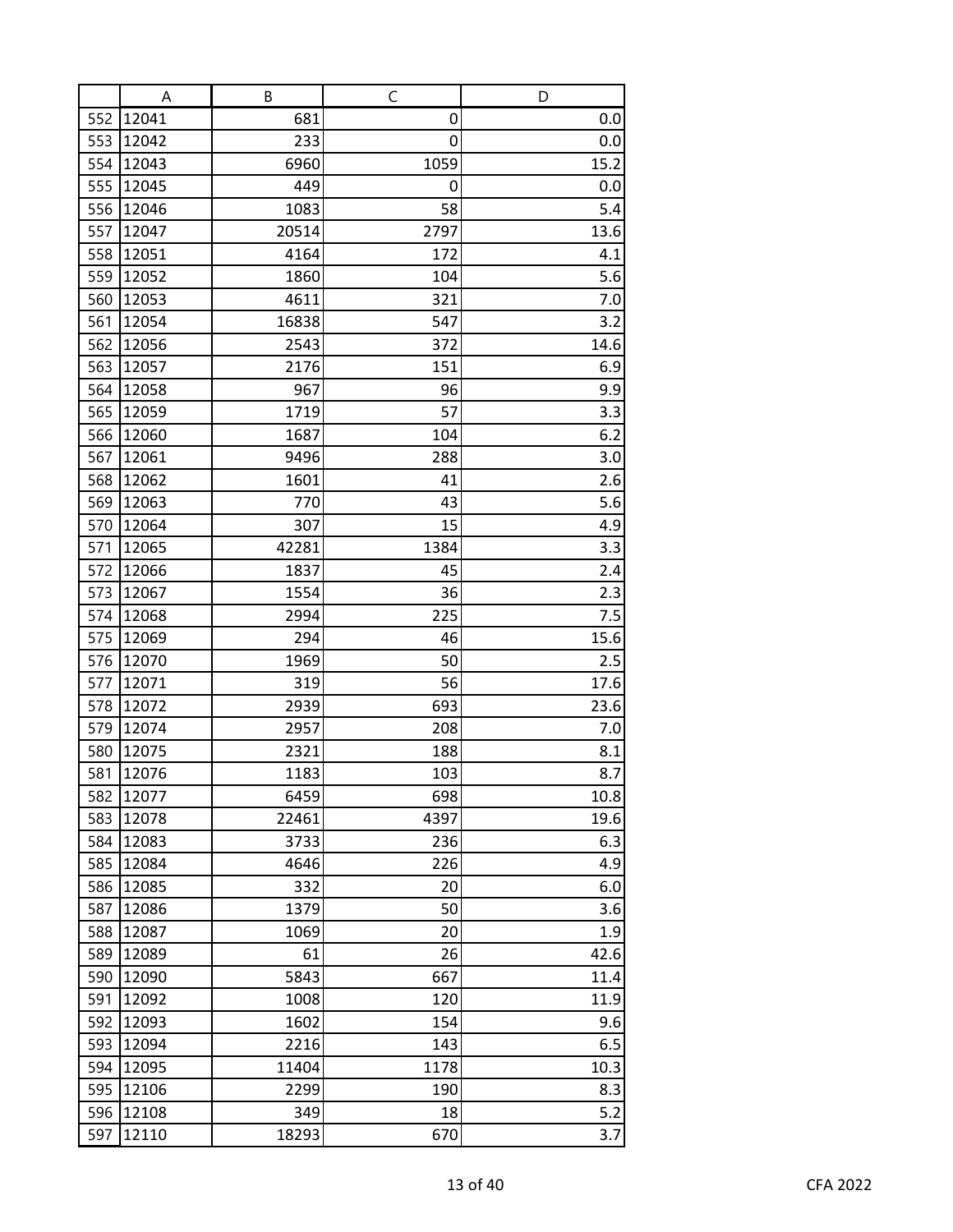|            | A              | B          | $\mathsf C$  | D           |
|------------|----------------|------------|--------------|-------------|
| 598        | 12115          | 59         | 0            | 0.0         |
| 599        | 12116          | 1506       | 178          | 11.8        |
| 600        | 12117          | 3163       | 292          | 9.2         |
| 601        | 12118          | 16439      | 1553         | 9.4         |
| 602        | 12120          | 733        | 69           | 9.4         |
| 603        | 12121          | 2046       | 67           | 3.3         |
| 604        | 12122          | 4131       | 547          | 13.2        |
| 605        | 12123          | 5109       | 260          | 5.1         |
| 606        | 12124          | 545        | 27           | 5.0         |
| 607        | 12125          | 1069       | 136          | 12.7        |
| 608        | 12130          | 892        | 8            | 0.9         |
| 609        | 12131          | 97         | 15           | 15.5        |
| 610        | 12132          | 352        | 0            | 0.0         |
| 611        | 12134          | 4225       | 649          | 15.4        |
| 612        | 12136          | 658        | 25           | 3.8         |
| 613        | 12137          | 1993       | 89           | 4.5         |
| 614        | 12138          | 3145       | 410          | 13.0        |
| 615        | 12139          | 142        | $\mathbf{1}$ | 0.7         |
| 616        | 12140          | 1681       | 79           | 4.7         |
| 617        | 12143          | 5022       | 385          | 7.7         |
| 618        | 12144          | 20434      | 1565         | 7.7         |
| 619        | 12147          | 495        | 31           | 6.3         |
| 620        | 12148          | 4119       | 153          | 3.7         |
| 621        | 12149          | 2354       | 267          | 11.3        |
| 622        | 12150          | 849        | 18           | 2.1         |
| 623        | 12151          | 1302       | 18           | 1.4         |
| 624        | 12153          | 809        | 0            | 0.0         |
| 625        | 12154          | 3249       | 199          | 6.1         |
| 626        | 12155          | 1979       | 314          | 15.9        |
| 627        | 12156          | 733        | 10           | 1.4         |
| 628        | 12157          | 4529       | 472          | 10.4        |
| 629        | 12158          | 6550       | 493          | 7.5         |
| 630        | 12159          | 7857       | 217          | 2.8         |
| 631        | 12160          | 841        | 64           | 7.6         |
| 632        | 12161          | 183        | 0            | 0.0         |
| 633        | 12164          | 402<br>197 | 16           | 4.0         |
| 634<br>635 | 12165<br>12166 | 1142       | 13<br>128    | 6.6<br>11.2 |
| 636        | 12167          | 2553       | 349          | 13.7        |
| 637        | 12168          | 1993       | 58           | 2.9         |
| 638        | 12169          | 330        | 9            | 2.7         |
| 639        | 12170          | 5034       | 446          | 8.9         |
| 640        | 12172          | 187        | 47           | 25.1        |
| 641        | 12173          | 2139       | 133          | 6.2         |
| 642        | 12174          | 526        | 23           | 4.4         |
| 643        | 12175          | 639        | 28           | 4.4         |
|            |                |            |              |             |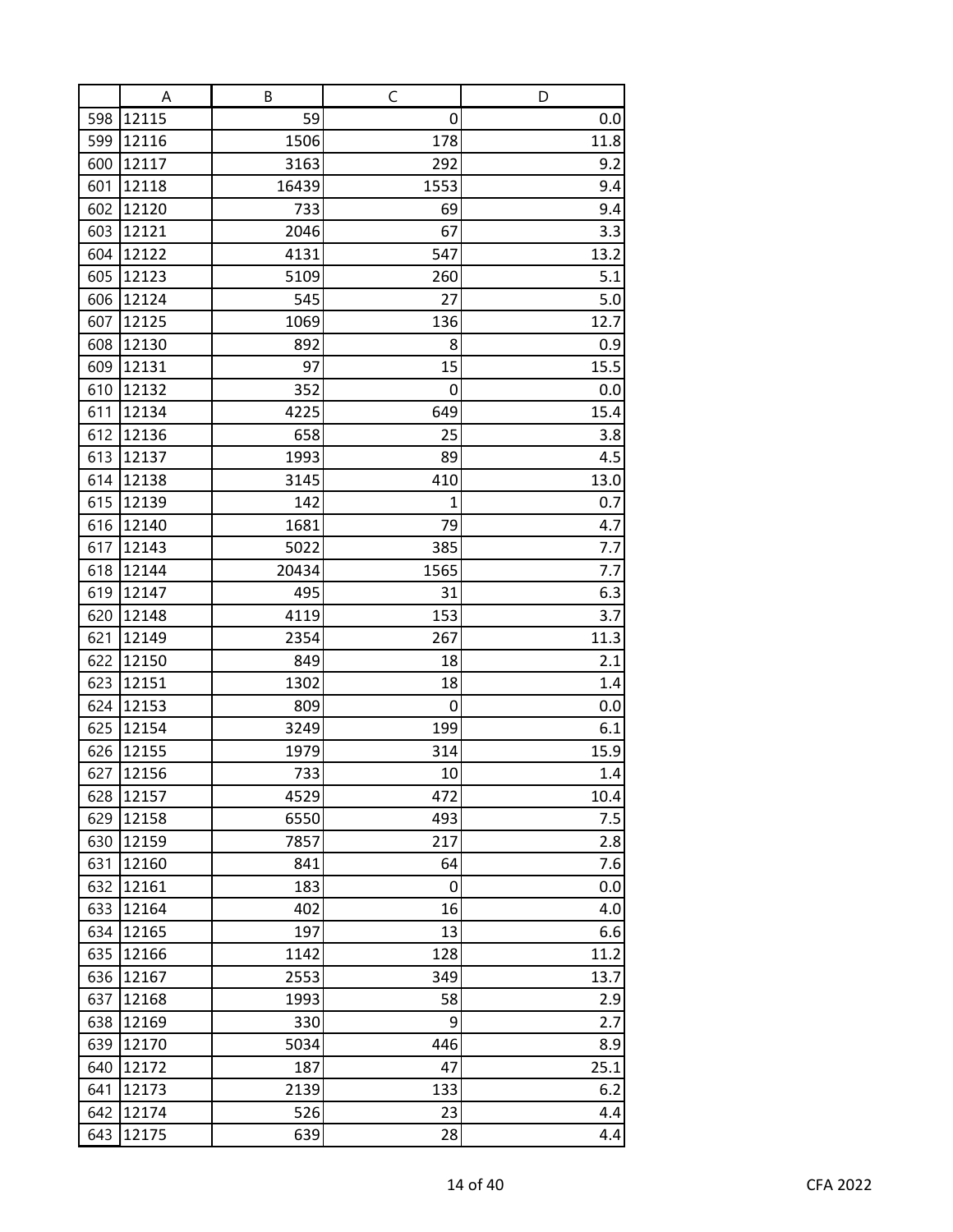|     | A     | В     | C    | D    |
|-----|-------|-------|------|------|
| 644 | 12176 | 373   | 40   | 10.7 |
| 645 | 12177 | 547   | 0    | 0.0  |
| 646 | 12180 | 48408 | 8909 | 18.4 |
| 647 | 12182 | 13768 | 2273 | 16.5 |
| 648 | 12183 | 2627  | 535  | 20.4 |
| 649 | 12184 | 6516  | 621  | 9.5  |
| 650 | 12185 | 1996  | 43   | 2.2  |
| 651 | 12186 | 6164  | 290  | 4.7  |
| 652 | 12187 | 504   | 92   | 18.3 |
| 653 | 12188 | 11755 | 472  | 4.0  |
| 654 | 12189 | 17843 | 2680 | 15.0 |
| 655 | 12190 | 687   | 31   | 4.5  |
| 656 | 12192 | 1763  | 151  | 8.6  |
| 657 | 12193 | 1888  | 334  | 17.7 |
| 658 | 12194 | 122   | 10   | 8.2  |
| 659 | 12195 | 245   | 0    | 0.0  |
| 660 | 12196 | 4061  | 344  | 8.5  |
| 661 | 12197 | 2121  | 189  | 8.9  |
| 662 | 12198 | 7117  | 327  | 4.6  |
| 663 | 12202 | 7738  | 2227 | 28.8 |
| 664 | 12203 | 27294 | 3811 | 14.0 |
| 665 | 12204 | 7458  | 1292 | 17.3 |
| 666 | 12205 | 26039 | 2085 | 8.0  |
| 667 | 12206 | 15449 | 5762 | 37.3 |
| 668 | 12207 | 2191  | 926  | 42.3 |
| 669 | 12208 | 19954 | 3553 | 17.8 |
| 670 | 12209 | 10192 | 1419 | 13.9 |
| 671 | 12210 | 10869 | 2234 | 20.6 |
| 672 | 12211 | 10919 | 624  | 5.7  |
| 673 | 12222 | 0     | 0    | 0.0  |
| 674 | 12302 | 26835 | 1745 | 6.5  |
| 675 | 12303 | 29339 | 3280 | 11.2 |
| 676 | 12304 | 20388 | 3130 | 15.4 |
| 677 | 12305 | 5076  | 1153 | 22.7 |
| 678 | 12306 | 26892 | 2738 | 10.2 |
| 679 | 12307 | 7219  | 2059 | 28.5 |
| 680 | 12308 | 12557 | 2164 | 17.2 |
| 681 | 12309 | 30696 | 787  | 2.6  |
| 682 | 12401 | 34383 | 6169 | 17.9 |
| 683 | 12404 | 3679  | 521  | 14.2 |
| 684 | 12405 | 579   | 82   | 14.2 |
| 685 | 12406 | 695   | 176  | 25.3 |
| 686 | 12407 | 129   | 19   | 14.7 |
| 687 | 12409 | 723   | 65   | 9.0  |
| 688 | 12410 | 366   | 131  | 35.8 |
| 689 | 12411 | 331   | 10   | 3.0  |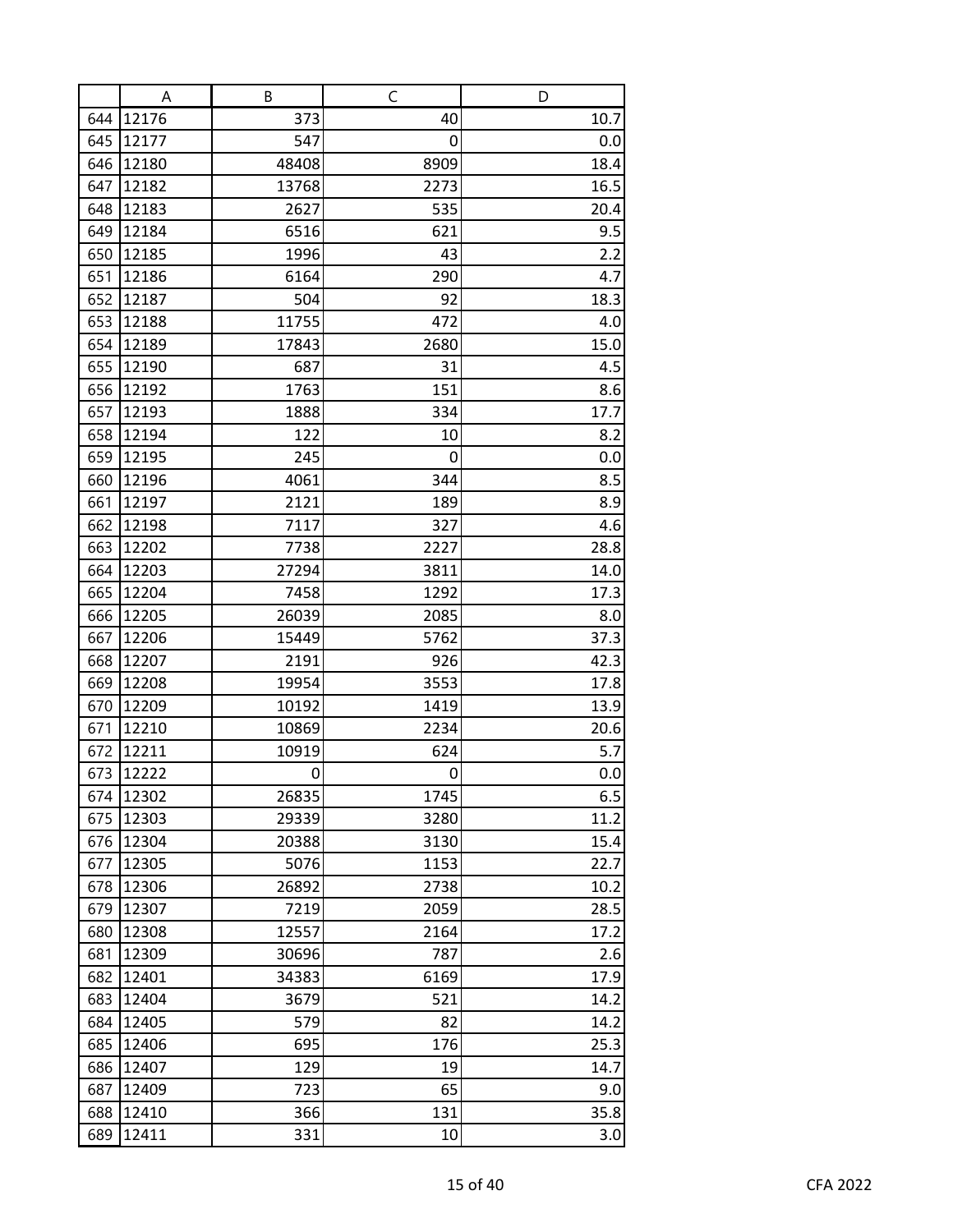|     | A     | В    | $\mathsf C$ | D    |
|-----|-------|------|-------------|------|
| 690 | 12412 | 460  | 63          | 13.7 |
| 691 | 12413 | 3290 | 268         | 8.1  |
| 692 | 12414 | 9410 | 1755        | 18.7 |
| 693 | 12416 | 439  | 234         | 53.3 |
| 694 | 12417 | 559  | 28          | 5.0  |
| 695 | 12418 | 313  | 17          | 5.4  |
| 696 | 12419 | 495  | 97          | 19.6 |
| 697 | 12420 | 436  | 24          | 5.5  |
| 698 | 12421 | 207  | 5           | 2.4  |
| 699 | 12422 | 272  | 67          | 24.6 |
| 700 | 12423 | 1320 | 271         | 20.5 |
| 701 | 12424 | 168  | 4           | 2.4  |
| 702 | 12427 | 929  | 58          | 6.2  |
| 703 | 12428 | 6496 | 1639        | 25.2 |
| 704 | 12429 | 314  | 20          | 6.4  |
| 705 | 12430 | 1536 | 311         | 20.2 |
| 706 | 12431 | 1095 | 69          | 6.3  |
| 707 | 12432 | 514  | 295         | 57.4 |
| 708 | 12433 | 483  | 225         | 46.6 |
| 709 | 12434 | 813  | 99          | 12.2 |
| 710 | 12435 | 144  | 17          | 11.8 |
| 711 | 12436 | 182  | 39          | 21.4 |
| 712 | 12438 | 0    | 0           | 0.0  |
| 713 | 12439 | 380  | 69          | 18.2 |
| 714 | 12440 | 1435 | 108         | 7.5  |
| 715 | 12441 | 125  | 0           | 0.0  |
| 716 | 12442 | 901  | 170         | 18.9 |
| 717 | 12443 | 3691 | 69          | 1.9  |
| 718 | 12444 | 547  | 29          | 5.3  |
| 719 | 12446 | 4668 | 539         | 11.5 |
| 720 | 12448 | 387  | 0           | 0.0  |
| 721 | 12449 | 2701 | 167         | 6.2  |
| 722 | 12450 | 139  | 58          | 41.7 |
| 723 | 12451 | 1425 | 100         | 7.0  |
| 724 | 12452 | 253  | 49          | 19.4 |
| 725 | 12453 | 345  | 0           | 0.0  |
| 726 | 12454 | 380  | 6           | 1.6  |
| 727 | 12455 | 1481 | 133         | 9.0  |
| 728 | 12456 | 946  | 89          | 9.4  |
| 729 | 12457 | 911  | 174         | 19.1 |
| 730 | 12458 | 2333 | 265         | 11.4 |
| 731 | 12459 | 174  | 0           | 0.0  |
| 732 | 12460 | 333  | 154         | 46.2 |
| 733 | 12461 | 1342 | 178         | 13.3 |
| 734 | 12463 | 1700 | 214         | 12.6 |
| 735 | 12464 | 958  | 118         | 12.3 |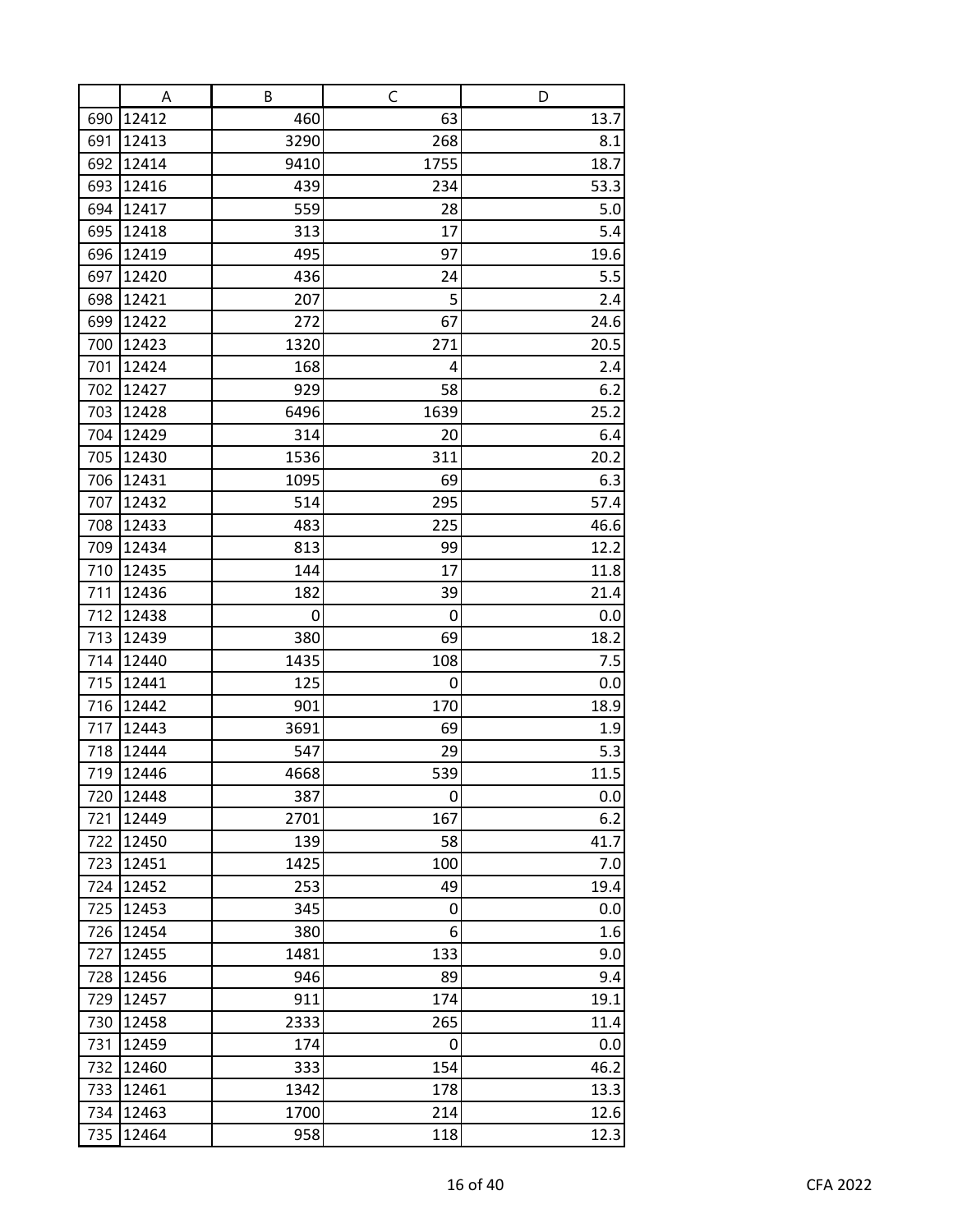|            | A              | B           | C              | D           |
|------------|----------------|-------------|----------------|-------------|
| 736        | 12465          | 301         | 54             | 17.9        |
| 737        | 12466          | 2110        | 93             | 4.4         |
| 738        | 12468          | 949         | 120            | 12.6        |
| 739        | 12469          | 642         | $\overline{2}$ | 0.3         |
| 740        | 12470          | 564         | 57             | 10.1        |
| 741        | 12471          | 384         | 249            | 64.8        |
| 742        | 12472          | 1482        | 167            | 11.3        |
| 743        | 12473          | 573         | 32             | 5.6         |
| 744        | 12474          | 934         | 9              | 1.0         |
| 745        | 12475          | 373         | 161            | 43.2        |
| 746        | 12477          | 17824       | 1235           | 6.9         |
| 747        | 12480          | 407         | 72             | 17.7        |
| 748        | 12481          | 1732        | 147            | 8.5         |
| 749        | 12482          | 612         | 52             | 8.5         |
| 750        | 12483          | 205         | 19             | 9.3         |
| 751        | 12484          | 3318        | 358            | 10.8        |
| 752        | 12485          | 650         | 114            | 17.5        |
| 753        | 12486          | 1874        | 56             | 3.0         |
| 754        | 12487          | 3252        | 511            | 15.7        |
| 755        | 12489          | 274         | 36             | 13.1        |
| 756        | 12490          | 39          | 18             | 46.2        |
| 757        | 12491          | 1639        | 400            | 24.4        |
| 758        | 12492          | 90          | 11             | 12.2        |
| 759        | 12493          | 137         | 0              | $0.0\,$     |
| 760        | 12494          | 762         | 0              | 0.0         |
| 761        | 12495          | 85          | 0              | 0.0         |
| 762        | 12496          | 1500        | 171            | 11.4        |
| 763        | 12498          | 4703        | 722            | 15.4        |
| 764        | 12501          | 2026        | 248            | 12.2        |
| 765        | 12502          | 1200<br>601 | 174            | 14.5<br>5.0 |
| 766        | 12503<br>12504 |             | 30<br>0        |             |
| 767<br>768 | 12507          | 136<br>144  | 17             | 0.0<br>11.8 |
| 769        | 12508          | 17899       | 1375           | 7.7         |
| 770        | 12512          | 244         | 0              | 0.0         |
| 771        | 12513          | 431         | 0              | 0.0         |
| 772        | 12514          | 2749        | 103            | 3.7         |
| 773        | 12515          | 1657        | 26             | 1.6         |
| 774        | 12516          | 1868        | 179            | 9.6         |
| 775        | 12517          | 369         | 63             | 17.1        |
| 776        | 12518          | 5852        | 174            | 3.0         |
| 777        | 12520          | 2941        | 100            | 3.4         |
| 778        | 12521          | 1522        | 85             | 5.6         |
| 779        | 12522          | 4918        | 804            | 16.3        |
| 780        | 12523          | 1797        | 219            | 12.2        |
| 781        | 12524          | 13943       | 785            | 5.6         |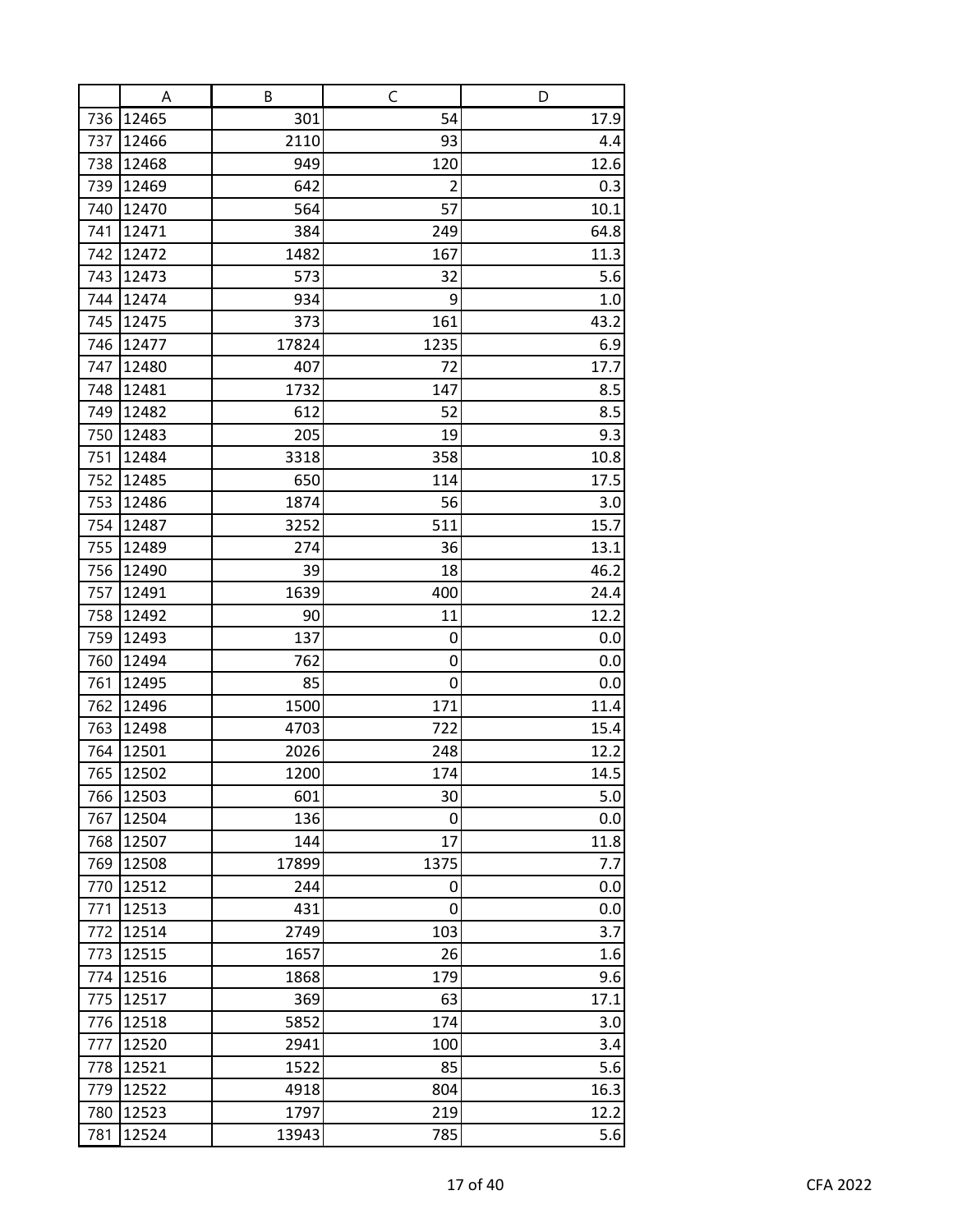|            | A              | B            | C          | D           |
|------------|----------------|--------------|------------|-------------|
| 782        | 12525          | 2964         | 79         | 2.7         |
| 783        | 12526          | 3530         | 163        | 4.6         |
| 784        | 12527          | 0            | 0          | 0.0         |
| 785        | 12528          | 12327        | 923        | 7.5         |
| 786        | 12529          | 1793         | 238        | 13.3        |
| 787        | 12530          | 47           | 0          | 0.0         |
| 788        | 12531          | 2518         | 60         | 2.4         |
| 789        | 12533          | 26284        | 937        | 3.6         |
| 790        | 12534          | 16862        | 2507       | 14.9        |
| 791        | 12538          | 12727        | 1337       | 10.5        |
| 792        | 12540          | 8833         | 251        | 2.8         |
| 793        | 12542          | 5684         | 342        | 6.0         |
| 794        | 12543          | 3586         | 250        | 7.0         |
| 795        | 12545          | 4361         | 323        | 7.4         |
| 796        | 12546          | 2824         | 310        | 11.0        |
| 797        | 12547          | 2799         | 123        | 4.4         |
| 798        | 12548          | 1133         | 6          | 0.5         |
| 799        | 12549          | 11366        | 429        | 3.8         |
| 800        | 12550          | 53299        | 7172       | 13.5        |
| 801        | 12553          | 26330        | 1331       | 5.1         |
| 802        | 12561<br>12563 | 15178        | 2616       | 17.2        |
| 803<br>804 | 12564          | 6921<br>7533 | 842<br>473 | 12.2<br>6.3 |
| 805        | 12565          | 981          | 144        | 14.7        |
| 806        | 12566          | 11846        | 1081       | 9.1         |
| 807        | 12567          | 2608         | 392        | 15.0        |
| 808        | 12569          | 9824         | 670        | 6.8         |
| 809        | 12570          | 6766         | 169        | 2.5         |
| 810        | 12571          | 9847         | 800        | 8.1         |
| 811        | 12572          | 8332         | 816        | 9.8         |
| 812        | 12574          | 502          | 0          | 0.0         |
| 813        | 12575          | 1914         | 178        | 9.3         |
| 814        | 12577          | 1929         | 77         | 4.0         |
| 815        | 12578          | 2091         | 199        | 9.5         |
| 816        | 12580          | 4037         | 259        | 6.4         |
| 817        | 12581          | 2225         | 308        | 13.8        |
| 818        | 12582          | 4157         | 250        | 6.0         |
| 819        | 12583          | 2136         | 328        | 15.4        |
| 820        | 12585          | 928          | 215        | 23.2        |
| 821        | 12586          | 11673        | 1511       | 12.9        |
| 822        | 12589          | 16608        | 4067       | 24.5        |
| 823        | 12590          | 34524        | 2508       | 7.3         |
| 824        | 12592          | 1671         | 412        | 24.7        |
| 825        | 12594          | 4150         | 853        | 20.6        |
| 826        | 12601          | 38005        | 7097       | 18.7        |
| 827        | 12603          | 40257        | 2217       | 5.5         |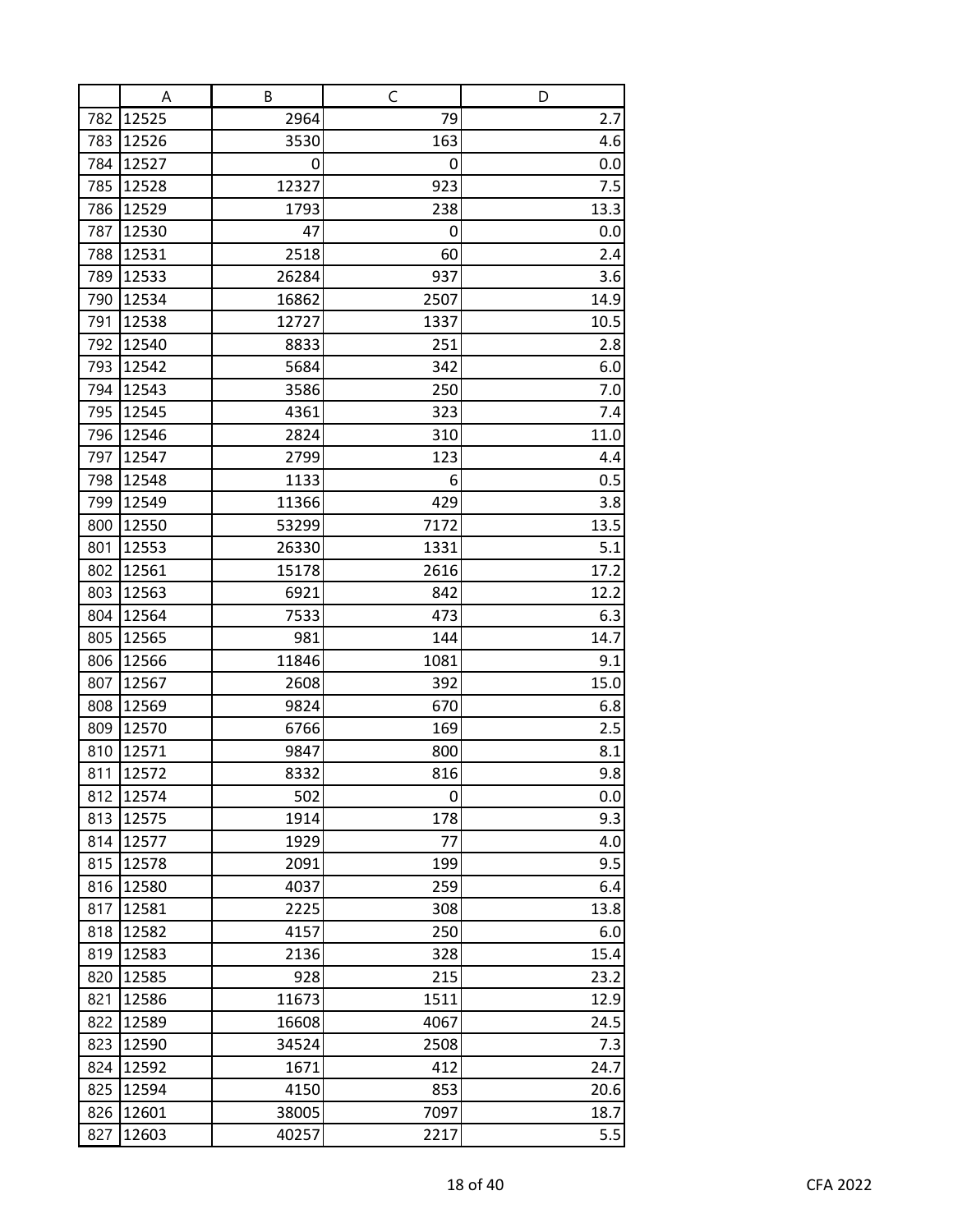|     | Α     | B     | $\mathsf C$ | D    |
|-----|-------|-------|-------------|------|
| 828 | 12604 | 14    | 0           | 0.0  |
| 829 | 12701 | 10797 | 1722        | 15.9 |
| 830 | 12719 | 1229  | 87          | 7.1  |
| 831 | 12720 | 109   | 0           | 0.0  |
| 832 | 12721 | 5839  | 841         | 14.4 |
| 833 | 12722 | 21    | 0           | 0.0  |
| 834 | 12723 | 1561  | 226         | 14.5 |
| 835 | 12724 | 246   | 24          | 9.8  |
| 836 | 12725 | 147   | 37          | 25.2 |
| 837 | 12726 | 1440  | 132         | 9.2  |
| 838 | 12729 | 1595  | 322         | 20.2 |
| 839 | 12732 | 753   | 74          | 9.8  |
| 840 | 12733 | 750   | 363         | 48.4 |
| 841 | 12734 | 737   | 156         | 21.2 |
| 842 | 12736 | 90    | 16          | 17.8 |
| 843 | 12737 | 1759  | 123         | 7.0  |
| 844 | 12738 | 322   | 43          | 13.4 |
| 845 | 12740 | 1927  | 258         | 13.4 |
| 846 | 12741 | 175   | 5           | 2.9  |
| 847 | 12742 | 74    | 8           | 10.8 |
| 848 | 12743 | 391   | 85          | 21.7 |
| 849 | 12745 | 247   | 25          | 10.1 |
| 850 | 12746 | 656   | 22          | 3.4  |
| 851 | 12747 | 2039  | 195         | 9.6  |
| 852 | 12748 | 2042  | 126         | 6.2  |
| 853 | 12749 | 393   | 76          | 19.3 |
| 854 | 12750 | 233   | 174         | 74.7 |
| 855 | 12751 | 1019  | 390         | 38.3 |
| 856 | 12752 | 296   | 17          | 5.7  |
| 857 | 12754 | 6904  | 1132        | 16.4 |
| 858 | 12758 | 3665  | 806         | 22.0 |
| 859 | 12759 | 2212  | 709         | 32.1 |
| 860 | 12760 | 478   | 21          | 4.4  |
| 861 | 12762 | 783   | 81          | 10.3 |
| 862 | 12763 | 668   | 83          | 12.4 |
| 863 | 12764 | 1770  | 304         | 17.2 |
| 864 | 12765 | 937   | 73          | 7.8  |
| 865 | 12766 | 248   | 9           | 3.6  |
| 866 | 12767 | 250   | 6           | 2.4  |
| 867 | 12768 | 930   | 26          | 2.8  |
| 868 | 12769 | 229   | 9<br>8      | 3.9  |
| 869 | 12770 | 248   |             | 3.2  |
| 870 | 12771 | 13986 | 2385        | 17.1 |
| 871 | 12775 | 2151  | 53          | 2.5  |
| 872 | 12776 | 2287  | 156         | 6.8  |
| 873 | 12777 | 863   | 73          | 8.5  |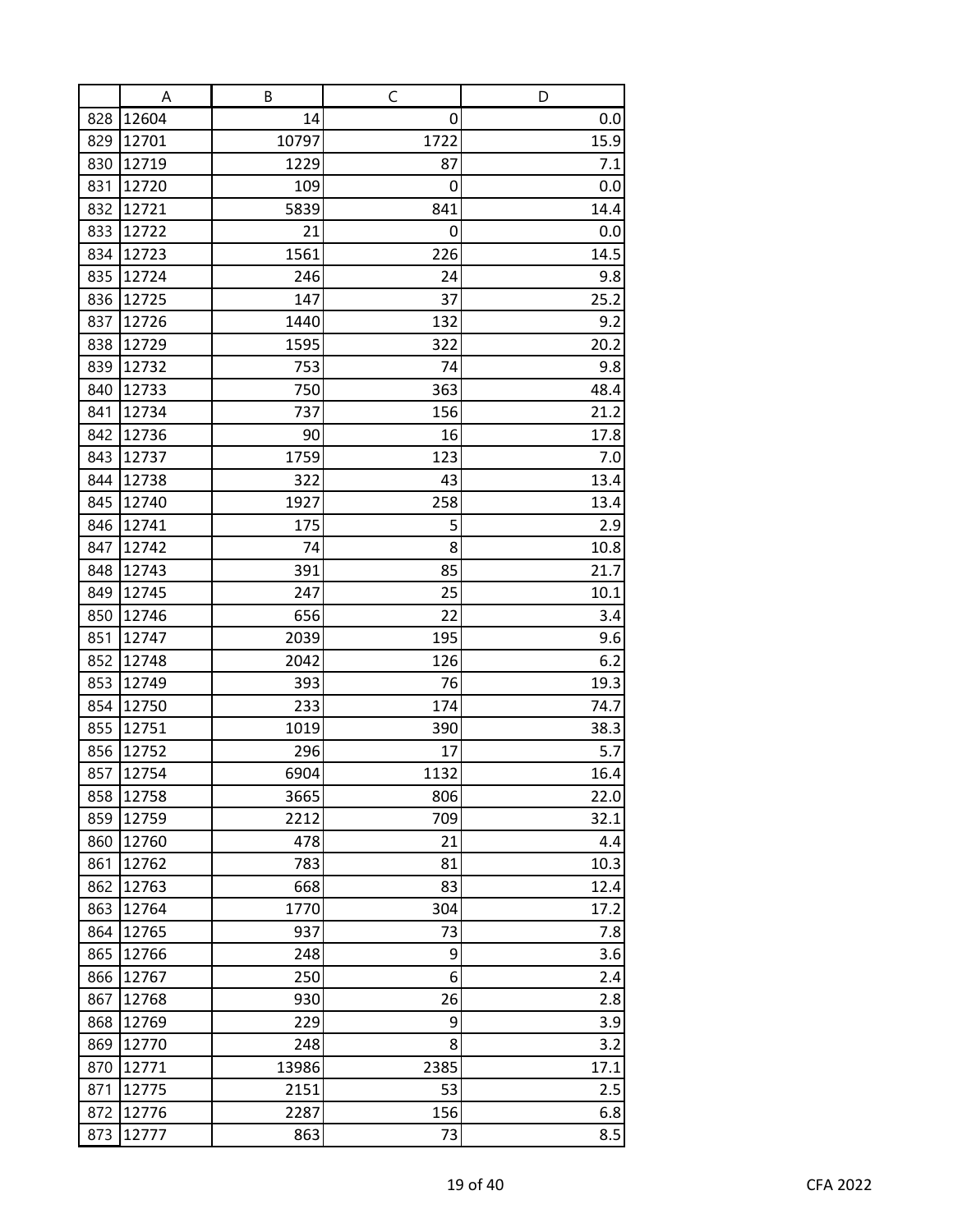|            | Α              | B             | C          | D          |
|------------|----------------|---------------|------------|------------|
| 874        | 12778          | 500           | 12         | 2.4        |
| 875        | 12779          | 1701          | 373        | 21.9       |
| 876        | 12780          | 2155          | 240        | 11.1       |
| 877        | 12781          | 242           | 0          | 0.0        |
| 878        | 12783          | 1584          | 261        | 16.5       |
| 879        | 12784          | 36            | 0          | 0.0        |
| 880        | 12785          | 1390          | 25         | 1.8        |
| 881        | 12786          | 336           | 25         | 7.4        |
| 882        | 12787          | 278           | 0          | 0.0        |
| 883        | 12788          | 2010          | 124        | 6.2        |
| 884        | 12789          | 2001          | 91         | 4.5        |
| 885        | 12790          | 3923          | 230        | 5.9        |
| 886        | 12791          | 745           | 18         | 2.4        |
| 887        | 12792          | 106           | 0          | 0.0        |
| 888        | 12801          | 14145         | 2073       | 14.7       |
| 889        | 12803          | 8317          | 939        | 11.3       |
| 890        | 12804          | 25781         | 1541       | 6.0        |
| 891        | 12808          | 243           | 18         | 7.4        |
| 892        | 12809          | 3598          | 532        | 14.8       |
| 893        | 12810          | 630           | 59         | 9.4        |
| 894        | 12811          | 108           | 0          | 0.0        |
| 895        | 12812          | 214           | 0          | 0.0        |
| 896        | 12814          | 1259          | 37         | 2.9        |
| 897        | 12815          | 989           | 126        | 12.7       |
| 898        | 12816          | 4637          | 474        | 10.2       |
| 899        | 12817          | 2243          | 138        | 6.2        |
| 900        | 12819          | 236           | 7          | 3.0        |
| 901        | 12821          | 302           | 78         | 25.8       |
| 902        | 12822          | 5962          | 688        | 11.5       |
| 903        | 12823          | 527           | 16         | 3.0        |
| 904        | 12824          | 946           | 39         | 4.1        |
| 905<br>906 | 12827<br>12828 | 3449          | 136<br>763 | 3.9        |
| 907        | 12831          | 9535<br>17364 | 574        | 8.0<br>3.3 |
| 908        | 12832          | 6398          | 788        | 12.3       |
| 909        | 12833          | 4544          | 240        | 5.3        |
| 910        | 12834          | 5963          | 357        | 6.0        |
| 911        | 12835          | 2530          | 256        | 10.1       |
| 912        | 12836          | 596           | 129        | 21.6       |
| 913        | 12837          | 1140          | 177        | 15.5       |
| 914        | 12838          | 638           | 60         | 9.4        |
| 915        | 12839          | 12720         | 1869       | 14.7       |
| 916        | 12841          | 148           | 7          | 4.7        |
| 917        | 12842          | 765           | 36         | 4.7        |
| 918        | 12843          | 482           | 15         | 3.1        |
| 919        | 12844          | 276           | 9          | 3.3        |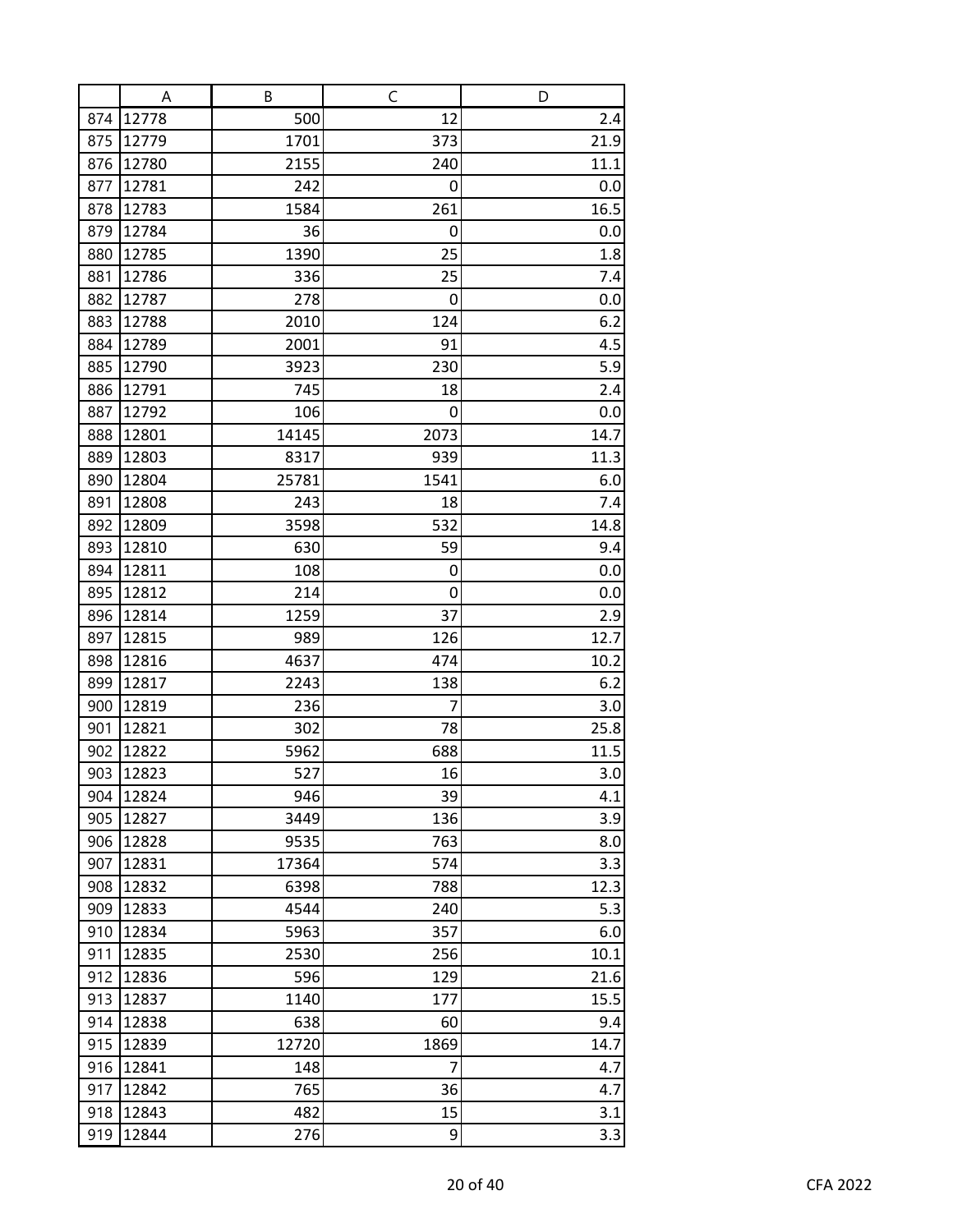|     | Α     | В     | C    | D    |
|-----|-------|-------|------|------|
| 920 | 12845 | 4403  | 236  | 5.4  |
| 921 | 12846 | 3248  | 165  | 5.1  |
| 922 | 12847 | 389   | 48   | 12.3 |
| 923 | 12849 | 303   | 5    | 1.7  |
| 924 | 12850 | 2866  | 404  | 14.1 |
| 925 | 12851 | 353   | 15   | 4.2  |
| 926 | 12852 | 339   | 24   | 7.1  |
| 927 | 12853 | 1733  | 149  | 8.6  |
| 928 | 12855 | 244   | 21   | 8.6  |
| 929 | 12856 | 291   | 0    | 0.0  |
| 930 | 12857 | 666   | 53   | 8.0  |
| 931 | 12858 | 107   | 14   | 13.1 |
| 932 | 12859 | 2425  | 298  | 12.3 |
| 933 | 12860 | 480   | 78   | 16.3 |
| 934 | 12861 | 528   | 59   | 11.2 |
| 935 | 12862 | 0     | 0    | 0.0  |
| 936 | 12863 | 880   | 56   | 6.4  |
| 937 | 12864 | 13    | 0    | 0.0  |
| 938 | 12865 | 3459  | 530  | 15.3 |
| 939 | 12866 | 36235 | 2249 | 6.2  |
| 940 | 12870 | 1708  | 160  | 9.4  |
| 941 | 12871 | 4341  | 229  | 5.3  |
| 942 | 12872 | 91    | 0    | 0.0  |
| 943 | 12873 | 875   | 36   | 4.1  |
| 944 | 12874 | 173   | 0    | 0.0  |
| 945 | 12878 | 663   | 53   | 8.0  |
| 946 | 12883 | 4705  | 464  | 9.9  |
| 947 | 12884 | 593   | 107  | 18.0 |
| 948 | 12885 | 4437  | 492  | 11.1 |
| 949 | 12886 | 273   | 22   | 8.1  |
| 950 | 12887 | 4844  | 659  | 13.6 |
| 951 | 12901 | 29381 | 4399 | 15.0 |
| 952 | 12903 | 1295  | 8    | 0.6  |
| 953 | 12910 | 1686  | 367  | 21.8 |
| 954 | 12911 | 0     | 0    | 0.0  |
| 955 | 12912 | 1898  | 162  | 8.5  |
| 956 | 12913 | 1052  | 70   | 6.7  |
| 957 | 12914 | 882   | 157  | 17.8 |
| 958 | 12916 | 2388  | 544  | 22.8 |
| 959 | 12917 | 1324  | 229  | 17.3 |
| 960 | 12918 | 2641  | 35   | 1.3  |
| 961 | 12919 | 2805  | 371  | 13.2 |
| 962 | 12920 | 2353  | 326  | 13.9 |
| 963 | 12921 | 2732  | 396  | 14.5 |
| 964 | 12922 | 32    | 0    | 0.0  |
| 965 | 12923 | 548   | 104  | 19.0 |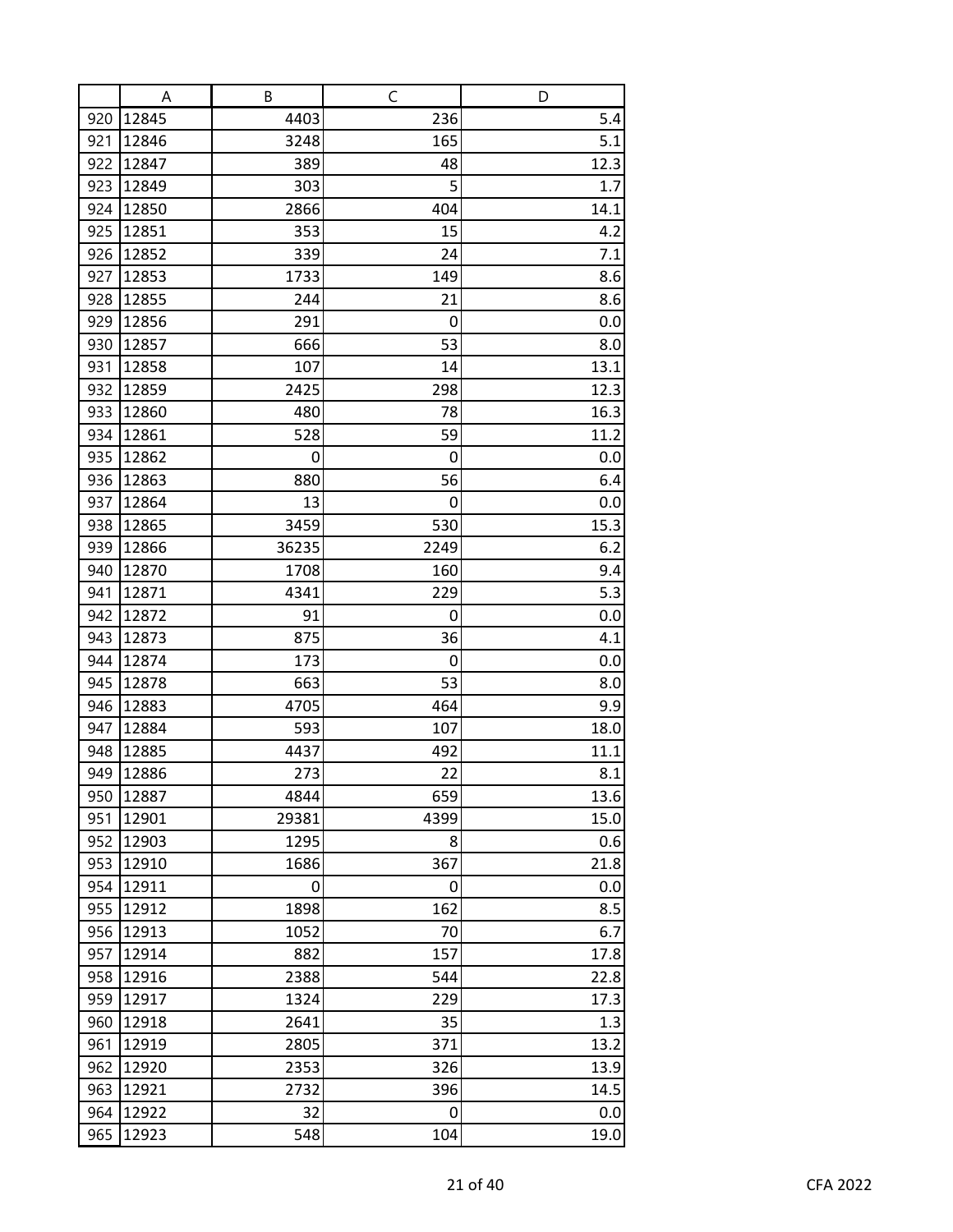|     | A                        | В           | $\mathsf C$    | D    |
|-----|--------------------------|-------------|----------------|------|
| 966 | 12924                    | 41          | 0              | 0.0  |
| 967 | 12926                    | 2378        | 494            | 20.8 |
| 968 | 12927                    | 276         | 28             | 10.1 |
| 969 | 12928                    | 2029        | 232            | 11.4 |
| 970 | 12929                    | 765         | 60             | 7.8  |
| 971 | 12930                    | 802         | 110            | 13.7 |
| 972 | 12932                    | 1117        | 87             | 7.8  |
| 973 | 12933                    | 65          | 0              | 0.0  |
| 974 | 12934                    | 1059        | 110            | 10.4 |
| 975 | 12935                    | 1428        | 179            | 12.5 |
| 976 | 12936                    | 420         | 41             | 9.8  |
| 977 | 12937                    | 1880        | 263            | 14.0 |
| 978 | 12939                    | 155         | 23             | 14.8 |
| 979 | 12941                    | 1402        | 62             | 4.4  |
| 980 | 12942                    | 655         | 11             | 1.7  |
| 981 | 12943                    | 314         | 49             | 15.6 |
| 982 | 12944                    | 3677        | 413            | 11.2 |
| 983 | 12945                    | 449         | 70             | 15.6 |
| 984 | 12946                    | 4609        | 673            | 14.6 |
| 985 | 12950                    | 604         | 7              | 1.2  |
| 986 | 12952                    | 305         | 60             | 19.7 |
| 987 | 12953                    | 11269       | 2215           | 19.7 |
| 988 | 12955                    | 366         | 98             | 26.8 |
| 989 | 12956                    | 1002        | 145            | 14.5 |
| 990 | 12957                    | 1550        | 410            | 26.5 |
| 991 | 12958                    | 2020        | 44             | 2.2  |
| 992 | 12959                    | 1474        | 468            | 31.8 |
| 993 | 12960                    | 635         | 5              | 0.8  |
| 994 | 12961                    | 243         | 109            | 44.9 |
| 995 | 12962                    | 5080        | 552            | 10.9 |
| 996 | 12964                    | 67          | 3              | 4.5  |
| 997 | 12965                    | 537         | 56             | 10.4 |
| 998 | 12966                    | 2696        | 503            | 18.7 |
|     | 999 12967                | 1035        | 223            | 21.5 |
|     | 1000 12969               | 347         | 69             | 19.9 |
|     | 1001 12970               | 220         | $\overline{7}$ | 3.2  |
|     | 1002 12972               | 6597        | 296            | 4.5  |
|     | 1003 12973               | 104         | 19             | 18.3 |
|     | 1004 12974               | 2152        | 344            | 16.0 |
|     | 1005 12975               | 217         | 20             | 9.2  |
|     | 1006 12976               | 225         | 26             | 11.6 |
|     | 1007 12977<br>1008 12978 | 0           | 0<br>0         | 0.0  |
|     | 1009 12979               | 258<br>2435 | 494            | 0.0  |
|     |                          |             |                | 20.3 |
|     | 1010 12980               | 1051        | 248            | 23.6 |
|     | 1011 12981               | 2401        | 166            | 6.9  |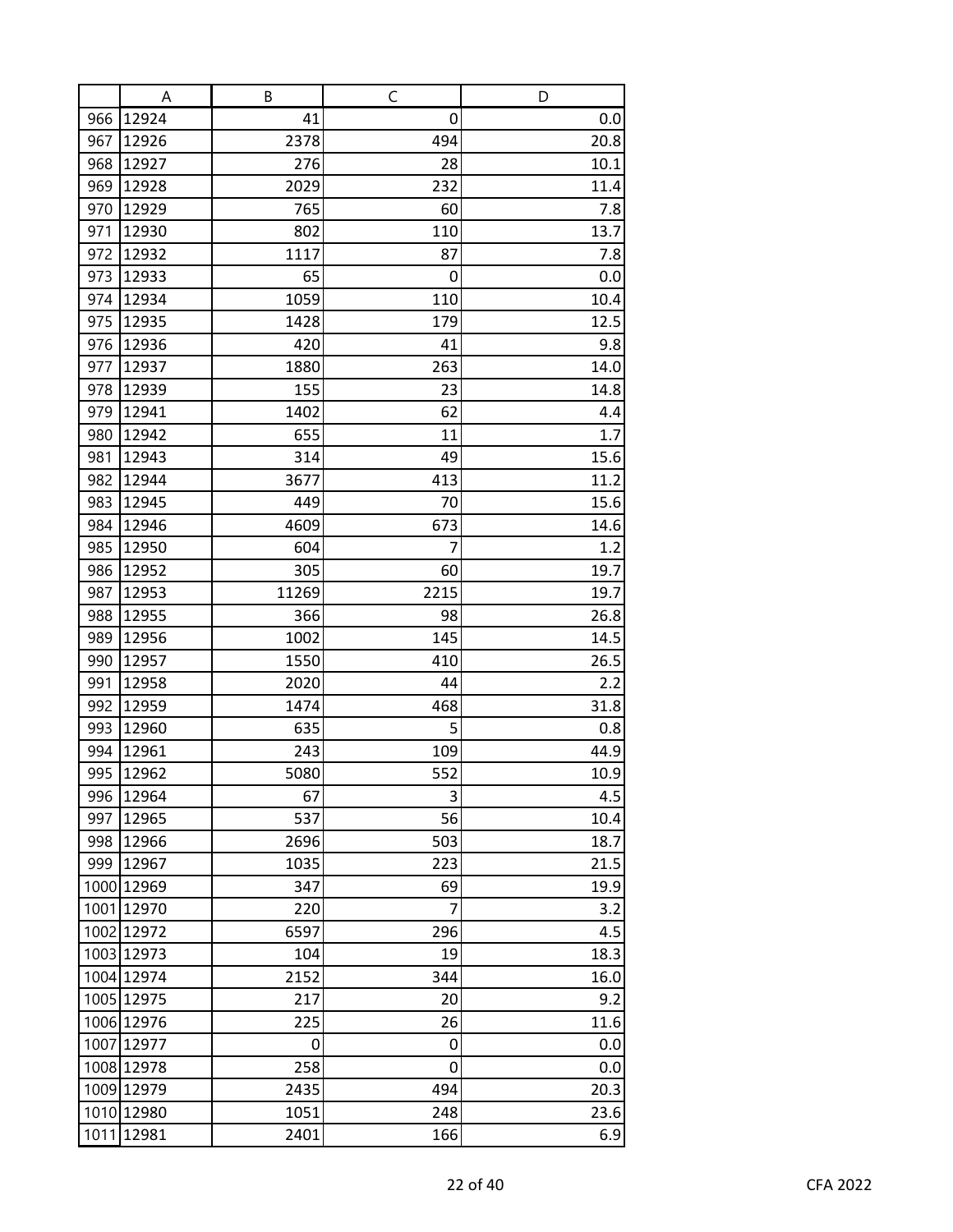| A          | B     | C    | D    |
|------------|-------|------|------|
| 1012 12983 | 7480  | 1125 | 15.0 |
| 1013 12985 | 947   | 214  | 22.6 |
| 1014 12986 | 5600  | 714  | 12.8 |
| 1015 12987 | 242   | 0    | 0.0  |
| 1016 12989 | 1103  | 213  | 19.3 |
| 1017 12992 | 3565  | 311  | 8.7  |
| 1018 12993 | 1479  | 170  | 11.5 |
| 1019 12996 | 2068  | 184  | 8.9  |
| 1020 12997 | 1067  | 40   | 3.7  |
| 1021 12998 | 313   | 12   | 3.8  |
| 1022 13020 | 75    | 0    | 0.0  |
| 1023 13021 | 36395 | 4980 | 13.7 |
| 1024 13024 | 0     | 0    | 0.0  |
| 1025 13026 | 1262  | 73   | 5.8  |
| 1026 13027 | 33741 | 2173 | 6.4  |
| 1027 13028 | 926   | 46   | 5.0  |
| 1028 13029 | 7330  | 693  | 9.5  |
| 1029 13030 | 3426  | 230  | 6.7  |
| 1030 13031 | 15403 | 893  | 5.8  |
| 1031 13032 | 12522 | 793  | 6.3  |
| 1032 13033 | 3783  | 351  | 9.3  |
| 1033 13034 | 1922  | 102  | 5.3  |
| 1034 13035 | 7589  | 379  | 5.0  |
| 1035 13036 | 9495  | 1124 | 11.8 |
| 1036 13037 | 9700  | 932  | 9.6  |
| 1037 13039 | 16963 | 615  | 3.6  |
| 1038 13040 | 2364  | 221  | 9.3  |
| 1039 13041 | 11696 | 766  | 6.5  |
| 1040 13042 | 2383  | 310  | 13.0 |
| 1041 13044 | 2718  | 308  | 11.3 |
| 1042 13045 | 25498 | 4362 | 17.1 |
| 1043 13051 | 135   | 0    | 0.0  |
| 1044 13052 | 1626  | 185  | 11.4 |
| 1045 13053 | 4231  | 770  | 18.2 |
| 1046 13054 | 1500  | 250  | 16.7 |
| 1047 13057 | 13040 | 973  | 7.5  |
| 1048 13060 | 3050  | 569  | 18.7 |
| 1049 13061 | 870   | 107  | 12.3 |
| 1050 13062 | 37    | 13   | 35.1 |
| 1051 13063 | 1827  | 47   | 2.6  |
| 1052 13064 | 198   | 6    | 3.0  |
| 1053 13066 | 12425 | 788  | 6.3  |
| 1054 13068 | 4928  | 670  | 13.6 |
| 1055 13069 | 23880 | 5171 | 21.7 |
| 1056 13071 | 928   | 89   | 9.6  |
| 1057 13072 | 876   | 138  | 15.8 |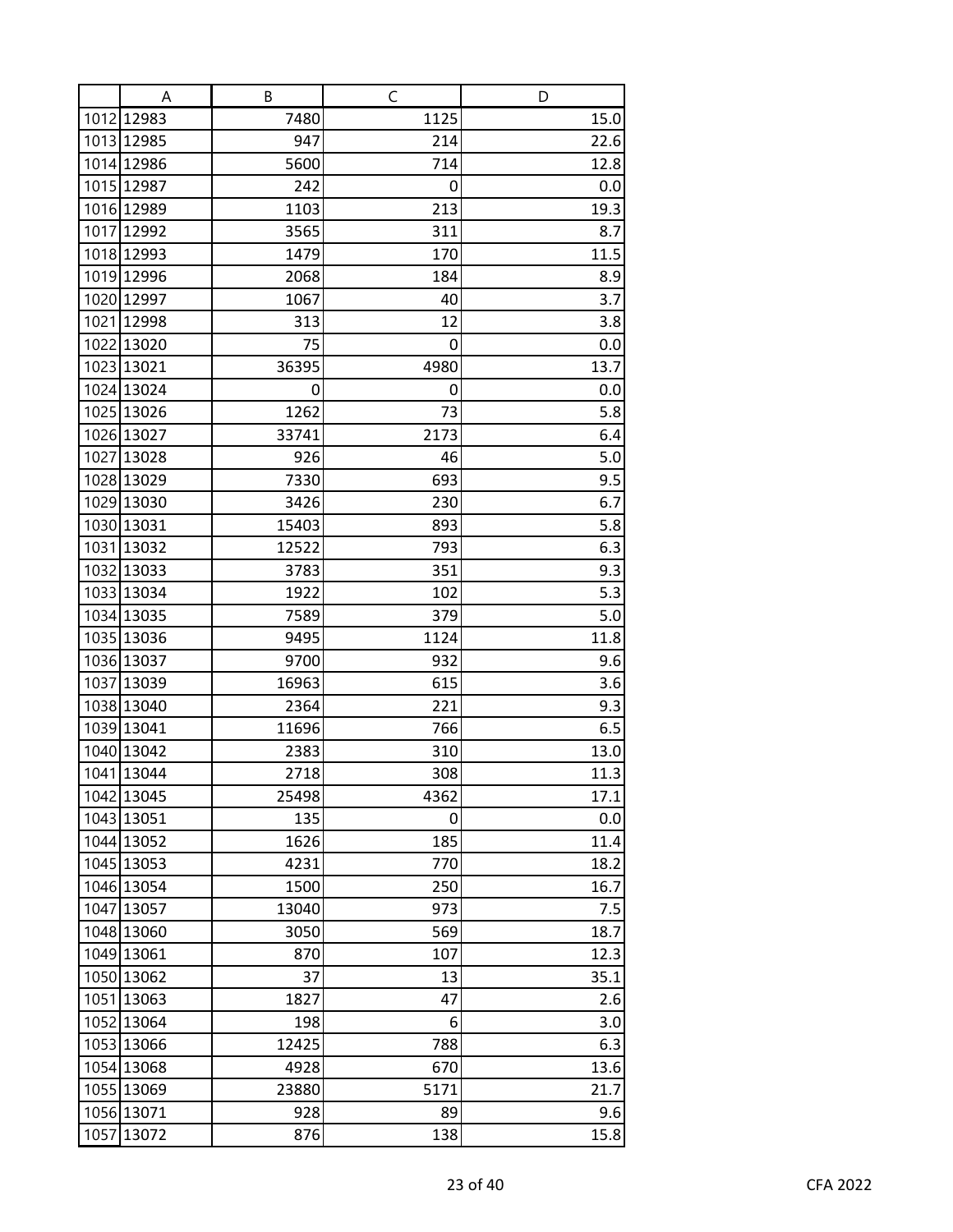| Α                        | В           | C           | D            |
|--------------------------|-------------|-------------|--------------|
| 1058 13073               | 6580        | 412         | 6.3          |
| 1059 13074               | 4182        | 444         | 10.6         |
| 1060 13076               | 2037        | 253         | 12.4         |
| 1061 13077               | 6462        | 618         | 9.6          |
| 1062 13078               | 9994        | 491         | 4.9          |
| 1063 13080               | 3227        | 310         | 9.6          |
| 1064 13081               | 1198        | 81          | 6.8          |
| 1065 13082               | 4159        | 279         | 6.7          |
| 1066 13083               | 2017        | 368         | 18.2         |
| 1067 13084               | 3814        | 252         | 6.6          |
| 1068 13087               | 243         | 14          | 5.8          |
| 1069 13088               | 20734       | 1335        | 6.4          |
| 1070 13090               | 28918       | 3200        | 11.1         |
| 1071 13092               | 2476        | 531         | 21.4         |
| 1072 13101               | 2415        | 313         | 13.0         |
| 1073 13102               | 74          | 0           | 0.0          |
| 1074 13103               | 226         | 32          | 14.2         |
| 1075 13104               | 16038       | 585         | 3.6          |
| 1076 13108               | 6186        | 194         | 3.1          |
| 1077 13110               | 2198        | 161         | 7.3          |
| 1078 13111               | 1762        | 629         | 35.7         |
| 1079 13112               | 1683        | 48          | 2.9          |
| 1080 13113               | 246         | 61          | 24.8         |
| 1081 13114               | 6594        | 633         | 9.6          |
| 1082 13115               | 238         | 35          | 14.7         |
| 1083 13116               | 3381        | 55          | 1.6          |
| 1084 13117               | 289         | 41          | 14.2         |
| 1085 13118               | 5081        | 545         | 10.7         |
| 1086 13120               | 2082        | 230         | 11.0         |
| 1087 13122               | 1181        | 42          | 3.6          |
| 1088 13123               | 282         | 0<br>7      | 0.0          |
| 1089 13124<br>1090 13126 | 99<br>30719 |             | 7.1          |
| 1091 13131               | 3311        | 5984<br>365 | 19.5<br>11.0 |
| 1092 13132               | 3557        | 585         | 16.4         |
| 1093 13134               | 187         | 8           | 4.3          |
| 1094 13135               | 5901        | 655         | 11.1         |
| 1095 13136               | 360         | 69          | 19.2         |
| 1096 13138               | 121         | 0           | 0.0          |
| 1097 13140               | 4517        | 362         | 8.0          |
| 1098 13141               | 510         | 18          | 3.5          |
| 1099 13142               | 6416        | 627         | 9.8          |
| 1100 13143               | 2281        | 246         | 10.8         |
| 1101 13144               | 1552        | 420         | 27.1         |
| 1102 13145               | 1396        | 391         | 28.0         |
| 1103 13146               | 2430        | 372         | 15.3         |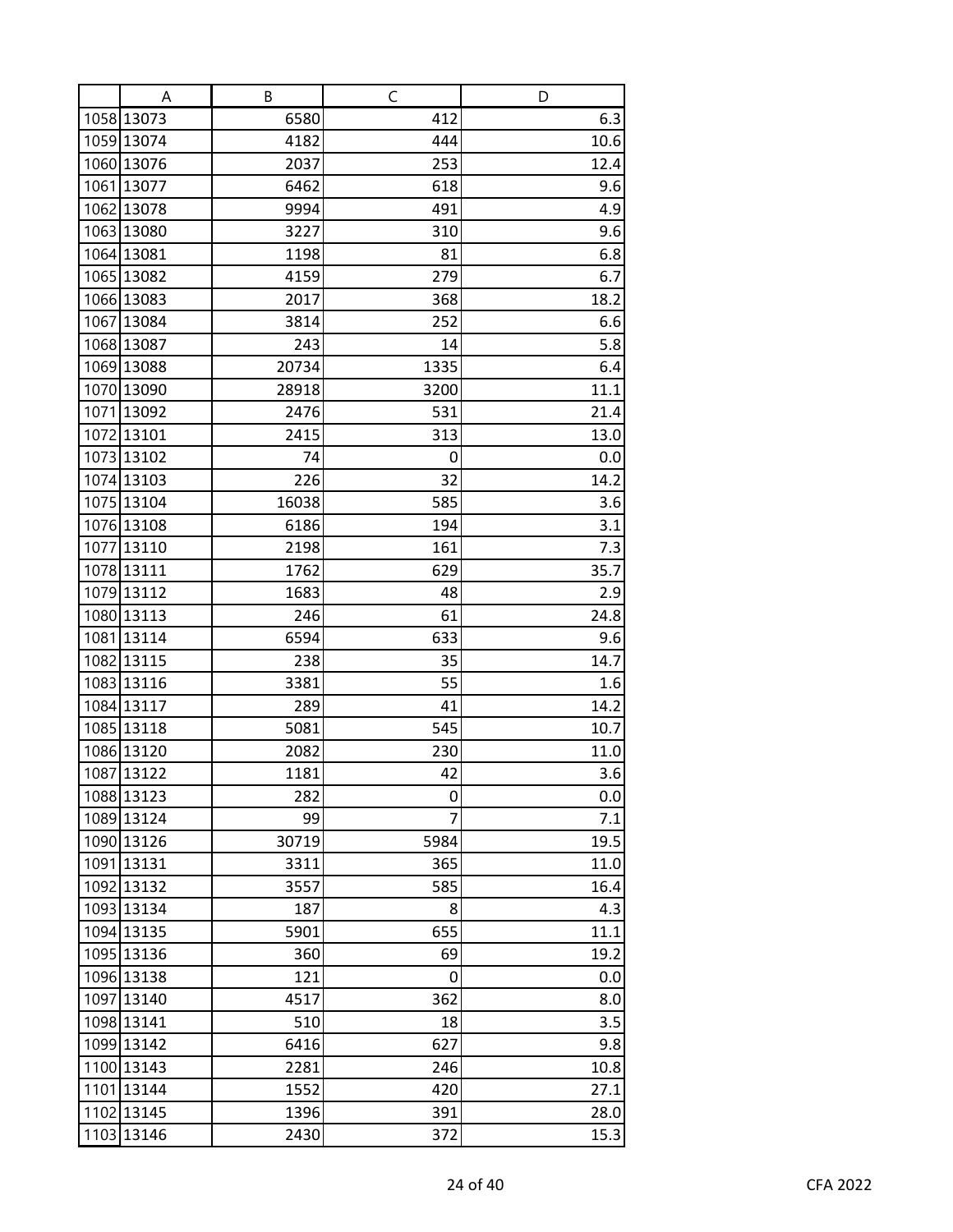| A                        | В              | C            | D            |
|--------------------------|----------------|--------------|--------------|
| 1104 13147               | 1031           | 118          | 11.4         |
| 1105 13148               | 10483          | 1635         | 15.6         |
| 1106 13152               | 7782           | 176          | 2.3          |
| 1107 13153               | 469            | 0            | 0.0          |
| 1108 13155               | 491            | 38           | 7.7          |
| 1109 13156               | 1735           | 224          | 12.9         |
| 1110 13157               | 489            | 89           | 18.2         |
| 1111 13158               | 1763           | 216          | 12.3         |
| 1112 13159               | 5272           | 382          | 7.2          |
| 1113 13160               | 2167           | 121          | 5.6          |
| 1114 13162               | 248            | 31           | 12.5         |
| 1115 13163               | 356            | 18           | 5.1          |
| 1116 13164               | 2598           | 257          | 9.9          |
| 1117 13165               | 9623           | 1090         | 11.3         |
| 1118 13166               | 5422           | 659          | 12.2         |
| 1119 13167               | 2728           | 498          | 18.3         |
| 1120 13202               | 5958           | 3467         | 58.2         |
| 1121 13203               | 16077          | 4359         | 27.1         |
| 1122 13204               | 19091          | 7045         | 36.9         |
| 1123 13205               | 15889          | 4643         | 29.2         |
| 1124 13206<br>1125 13207 | 16791<br>12519 | 3487<br>2713 | 20.8         |
| 1126 13208               |                | 6296         | 21.7<br>27.9 |
| 1127 13209               | 22539<br>12343 | 1317         | 10.7         |
| 1128 13210               | 16327          | 6288         | 38.5         |
| 1129 13211               | 6097           | 660          | 10.8         |
| 1130 13212               | 21421          | 2355         | 11.0         |
| 1131 13214               | 6907           | 687          | 9.9          |
| 1132 13215               | 13210          | 487          | 3.7          |
| 1133 13219               | 14517          | 921          | 6.3          |
| 1134 13224               | 8345           | 1379         | 16.5         |
| 1135 13290               | 0              | 0            | 0.0          |
| 1136 13301               | 198            | 0            | 0.0          |
| 1137 13302               | 1480           | 324          | 21.9         |
| 1138 13303               | 1454           | 182          | 12.5         |
| 1139 13304               | 1726           | 205          | 11.9         |
| 1140 13305               | 204            | 0            | 0.0          |
| 1141 13308               | 3867           | 345          | 8.9          |
| 1142 13309               | 5568           | 630          | 11.3         |
| 1143 13310               | 808            | 45           | 5.6          |
| 1144 13312               | 332            | 29           | 8.7          |
| 1145 13313               | 451            | 74           | 16.4         |
| 1146 13314               | 232            | 17           | 7.3          |
| 1147 13315               | 1465           | 159          | 10.9         |
| 1148 13316               | 6002           | 682          | 11.4         |
| 1149 13317               | 3769           | 431          | 11.4         |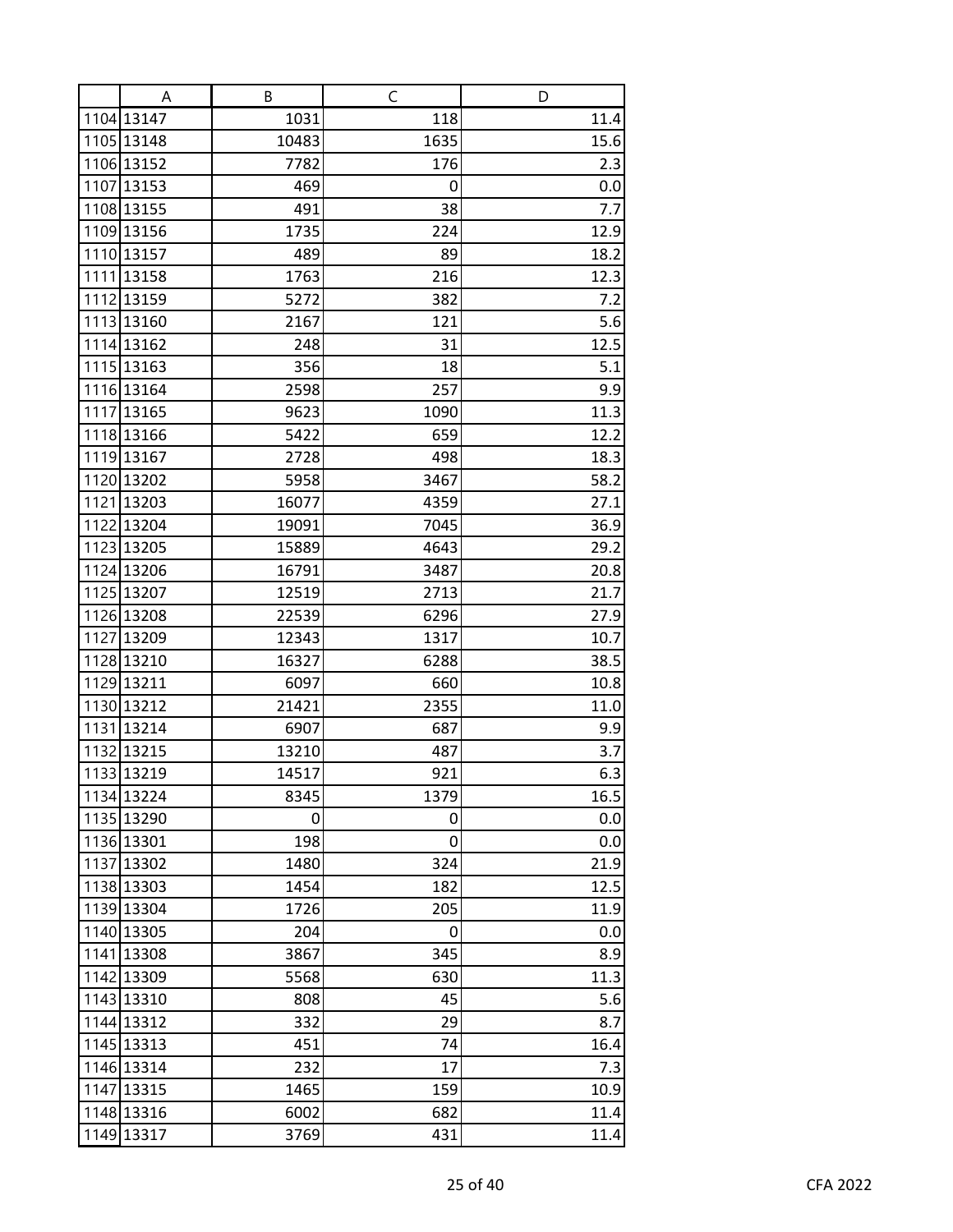| Α                        | В        | C      | D          |
|--------------------------|----------|--------|------------|
| 1150 13318               | 1294     | 102    | 7.9        |
| 1151 13319               | 761      | 0      | 0.0        |
| 1152 13320               | 2116     | 319    | 15.1       |
| 1153 13321               | 639      | 53     | 8.3        |
| 1154 13322               | 888      | 56     | 6.3        |
| 1155 13323               | 9628     | 970    | 10.1       |
| 1156 13324               | 2178     | 279    | 12.8       |
| 1157 13325               | 955      | 58     | 6.1        |
| 1158 13326               | 4795     | 330    | 6.9        |
| 1159 13327               | 1762     | 225    | 12.8       |
| 1160 13328               | 1622     | 188    | 11.6       |
| 1161 13329               | 4200     | 765    | 18.2       |
| 1162 13331               | 61       | 0      | 0.0        |
| 1163 13332               | 2818     | 368    | 13.1       |
| 1164 13333               | 35       | 9      | 25.7       |
| 1165 13334               | 1083     | 104    | 9.6        |
| 1166 13335               | 1295     | 231    | 17.8       |
| 1167 13337               | 628      | 80     | 12.7       |
| 1168 13338               | 1260     | 85     | 6.7        |
| 1169 13339               | 6333     | 1266   | 20.0       |
| 1170 13340               | 7990     | 837    | 10.5       |
| 1171 13341               | 171      | 26     | 15.2       |
| 1172 13342               | 229      | 13     | 5.7        |
| 1173 13343               | 1568     | 91     | 5.8        |
| 1174 13345               | 150      | 19     | 12.7       |
| 1175 13346               | 4205     | 444    | 10.6       |
| 1176 13348               | 1381     | 114    | 8.3        |
| 1177 13350               | 9145     | 1115   | 12.2       |
| 1178 13352<br>1179 13353 | 10<br>17 | 0<br>0 | 0.0        |
| 1180 13354               | 3777     | 124    | 0.0<br>3.3 |
| 1181 13355               | 1440     | 99     | 6.9        |
| 1182 13357               | 10533    | 1592   | 15.1       |
| 1183 13360               | 134      | 0      | 0.0        |
| 1184 13361               | 852      | 231    | 27.1       |
| 1185 13362               | 129      | 17     | 13.2       |
| 1186 13363               | 2349     | 236    | 10.0       |
| 1187 13364               | 222      | 0      | 0.0        |
| 1188 13365               | 8387     | 1344   | 16.0       |
| 1189 13367               | 8696     | 1209   | 13.9       |
| 1190 13368               | 1165     | 206    | 17.7       |
| 1191 13402               | 1434     | 106    | 7.4        |
| 1192 13403               | 4919     | 115    | 2.3        |
| 1193 13404               | 127      | 24     | 18.9       |
| 1194 13406               | 865      | 90     | 10.4       |
| 1195 13407               | 4809     | 549    | 11.4       |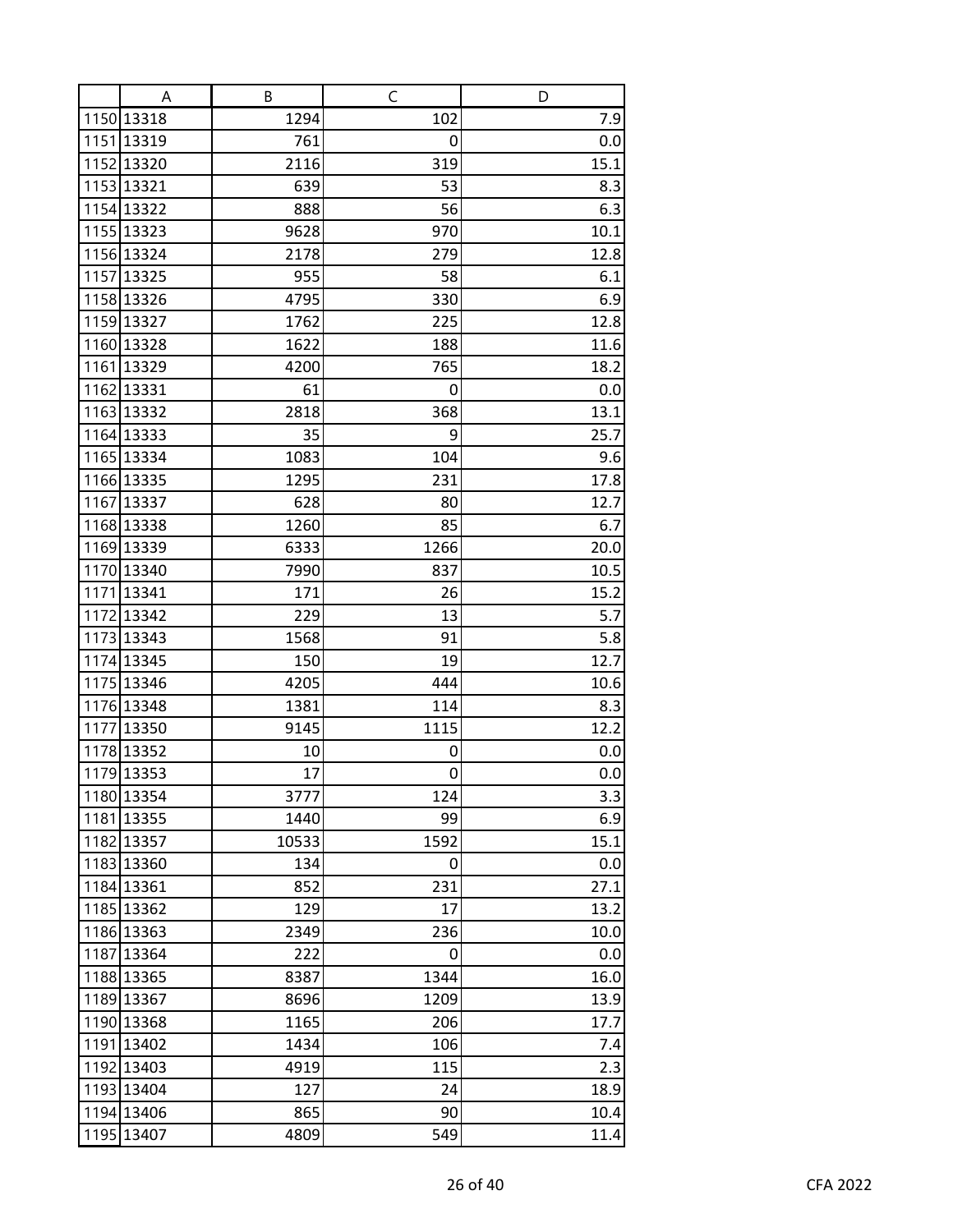| A          | B     | C    | D    |
|------------|-------|------|------|
| 1196 13408 | 2000  | 167  | 8.4  |
| 1197 13409 | 2255  | 125  | 5.5  |
| 1198 13410 | 350   | 62   | 17.7 |
| 1199 13411 | 3026  | 433  | 14.3 |
| 1200 13413 | 14668 | 710  | 4.8  |
| 1201 13415 | 25    | 0    | 0.0  |
| 1202 13416 | 2079  | 289  | 13.9 |
| 1203 13417 | 3066  | 596  | 19.4 |
| 1204 13418 | 268   | 11   | 4.1  |
| 1205 13420 | 1064  | 93   | 8.7  |
| 1206 13421 | 13091 | 1259 | 9.6  |
| 1207 13424 | 1866  | 141  | 7.6  |
| 1208 13425 | 2114  | 260  | 12.3 |
| 1209 13428 | 1601  | 234  | 14.6 |
| 1210 13431 | 1897  | 152  | 8.0  |
| 1211 13433 | 1647  | 350  | 21.3 |
| 1212 13435 | 311   | 0    | 0.0  |
| 1213 13436 | 42    | 4    | 9.5  |
| 1214 13437 | 326   | 22   | 6.7  |
| 1215 13438 | 2916  | 482  | 16.5 |
| 1216 13439 | 3720  | 562  | 15.1 |
| 1217 13440 | 39147 | 5449 | 13.9 |
| 1218 13441 | 156   | 0    | 0.0  |
| 1219 13450 | 74    | 3    | 4.1  |
| 1220 13452 | 4552  | 969  | 21.3 |
| 1221 13454 | 783   | 30   | 3.8  |
| 1222 13456 | 4039  | 225  | 5.6  |
| 1223 13459 | 2339  | 299  | 12.8 |
| 1224 13460 | 4122  | 470  | 11.4 |
| 1225 13461 | 2987  | 198  | 6.6  |
| 1226 13464 | 1363  | 221  | 16.2 |
| 1227 13468 | 478   | 64   | 13.4 |
| 1228 13469 | 1238  | 31   | 2.5  |
| 1229 13470 | 665   | 154  | 23.2 |
| 1230 13471 | 3030  | 463  | 15.3 |
| 1231 13472 | 79    | 0    | 0.0  |
| 1232 13473 | 946   | 84   | 8.9  |
| 1233 13475 | 13    | 0    | 0.0  |
| 1234 13476 | 3617  | 222  | 6.1  |
| 1235 13477 | 1029  | 13   | 1.3  |
| 1236 13478 | 3257  | 242  | 7.4  |
| 1237 13480 | 3135  | 258  | 8.2  |
| 1238 13483 | 307   | 52   | 16.9 |
| 1239 13484 | 174   | 0    | 0.0  |
| 1240 13485 | 1227  | 97   | 7.9  |
| 1241 13486 | 701   | 48   | 6.8  |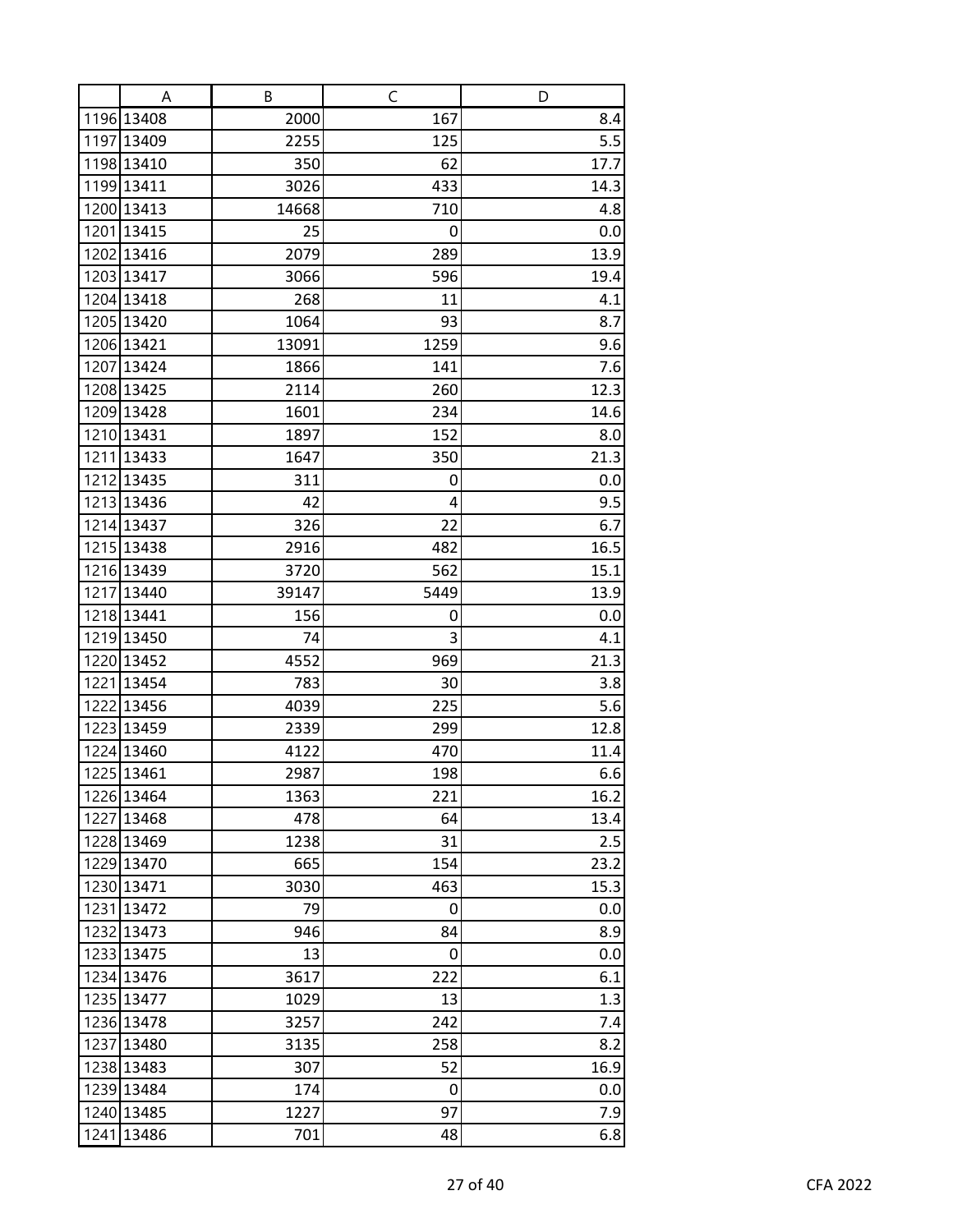| A          | В     | C              | D     |
|------------|-------|----------------|-------|
| 1242 13488 | 103   | $\overline{2}$ | 1.9   |
| 1243 13489 | 538   | 61             | 11.3  |
| 1244 13490 | 1606  | 62             | 3.9   |
| 1245 13491 | 3318  | 595            | 17.9  |
| 1246 13492 | 11097 | 811            | 7.3   |
| 1247 13493 | 2301  | 234            | 10.2  |
| 1248 13494 | 240   | 16             | 6.7   |
| 1249 13495 | 1906  | 257            | 13.5  |
| 1250 13501 | 35994 | 10133          | 28.2  |
| 1251 13502 | 30992 | 6101           | 19.7  |
| 1252 13601 | 35596 | 6601           | 18.5  |
| 1253 13602 | 580   | 28             | 4.8   |
| 1254 13603 | 9183  | 1069           | 11.6  |
| 1255 13605 | 5167  | 433            | 8.4   |
| 1256 13606 | 2432  | 383            | 15.7  |
| 1257 13607 | 1422  | 98             | 6.9   |
| 1258 13608 | 1677  | 303            | 18.1  |
| 1259 13612 | 2233  | 279            | 12.5  |
| 1260 13613 | 2698  | 350            | 13.0  |
| 1261 13614 | 355   | 103            | 29.0  |
| 1262 13615 | 901   | 6              | 0.7   |
| 1263 13616 | 2158  | 477            | 22.1  |
| 1264 13617 | 8235  | 726            | 8.8   |
| 1265 13618 | 1502  | 100            | 6.7   |
| 1266 13619 | 10313 | 1627           | 15.8  |
| 1267 13620 | 2592  | 403            | 15.5  |
| 1268 13621 | 494   | 153            | 31.0  |
| 1269 13622 | 2118  | 357            | 16.9  |
| 1270 13623 | 13    | 0              | 0.0   |
| 1271 13624 | 4461  | 387            | 8.7   |
| 1272 13625 | 1465  | 243            | 16.6  |
| 1273 13626 | 2259  | 404            | 17.9  |
| 1274 13628 | 207   | 42             | 20.3  |
| 1275 13630 | 1509  | 336            | 22.3  |
| 1276 13633 | 249   | 20             | 8.0   |
| 1277 13634 | 3687  | 545            | 14.8  |
| 1278 13635 | 1061  | 152            | 14.3  |
| 1279 13636 | 237   | 50             | 21.1  |
| 1280 13637 | 3580  | 140            | 3.9   |
| 1281 13638 | 401   | 0              | 0.0   |
| 1282 13639 | 172   | 67             | 39.0  |
| 1283 13640 | 272   | 13             | 4.8   |
| 1284 13641 | 38    | 0              | 0.0   |
| 1285 13642 | 8969  | 1512           | 16.9  |
| 1286 13643 | 30    | 30             | 100.0 |
| 1287 13646 | 1866  | 296            | 15.9  |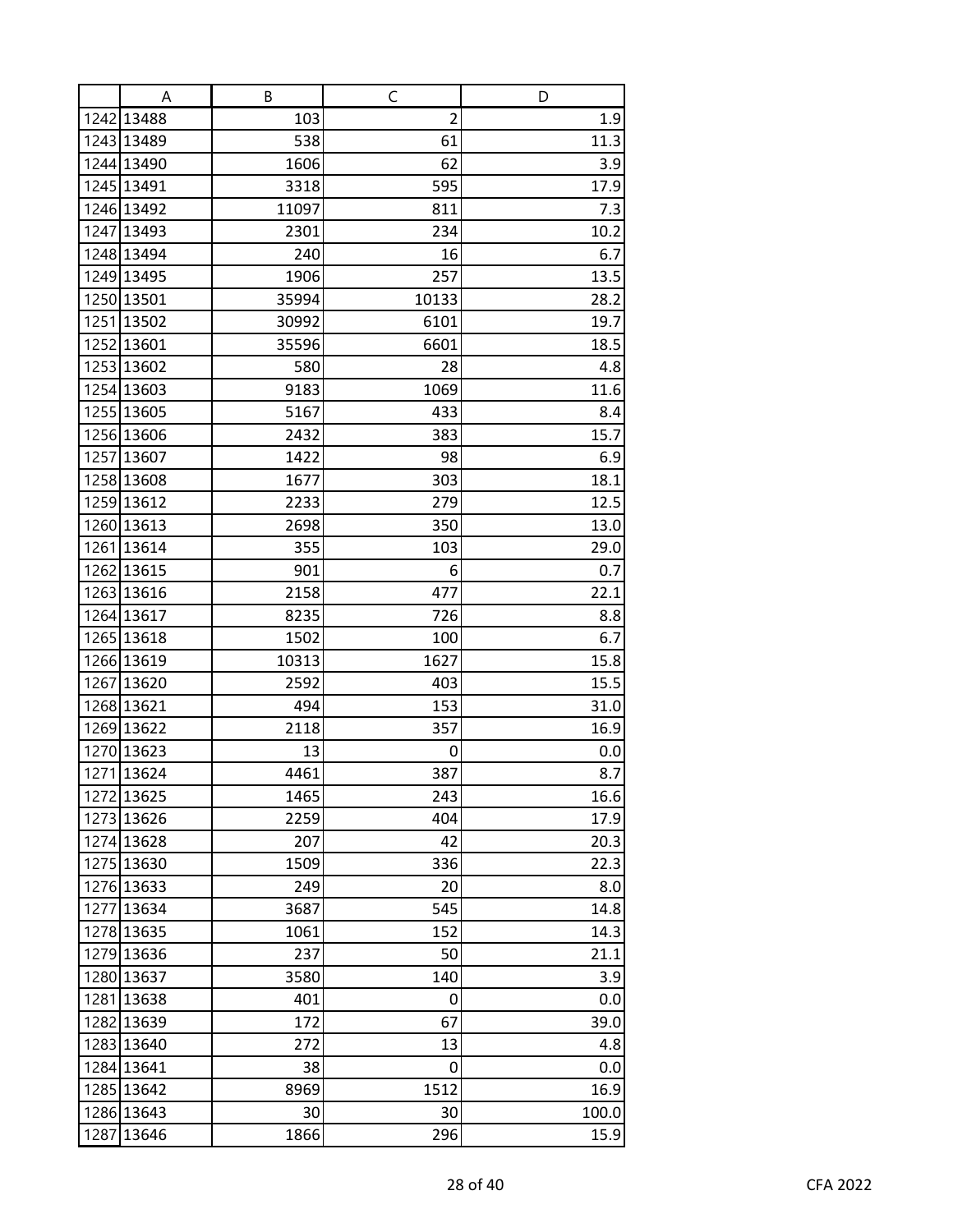| A                        | В           | C         | D           |
|--------------------------|-------------|-----------|-------------|
| 1288 13647               | 89          | 23        | 25.8        |
| 1289 13648               | 2017        | 226       | 11.2        |
| 1290 13650               | 1554        | 349       | 22.5        |
| 1291 13651               | 112         | 5         | 4.5         |
| 1292 13652               | 1506        | 121       | 8.0         |
| 1293 13654               | 2590        | 926       | 35.8        |
| 1294 13655               | 3404        | 409       | 12.0        |
| 1295 13656               | 2820        | 407       | 14.4        |
| 1296 13658               | 2359        | 426       | 18.1        |
| 1297 13659               | 375         | 59        | 15.7        |
| 1298 13660               | 1600        | 295       | 18.4        |
| 1299 13661               | 1591        | 185       | 11.6        |
| 1300 13662               | 15642       | 2682      | 17.1        |
| 1301 13664               | 348         | 74        | 21.3        |
| 1302 13665               | 626         | 42        | 6.7         |
| 1303 13666               | 240         | 46        | 19.2        |
| 1304 13667               | 2763        | 784       | 28.4        |
| 1305 13668               | 3173        | 317       | 10.0        |
| 1306 13669               | 13814       | 2771      | 20.1        |
| 1307 13670               | 476         | 72        | 15.1        |
| 1308 13672               | 439<br>2208 | 77        | 17.5        |
| 1309 13673<br>1310 13674 | 191         | 307<br>17 | 13.9<br>8.9 |
| 1311 13675               | 250         | 0         | 0.0         |
| 1312 13676               | 12255       | 2109      | 17.2        |
| 1313 13677               | 6           | 0         | 0.0         |
| 1314 13678               | 330         | 24        | 7.3         |
| 1315 13679               | 1672        | 76        | 4.5         |
| 1316 13680               | 1625        | 570       | 35.1        |
| 1317 13681               | 1147        | 316       | 27.6        |
| 1318 13682               | 654         | 20        | 3.1         |
| 1319 13684               | 841         | 207       | 24.6        |
| 1320 13685               | 2238        | 243       | 10.9        |
| 1321 13687               | 458         | 70        | 15.3        |
| 1322 13690               | 565         | 99        | 17.5        |
| 1323 13691               | 2939        | 498       | 16.9        |
| 1324 13692               | 155         | 4         | 2.6         |
| 1325 13693               | 408         | 14        | 3.4         |
| 1326 13694               | 1322        | 135       | 10.2        |
| 1327 13695               | 97          | 0         | 0.0         |
| 1328 13696               | 87          | 0         | 0.0         |
| 1329 13697               | 1776        | 289       | 16.3        |
| 1330 13730               | 2608        | 365       | 14.0        |
| 1331 13731               | 946         | 56        | 5.9         |
| 1332 13732               | 7602        | 338       | 4.4         |
| 1333 13733               | 5068        | 613       | 12.1        |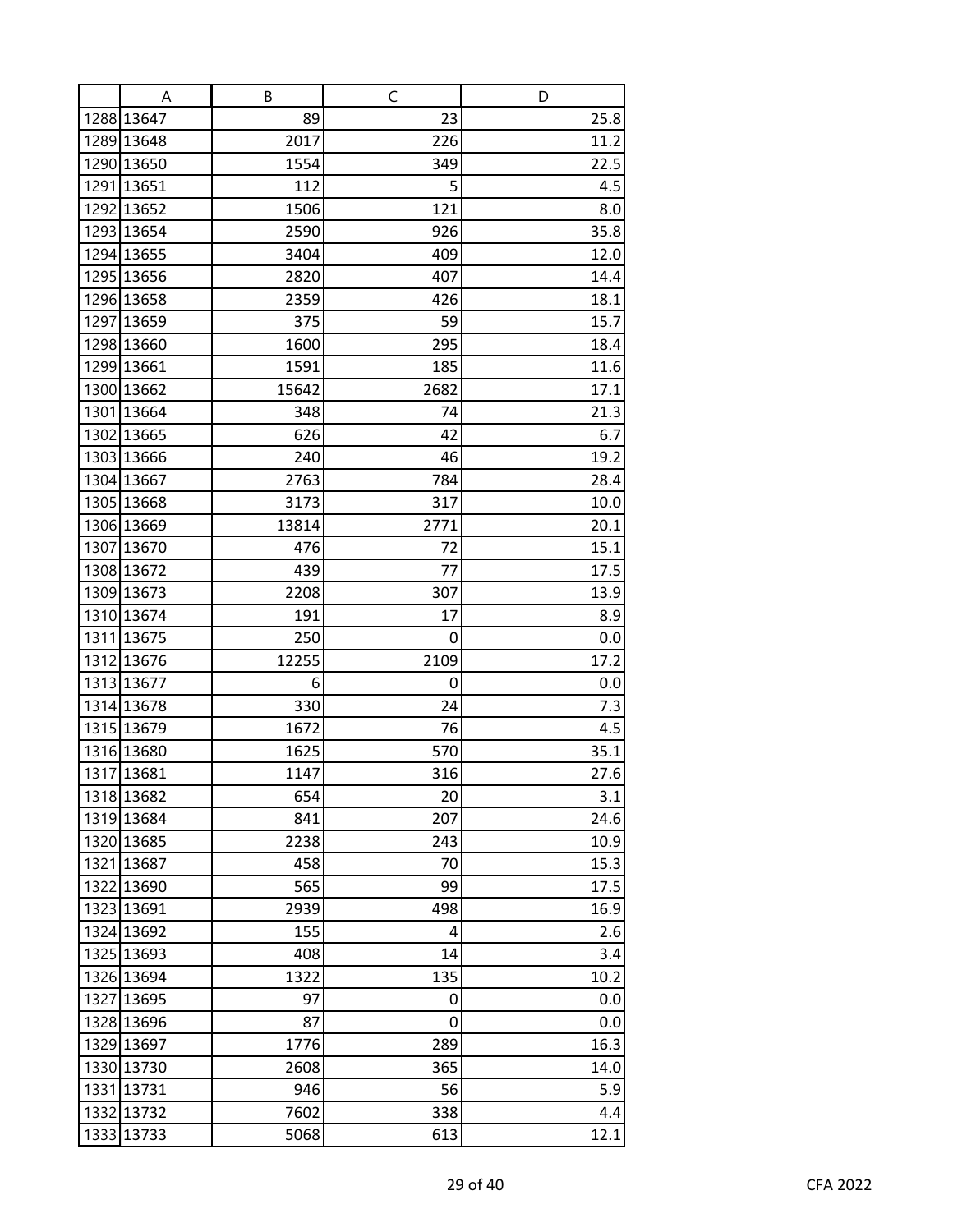| A          | В     | C    | D    |
|------------|-------|------|------|
| 1334 13734 | 1828  | 261  | 14.3 |
| 1335 13736 | 2077  | 143  | 6.9  |
| 1336 13739 | 767   | 66   | 8.6  |
| 1337 13740 | 483   | 64   | 13.3 |
| 1338 13743 | 3630  | 330  | 9.1  |
| 1339 13744 | 1306  | 339  | 26.0 |
| 1340 13746 | 1578  | 73   | 4.6  |
| 1341 13748 | 3745  | 330  | 8.8  |
| 1342 13750 | 781   | 85   | 10.9 |
| 1343 13751 | 189   | 13   | 6.9  |
| 1344 13752 | 883   | 230  | 26.0 |
| 1345 13753 | 3838  | 621  | 16.2 |
| 1346 13754 | 2877  | 470  | 16.3 |
| 1347 13755 | 982   | 119  | 12.1 |
| 1348 13756 | 426   | 57   | 13.4 |
| 1349 13757 | 1396  | 243  | 17.4 |
| 1350 13760 | 41716 | 5915 | 14.2 |
| 1351 13774 | 198   | 32   | 16.2 |
| 1352 13775 | 1761  | 259  | 14.7 |
| 1353 13776 | 507   | 78   | 15.4 |
| 1354 13777 | 433   | 30   | 6.9  |
| 1355 13778 | 5384  | 503  | 9.3  |
| 1356 13780 | 708   | 125  | 17.7 |
| 1357 13782 | 824   | 12   | 1.5  |
| 1358 13783 | 2655  | 370  | 13.9 |
| 1359 13784 | 215   | 39   | 18.1 |
| 1360 13786 | 459   | 40   | 8.7  |
| 1361 13787 | 3039  | 240  | 7.9  |
| 1362 13788 | 899   | 120  | 13.3 |
| 1363 13790 | 17447 | 3289 | 18.9 |
| 1364 13794 | 64    | 20   | 31.3 |
| 1365 13795 | 3006  | 470  | 15.6 |
| 1366 13796 | 1059  | 90   | 8.5  |
| 1367 13797 | 2253  | 248  | 11.0 |
| 1368 13801 | 1452  | 209  | 14.4 |
| 1369 13802 | 964   | 227  | 23.5 |
| 1370 13803 | 4131  | 468  | 11.3 |
| 1371 13804 | 314   | 50   | 15.9 |
| 1372 13806 | 222   | 8    | 3.6  |
| 1373 13807 | 1214  | 150  | 12.4 |
| 1374 13808 | 1507  | 138  | 9.2  |
| 1375 13809 | 1761  | 164  | 9.3  |
| 1376 13810 | 1362  | 175  | 12.8 |
| 1377 13811 | 3986  | 291  | 7.3  |
| 1378 13812 | 2251  | 112  | 5.0  |
| 1379 13813 | 1368  | 97   | 7.1  |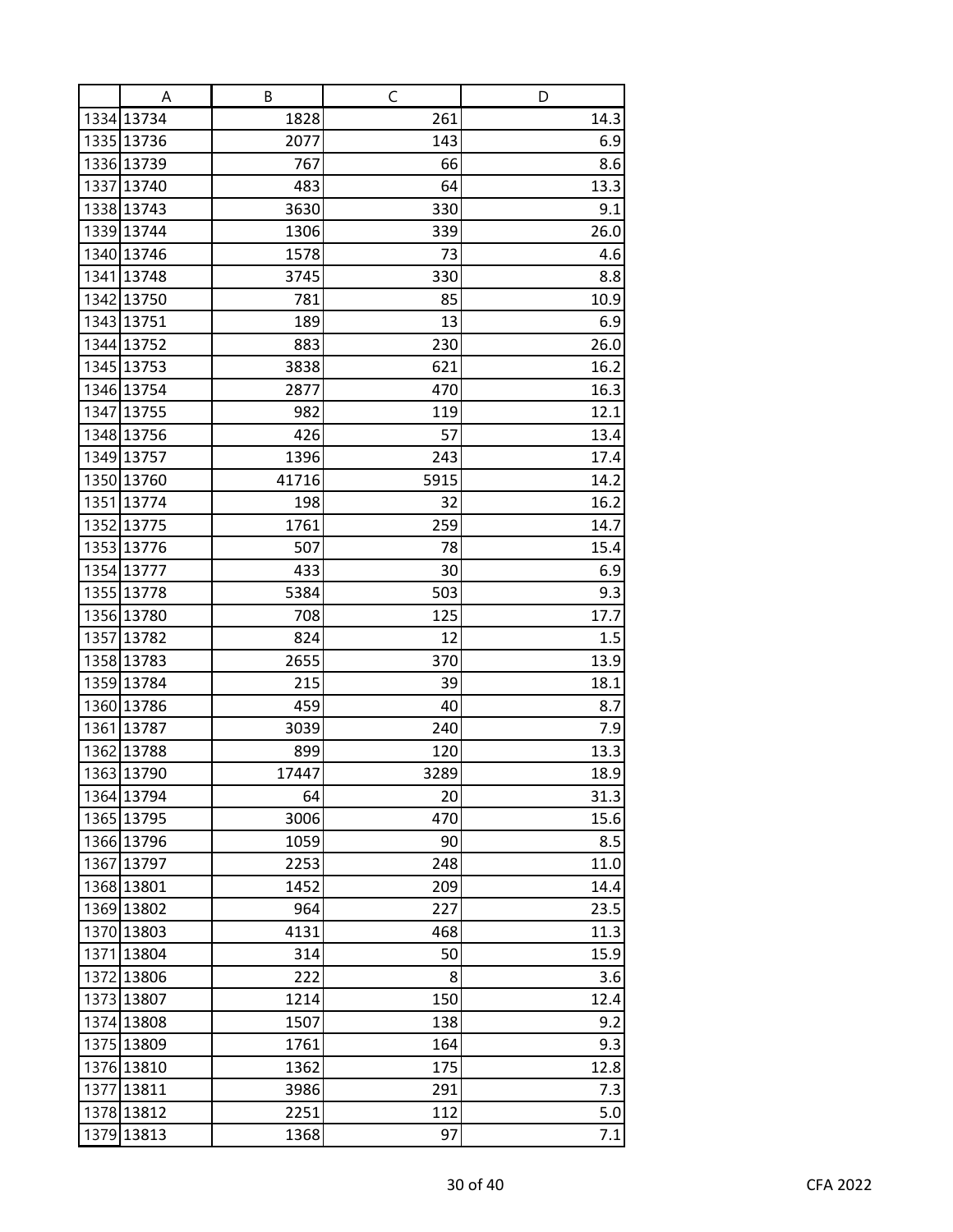| A          | В     | C              | D    |
|------------|-------|----------------|------|
| 1380 13815 | 12394 | 1836           | 14.8 |
| 1381 13820 | 17546 | 2888           | 16.5 |
| 1382 13825 | 2888  | 243            | 8.4  |
| 1383 13826 | 0     | 0              | 0.0  |
| 1384 13827 | 11258 | 1530           | 13.6 |
| 1385 13830 | 5034  | 587            | 11.7 |
| 1386 13832 | 563   | 120            | 21.3 |
| 1387 13833 | 3818  | 930            | 24.4 |
| 1388 13834 | 279   | 24             | 8.6  |
| 1389 13835 | 1310  | 118            | 9.0  |
| 1390 13838 | 3867  | 1026           | 26.5 |
| 1391 13839 | 1251  | 213            | 17.0 |
| 1392 13841 | 561   | 86             | 15.3 |
| 1393 13842 | 551   | 76             | 13.8 |
| 1394 13843 | 2165  | 298            | 13.8 |
| 1395 13844 | 660   | 128            | 19.4 |
| 1396 13845 | 147   | 0              | 0.0  |
| 1397 13846 | 475   | 56             | 11.8 |
| 1398 13847 | 58    | 7              | 12.1 |
| 1399 13849 | 4431  | 606            | 13.7 |
| 1400 13850 | 22114 | 3292           | 14.9 |
| 1401 13856 | 5938  | 1397           | 23.5 |
| 1402 13859 | 99    | 0              | 0.0  |
| 1403 13860 | 22    | 0              | 0.0  |
| 1404 13861 | 379   | $\overline{2}$ | 0.5  |
| 1405 13862 | 4029  | 709            | 17.6 |
| 1406 13863 | 658   | 118            | 17.9 |
| 1407 13864 | 1181  | 141            | 11.9 |
| 1408 13865 | 6197  | 606            | 9.8  |
| 1409 13901 | 18645 | 4489           | 24.1 |
| 1410 13902 | 0     | 0              | 0.0  |
| 1411 13903 | 17883 | 3309           | 18.5 |
| 1412 13904 | 9362  | 1916           | 20.5 |
| 1413 13905 | 24418 | 7275           | 29.8 |
| 1414 14001 | 9324  | 619            | 6.6  |
| 1415 14004 | 10704 | 354            | 3.3  |
| 1416 14005 | 2285  | 206            | 9.0  |
| 1417 14006 | 9797  | 1663           | 17.0 |
| 1418 14008 | 1547  | 202            | 13.1 |
| 1419 14009 | 5601  | 517            | 9.2  |
| 1420 14011 | 6663  | 328            | 4.9  |
| 1421 14012 | 2369  | 313            | 13.2 |
| 1422 14013 | 1646  | 296            | 18.0 |
| 1423 14020 | 21458 | 3056           | 14.2 |
| 1424 14024 | 1406  | 158            | 11.2 |
| 1425 14025 | 3684  | 133            | 3.6  |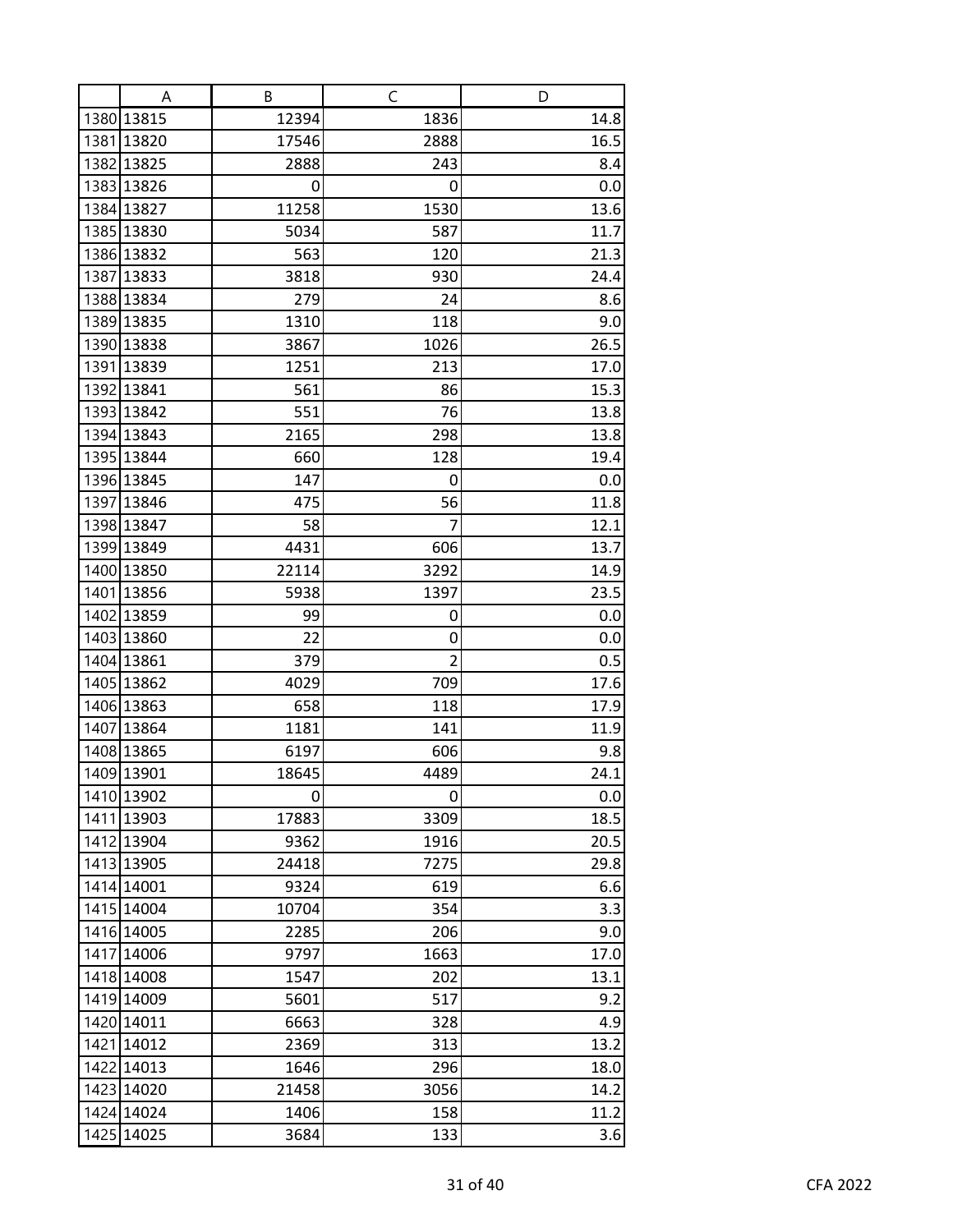| Α          | В     | C    | D    |
|------------|-------|------|------|
| 1426 14026 | 568   | 90   | 15.8 |
| 1427 14028 | 1566  | 37   | 2.4  |
| 1428 14030 | 1876  | 197  | 10.5 |
| 1429 14031 | 9903  | 315  | 3.2  |
| 1430 14032 | 10049 | 263  | 2.6  |
| 1431 14033 | 1344  | 20   | 1.5  |
| 1432 14034 | 1376  | 38   | 2.8  |
| 1433 14035 | 127   | 0    | 0.0  |
| 1434 14036 | 5588  | 370  | 6.6  |
| 1435 14037 | 897   | 31   | 3.5  |
| 1436 14039 | 57    | 14   | 24.6 |
| 1437 14040 | 1708  | 21   | 1.2  |
| 1438 14041 | 170   | 86   | 50.6 |
| 1439 14042 | 4338  | 822  | 18.9 |
| 1440 14043 | 24896 | 1926 | 7.7  |
| 1441 14047 | 6525  | 531  | 8.1  |
| 1442 14048 | 14285 | 3343 | 23.4 |
| 1443 14051 | 19178 | 1170 | 6.1  |
| 1444 14052 | 17167 | 541  | 3.2  |
| 1445 14054 | 1546  | 92   | 6.0  |
| 1446 14055 | 1330  | 31   | 2.3  |
| 1447 14057 | 8109  | 587  | 7.2  |
| 1448 14058 | 2154  | 150  | 7.0  |
| 1449 14059 | 10445 | 224  | 2.1  |
| 1450 14060 | 478   | 45   | 9.4  |
| 1451 14061 | 345   | 50   | 14.5 |
| 1452 14062 | 3331  | 295  | 8.9  |
| 1453 14063 | 11807 | 2480 | 21.0 |
| 1454 14065 | 1700  | 267  | 15.7 |
| 1455 14066 | 1179  | 77   | 6.5  |
| 1456 14067 | 4891  | 316  | 6.5  |
| 1457 14068 | 6708  | 887  | 13.2 |
| 1458 14069 | 642   | 25   | 3.9  |
| 1459 14070 | 5151  | 583  | 11.3 |
| 1460 14072 | 21141 | 845  | 4.0  |
| 1461 14075 | 42532 | 2368 | 5.6  |
| 1462 14080 | 4311  | 314  | 7.3  |
| 1463 14081 | 2731  | 548  | 20.1 |
| 1464 14082 | 498   | 0    | 0.0  |
| 1465 14085 | 7562  | 171  | 2.3  |
| 1466 14086 | 32373 | 1533 | 4.7  |
| 1467 14091 | 1422  | 406  | 28.6 |
| 1468 14092 | 10565 | 1184 | 11.2 |
| 1469 14094 | 48868 | 5187 | 10.6 |
| 1470 14098 | 3024  | 510  | 16.9 |
| 1471 14101 | 1599  | 188  | 11.8 |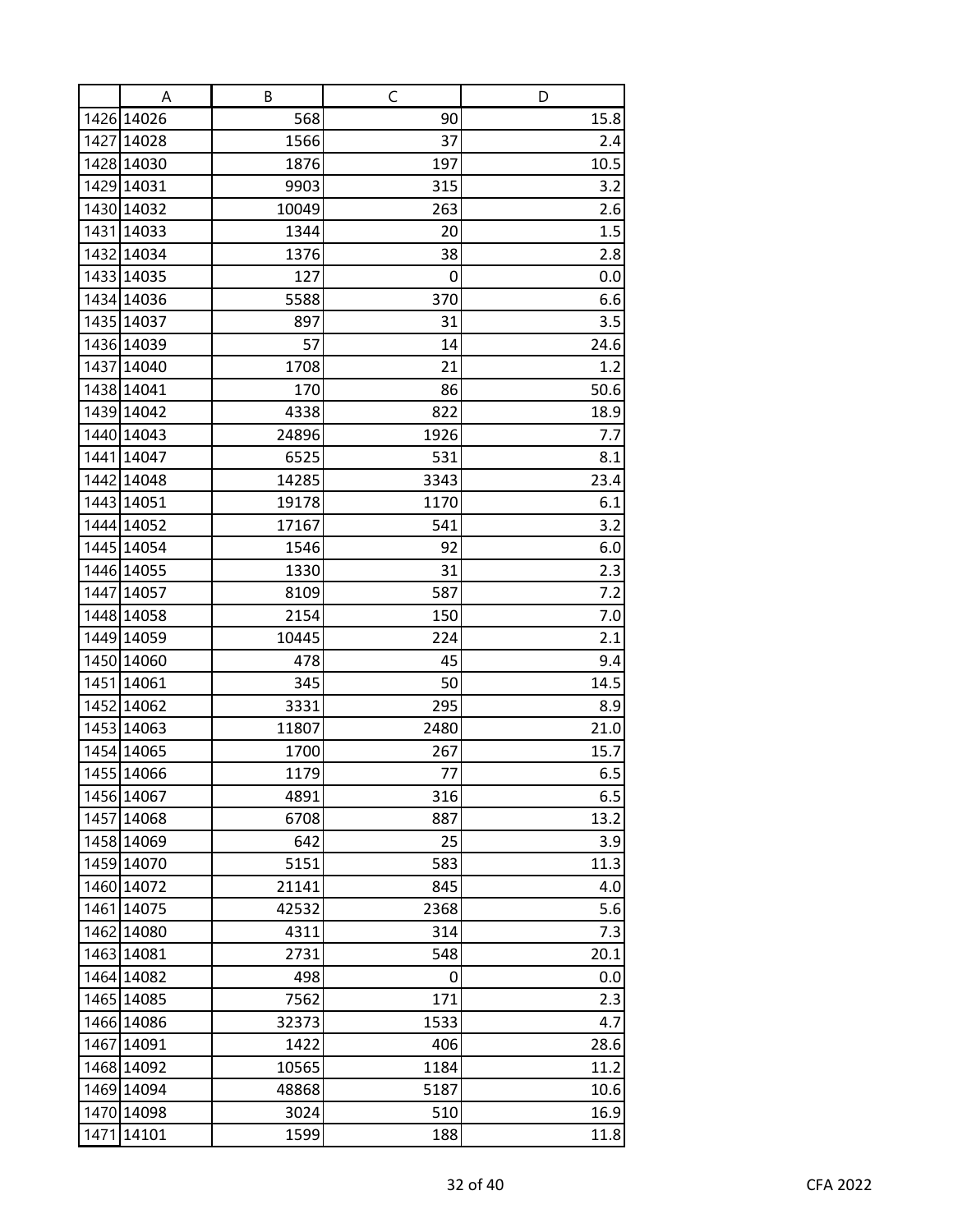| Α          | В     | C    | D    |
|------------|-------|------|------|
| 1472 14102 | 1367  | 15   | 1.1  |
| 1473 14103 | 10214 | 1297 | 12.7 |
| 1474 14105 | 4701  | 611  | 13.0 |
| 1475 14108 | 5051  | 361  | 7.1  |
| 1476 14109 | 0     | 0    | 0.0  |
| 1477 14111 | 3128  | 303  | 9.7  |
| 1478 14112 | 118   | 0    | 0.0  |
| 1479 14113 | 488   | 24   | 4.9  |
| 1480 14120 | 43394 | 3796 | 8.7  |
| 1481 14125 | 3497  | 527  | 15.1 |
| 1482 14126 | 661   | 32   | 4.8  |
| 1483 14127 | 29564 | 1971 | 6.7  |
| 1484 14129 | 1519  | 251  | 16.5 |
| 1485 14130 | 228   | 12   | 5.3  |
| 1486 14131 | 4995  | 182  | 3.6  |
| 1487 14132 | 5979  | 422  | 7.1  |
| 1488 14134 | 99    | 14   | 14.1 |
| 1489 14135 | 82    | 17   | 20.7 |
| 1490 14136 | 4574  | 367  | 8.0  |
| 1491 14138 | 1777  | 432  | 24.3 |
| 1492 14139 | 2002  | 98   | 4.9  |
| 1493 14141 | 7385  | 784  | 10.6 |
| 1494 14143 | 920   | 19   | 2.1  |
| 1495 14145 | 1403  | 33   | 2.4  |
| 1496 14150 | 40944 | 3940 | 9.6  |
| 1497 14167 | 1783  | 121  | 6.8  |
| 1498 14168 | 29    | 24   | 82.8 |
| 1499 14169 | 99    | 10   | 10.1 |
| 1500 14170 | 2350  | 58   | 2.5  |
| 1501 14171 | 2023  | 167  | 8.3  |
| 1502 14172 | 2779  | 301  | 10.8 |
| 1503 14173 | 166   | 0    | 0.0  |
| 1504 14174 | 5843  | 227  | 3.9  |
| 1505 14201 | 10807 | 4537 | 42.0 |
| 1506 14202 | 3306  | 655  | 19.8 |
| 1507 14203 | 1806  | 630  | 34.9 |
| 1508 14204 | 7994  | 2859 | 35.8 |
| 1509 14206 | 20000 | 4584 | 22.9 |
| 1510 14207 | 23773 | 8988 | 37.8 |
| 1511 14208 | 8986  | 2259 | 25.1 |
| 1512 14209 | 6759  | 1922 | 28.4 |
| 1513 14210 | 14108 | 3110 | 22.0 |
| 1514 14211 | 22134 | 7690 | 34.7 |
| 1515 14212 | 10864 | 4456 | 41.0 |
| 1516 14213 | 21596 | 6919 | 32.0 |
| 1517 14214 | 18078 | 4958 | 27.4 |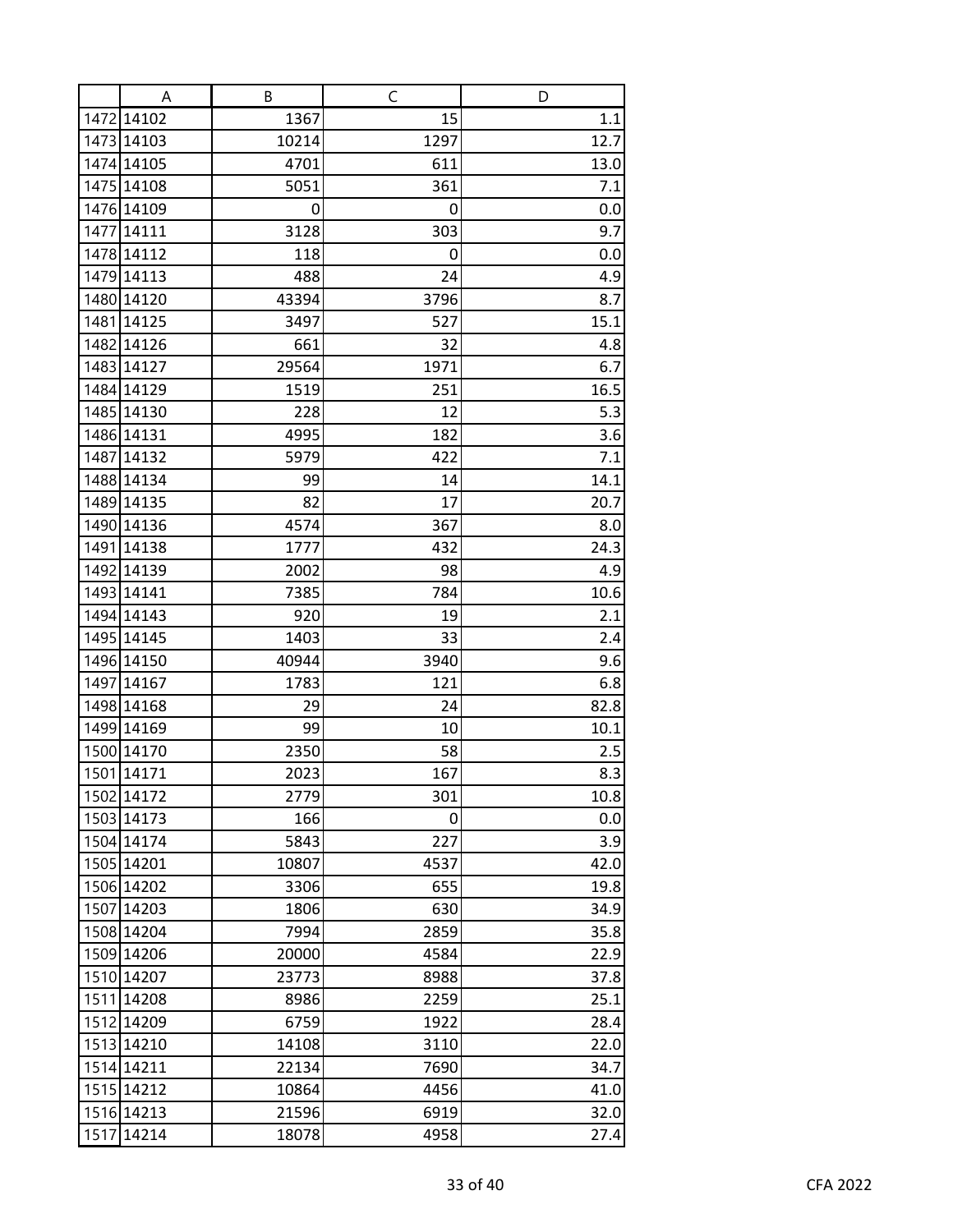| A                        | В           | C          | D          |
|--------------------------|-------------|------------|------------|
| 1518 14215               | 40139       | 11854      | 29.5       |
| 1519 14216               | 21411       | 3623       | 16.9       |
| 1520 14217               | 22769       | 2055       | 9.0        |
| 1521 14218               | 18743       | 4524       | 24.1       |
| 1522 14219               | 11385       | 1596       | 14.0       |
| 1523 14220               | 22491       | 2295       | 10.2       |
| 1524 14221               | 52580       | 3035       | 5.8        |
| 1525 14222               | 12834       | 1315       | 10.2       |
| 1526 14223               | 21665       | 1158       | 5.3        |
| 1527 14224               | 40620       | 2616       | 6.4        |
| 1528 14225               | 33168       | 3092       | 9.3        |
| 1529 14226               | 29258       | 2512       | 8.6        |
| 1530 14227               | 20191       | 1554       | 7.7        |
| 1531 14228               | 23129       | 4536       | 19.6       |
| 1532 14261               | 9           | 6          | 66.7       |
| 1533 14301               | 11661       | 3874       | 33.2       |
| 1534 14302               | 148         | 138        | 93.2       |
| 1535 14303               | 5606        | 1527       | 27.2       |
| 1536 14304               | 28691       | 2593       | 9.0        |
| 1537 14305               | 16775       | 4285       | 25.5       |
| 1538 14411               | 11170       | 1884       | 16.9       |
| 1539 14414               | 6749        | 388        | 5.7        |
| 1540 14415<br>1541 14416 | 124<br>3585 | 0          | 0.0<br>6.7 |
| 1542 14418               | 917         | 239<br>140 | 15.3       |
| 1543 14420               | 18289       | 3116       | 17.0       |
| 1544 14422               | 2054        | 107        | 5.2        |
| 1545 14423               | 4441        | 219        | 4.9        |
| 1546 14424               | 27438       | 2388       | 8.7        |
| 1547 14425               | 12171       | 1205       | 9.9        |
| 1548 14427               | 2055        | 223        | 10.9       |
| 1549 14428               | 7278        | 422        | 5.8        |
| 1550 14432               | 5098        | 425        | 8.3        |
| 1551 14433               | 3920        | 635        | 16.2       |
| 1552 14435               | 2327        | 144        | 6.2        |
| 1553 14437               | 9369        | 1075       | 11.5       |
| 1554 14441               | 301         | 79         | 26.2       |
| 1555 14445               | 7718        | 689        | 8.9        |
| 1556 14450               | 42278       | 2529       | 6.0        |
| 1557 14454               | 7949        | 2721       | 34.2       |
| 1558 14456               | 17235       | 2577       | 15.0       |
| 1559 14462               | 718         | 111        | 15.5       |
| 1560 14464               | 7372        | 588        | 8.0        |
| 1561 14466               | 1526        | 71         | 4.7        |
| 1562 14467               | 9909        | 941        | 9.5        |
| 1563 14468               | 17978       | 1069       | 5.9        |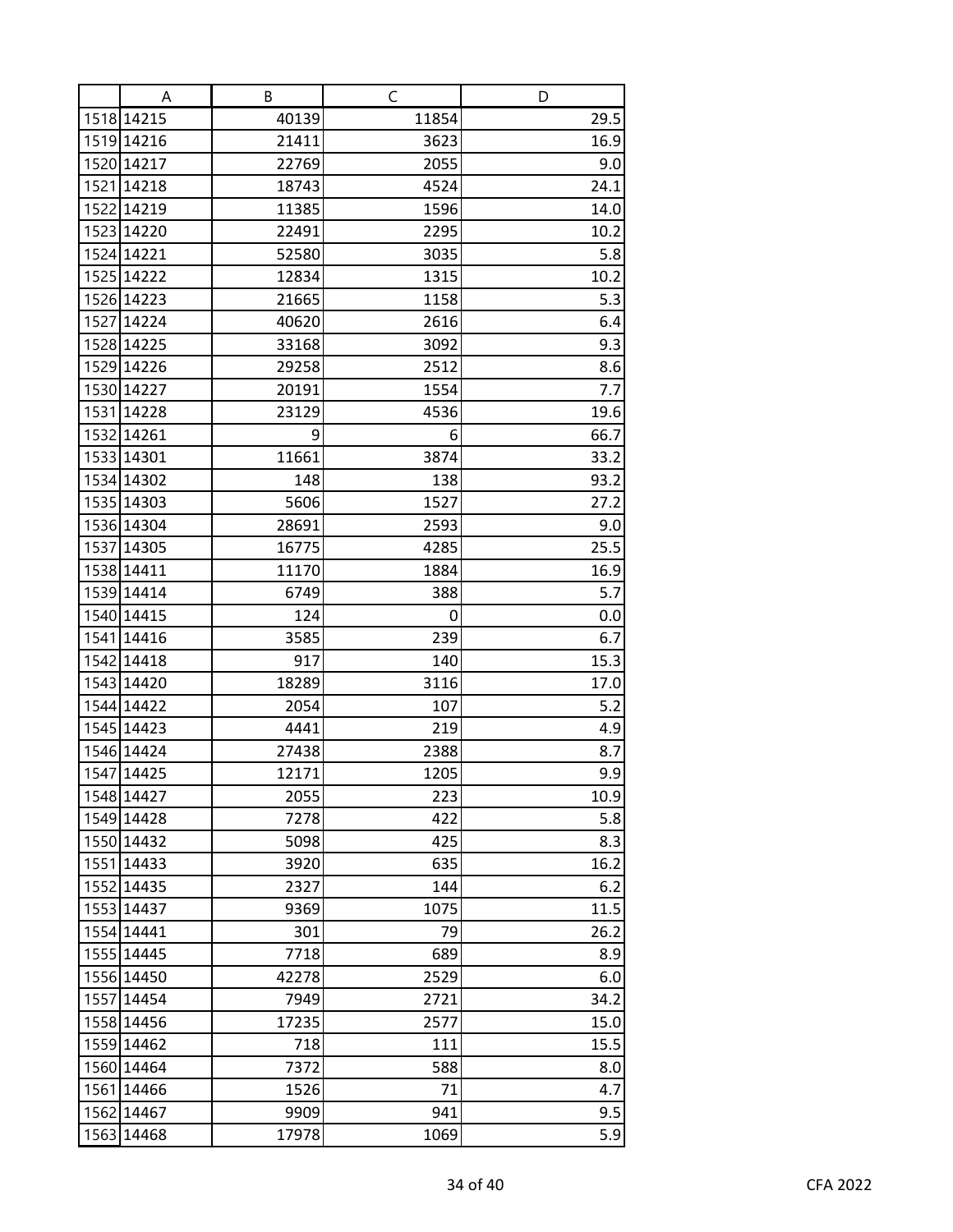| A          | В     | C    | D    |
|------------|-------|------|------|
| 1564 14469 | 5569  | 493  | 8.9  |
| 1565 14470 | 7296  | 589  | 8.1  |
| 1566 14471 | 2385  | 63   | 2.6  |
| 1567 14472 | 9251  | 442  | 4.8  |
| 1568 14475 | 287   | 16   | 5.6  |
| 1569 14476 | 2270  | 152  | 6.7  |
| 1570 14477 | 1460  | 171  | 11.7 |
| 1571 14478 | 765   | 0    | 0.0  |
| 1572 14479 | 140   | 0    | 0.0  |
| 1573 14480 | 904   | 217  | 24.0 |
| 1574 14481 | 1903  | 160  | 8.4  |
| 1575 14482 | 8167  | 740  | 9.1  |
| 1576 14485 | 3740  | 280  | 7.5  |
| 1577 14486 | 462   | 58   | 12.6 |
| 1578 14487 | 5934  | 118  | 2.0  |
| 1579 14489 | 6704  | 1068 | 15.9 |
| 1580 14502 | 10497 | 676  | 6.4  |
| 1581 14504 | 1581  | 142  | 9.0  |
| 1582 14505 | 5163  | 527  | 10.2 |
| 1583 14506 | 924   | 15   | 1.6  |
| 1584 14507 | 889   | 148  | 16.6 |
| 1585 14510 | 4325  | 609  | 14.1 |
| 1586 14511 | 399   | 58   | 14.5 |
| 1587 14512 | 4529  | 557  | 12.3 |
| 1588 14513 | 13443 | 1506 | 11.2 |
| 1589 14514 | 6256  | 513  | 8.2  |
| 1590 14516 | 2304  | 311  | 13.5 |
| 1591 14517 | 2802  | 583  | 20.8 |
| 1592 14519 | 11534 | 651  | 5.6  |
| 1593 14521 | 2423  | 286  | 11.8 |
| 1594 14522 | 9559  | 968  | 10.1 |
| 1595 14525 | 2485  | 202  | 8.1  |
| 1596 14526 | 18734 | 781  | 4.2  |
| 1597 14527 | 12554 | 1670 | 13.3 |
| 1598 14529 | 12    | 0    | 0.0  |
| 1599 14530 | 5426  | 857  | 15.8 |
| 1600 14532 | 3977  | 428  | 10.8 |
| 1601 14533 | 2254  | 176  | 7.8  |
| 1602 14534 | 31703 | 1079 | 3.4  |
| 1603 14536 | 599   | 96   | 16.0 |
| 1604 14537 | 160   | 37   | 23.1 |
| 1605 14539 | 60    | 5    | 8.3  |
| 1606 14541 | 2747  | 302  | 11.0 |
| 1607 14542 | 80    | 0    | 0.0  |
| 1608 14543 | 2994  | 128  | 4.3  |
| 1609 14544 | 2280  | 137  | 6.0  |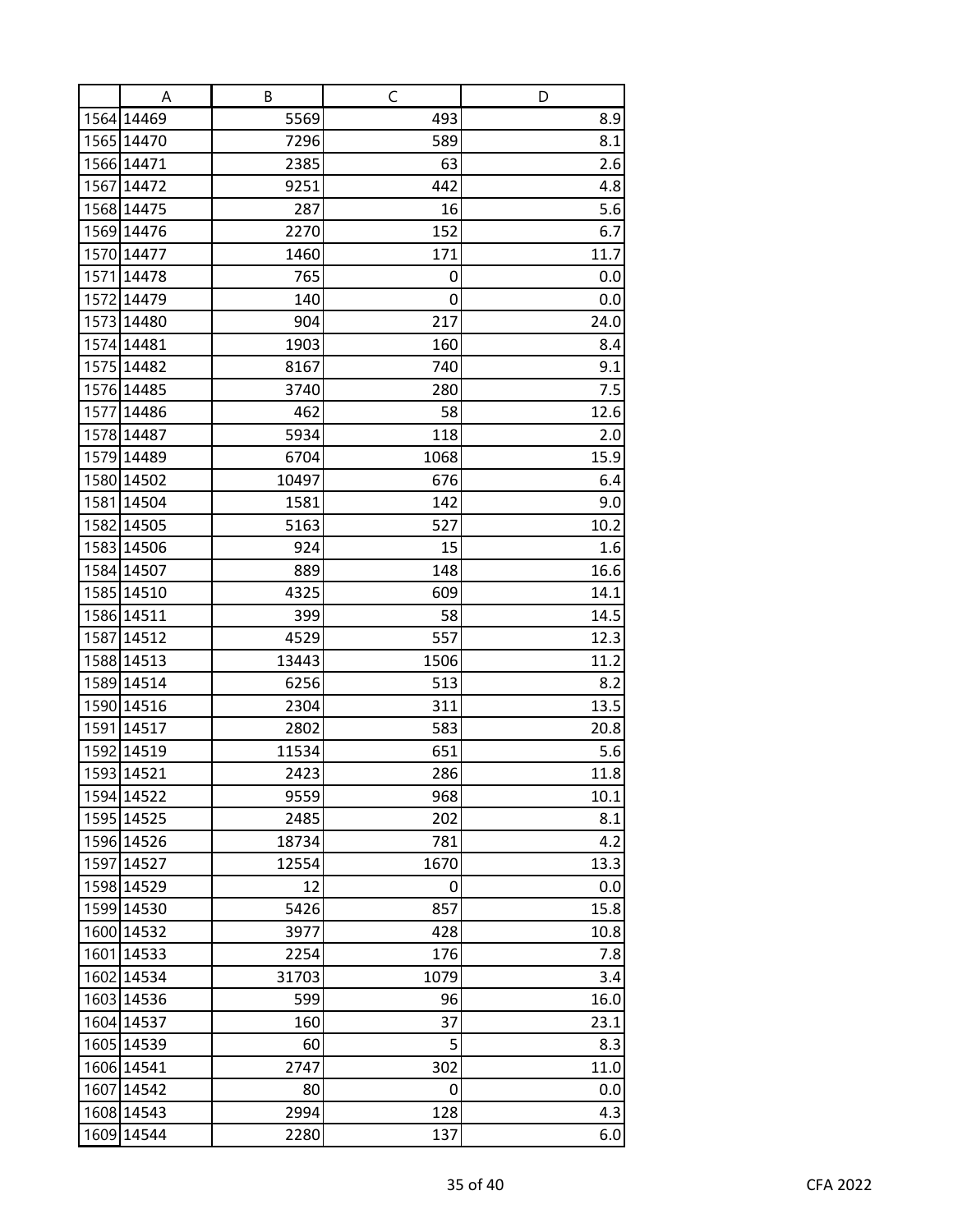| A          | В     | C     | D    |
|------------|-------|-------|------|
| 1610 14545 | 227   | 0     | 0.0  |
| 1611 14546 | 4614  | 620   | 13.4 |
| 1612 14548 | 4089  | 537   | 13.1 |
| 1613 14549 | 65    | 0     | 0.0  |
| 1614 14550 | 1250  | 202   | 16.2 |
| 1615 14551 | 5288  | 1212  | 22.9 |
| 1616 14555 | 1048  | 142   | 13.5 |
| 1617 14559 | 18551 | 1242  | 6.7  |
| 1618 14560 | 2290  | 230   | 10.0 |
| 1619 14561 | 2802  | 222   | 7.9  |
| 1620 14564 | 15343 | 410   | 2.7  |
| 1621 14568 | 6241  | 253   | 4.1  |
| 1622 14569 | 5772  | 477   | 8.3  |
| 1623 14571 | 1307  | 268   | 20.5 |
| 1624 14572 | 4946  | 856   | 17.3 |
| 1625 14580 | 53056 | 2555  | 4.8  |
| 1626 14585 | 50    | 4     | 8.0  |
| 1627 14586 | 11637 | 1091  | 9.4  |
| 1628 14588 | 191   | 0     | 0.0  |
| 1629 14589 | 7418  | 510   | 6.9  |
| 1630 14590 | 5355  | 1156  | 21.6 |
| 1631 14591 | 1546  | 191   | 12.4 |
| 1632 14592 | 48    | 0     | 0.0  |
| 1633 14604 | 2506  | 423   | 16.9 |
| 1634 14605 | 10775 | 4390  | 40.7 |
| 1635 14606 | 27558 | 5244  | 19.0 |
| 1636 14607 | 16232 | 3095  | 19.1 |
| 1637 14608 | 11197 | 4378  | 39.1 |
| 1638 14609 | 39890 | 8205  | 20.6 |
| 1639 14610 | 13124 | 1520  | 11.6 |
| 1640 14611 | 17208 | 6719  | 39.0 |
| 1641 14612 | 33825 | 2968  | 8.8  |
| 1642 14613 | 15155 | 5164  | 34.1 |
| 1643 14614 | 171   | 96    | 56.1 |
| 1644 14615 | 16800 | 3479  | 20.7 |
| 1645 14616 | 26855 | 3225  | 12.0 |
| 1646 14617 | 21969 | 1167  | 5.3  |
| 1647 14618 | 20320 | 1419  | 7.0  |
| 1648 14619 | 13759 | 3304  | 24.0 |
| 1649 14620 | 21047 | 4243  | 20.2 |
| 1650 14621 | 32752 | 13212 | 40.3 |
| 1651 14622 | 12871 | 1468  | 11.4 |
| 1652 14623 | 18589 | 3894  | 20.9 |
| 1653 14624 | 37083 | 2777  | 7.5  |
| 1654 14625 | 9943  | 697   | 7.0  |
| 1655 14626 | 29761 | 2426  | 8.2  |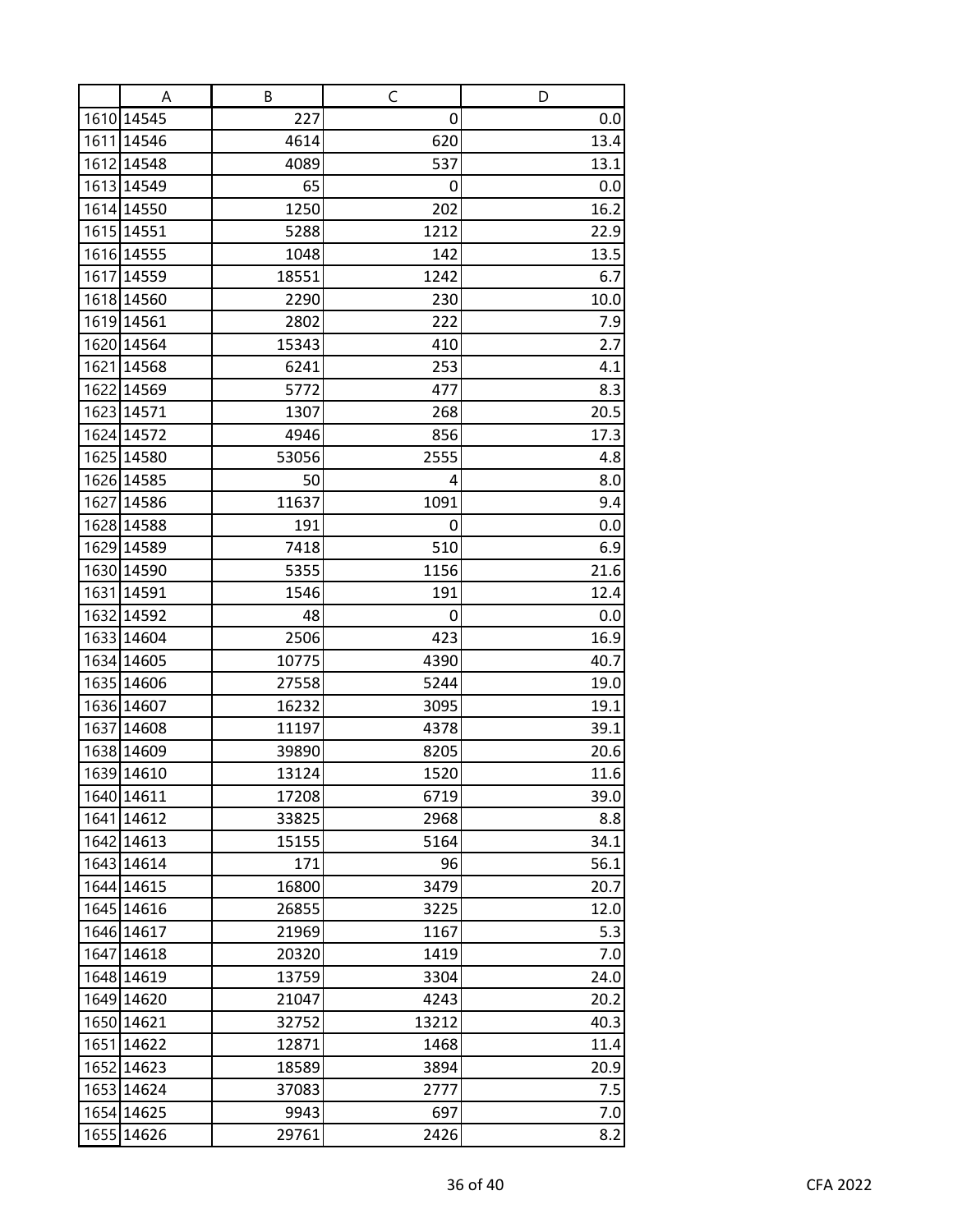| A                        | В           | C          | D            |
|--------------------------|-------------|------------|--------------|
| 1656 14627               | 0           | 0          | 0.0          |
| 1657 14701               | 38425       | 8810       | 22.9         |
| 1658 14706               | 6084        | 721        | 11.9         |
| 1659 14707               | 90          | 19         | 21.1         |
| 1660 14708               | 234         | 33         | 14.1         |
| 1661 14709               | 1421        | 217        | 15.3         |
| 1662 14710               | 3231        | 572        | 17.7         |
| 1663 14711               | 1863        | 181        | 9.7          |
| 1664 14712               | 3051        | 127        | 4.2          |
| 1665 14714               | 604         | 46         | $7.6$        |
| 1666 14715               | 2574        | 459        | 17.8         |
| 1667 14716               | 1841        | 460        | 25.0         |
| 1668 14717               | 391         | 38         | 9.7          |
| 1669 14718               | 1663        | 233        | 14.0         |
| 1670 14719               | 3273        | 414        | 12.6         |
| 1671 14720               | 749         | 93         | 12.4         |
| 1672 14721               | 160         | 60         | 37.5         |
| 1673 14722               | 63          | 42         | 66.7         |
| 1674 14723               | 1082        | 130        | 12.0         |
| 1675 14724               | 2702        | 242        | 9.0          |
| 1676 14726               | 1980        | 486        | 24.5         |
| 1677 14727               | 5310        | 653        | 12.3         |
| 1678 14728<br>1679 14729 | 1056<br>985 | 126<br>112 | 11.9<br>11.4 |
| 1680 14731               | 1286        | 124        | 9.6          |
| 1681 14732               | 180         | 4          | 2.2          |
| 1682 14733               | 3633        | 717        | 19.7         |
| 1683 14735               | 2879        | 522        | 18.1         |
| 1684 14736               | 188         | 4          | 2.1          |
| 1685 14737               | 4268        | 848        | 19.9         |
| 1686 14738               | 3205        | 330        | 10.3         |
| 1687 14739               | 2399        | 583        | 24.3         |
| 1688 14740               | 916         | 68         | 7.4          |
| 1689 14741               | 1784        | 131        | 7.3          |
| 1690 14742               | 137         | 16         | 11.7         |
| 1691 14743               | 1934        | 429        | 22.2         |
| 1692 14744               | 1257        | 198        | 15.8         |
| 1693 14747               | 2001        | 305        | 15.2         |
| 1694 14748               | 548         | 141        | 25.7         |
| 1695 14750               | 4253        | 301        | 7.1          |
| 1696 14752               | 339         | 72         | 21.2         |
| 1697 14753               | 1172        | 223        | 19.0         |
| 1698 14754               | 533         | 55         | 10.3         |
| 1699 14755               | 2984        | 420        | 14.1         |
| 1700 14756               | 28          | 10         | 35.7         |
| 1701 14757               | 3004        | 428        | 14.2         |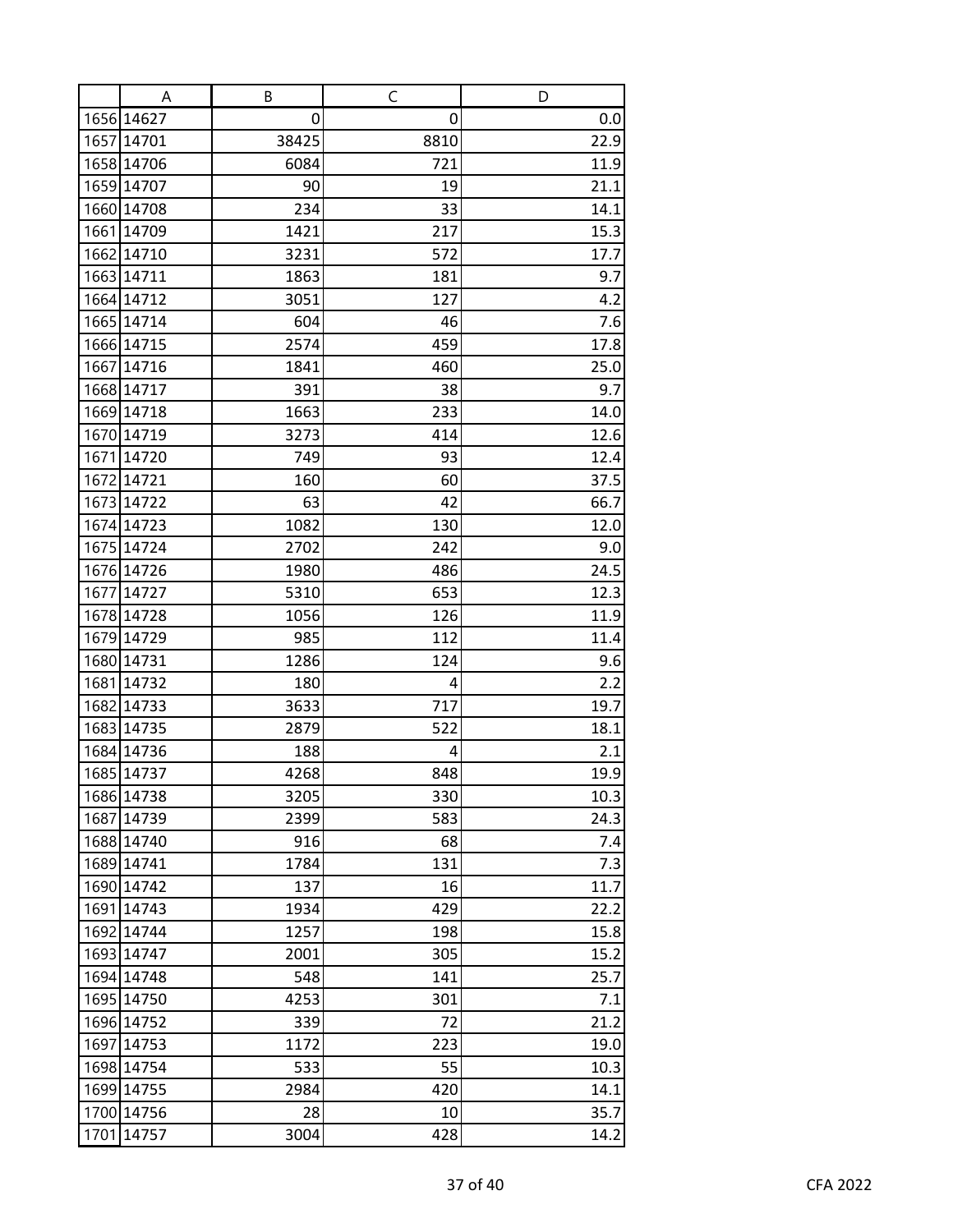| A          | В     | C    | D    |
|------------|-------|------|------|
| 1702 14760 | 17402 | 3585 | 20.6 |
| 1703 14767 | 2224  | 155  | 7.0  |
| 1704 14769 | 996   | 180  | 18.1 |
| 1705 14770 | 2759  | 324  | 11.7 |
| 1706 14772 | 3904  | 529  | 13.6 |
| 1707 14774 | 120   | 11   | 9.2  |
| 1708 14775 | 2517  | 400  | 15.9 |
| 1709 14777 | 665   | 103  | 15.5 |
| 1710 14778 | 0     | 0    | 0.0  |
| 1711 14779 | 6395  | 1530 | 23.9 |
| 1712 14781 | 1762  | 197  | 11.2 |
| 1713 14782 | 2260  | 345  | 15.3 |
| 1714 14783 | 299   | 62   | 20.7 |
| 1715 14784 | 929   | 50   | 5.4  |
| 1716 14787 | 4660  | 643  | 13.8 |
| 1717 14788 | 23    | 7    | 30.4 |
| 1718 14801 | 5177  | 704  | 13.6 |
| 1719 14802 | 705   | 264  | 37.4 |
| 1720 14803 | 782   | 226  | 28.9 |
| 1721 14804 | 1723  | 159  | 9.2  |
| 1722 14805 | 953   | 216  | 22.7 |
| 1723 14806 | 2060  | 496  | 24.1 |
| 1724 14807 | 3051  | 360  | 11.8 |
| 1725 14808 | 514   | 50   | 9.7  |
| 1726 14809 | 2657  | 688  | 25.9 |
| 1727 14810 | 11000 | 1549 | 14.1 |
| 1728 14812 | 3154  | 484  | 15.3 |
| 1729 14813 | 2085  | 545  | 26.1 |
| 1730 14814 | 1883  | 23   | 1.2  |
| 1731 14815 | 770   | 96   | 12.5 |
| 1732 14816 | 544   | 4    | 0.7  |
| 1733 14817 | 2490  | 97   | 3.9  |
| 1734 14818 | 2029  | 95   | 4.7  |
| 1735 14819 | 683   | 177  | 25.9 |
| 1736 14820 | 807   | 71   | 8.8  |
| 1737 14821 | 3113  | 487  | 15.6 |
| 1738 14822 | 946   | 106  | 11.2 |
| 1739 14823 | 3467  | 383  | 11.0 |
| 1740 14824 | 639   | 64   | 10.0 |
| 1741 14825 | 784   | 21   | 2.7  |
| 1742 14826 | 2267  | 314  | 13.9 |
| 1743 14827 | 146   | 0    | 0.0  |
| 1744 14830 | 18980 | 2067 | 10.9 |
| 1745 14836 | 915   | 24   | 2.6  |
| 1746 14837 | 5814  | 793  | 13.6 |
| 1747 14838 | 1983  | 179  | 9.0  |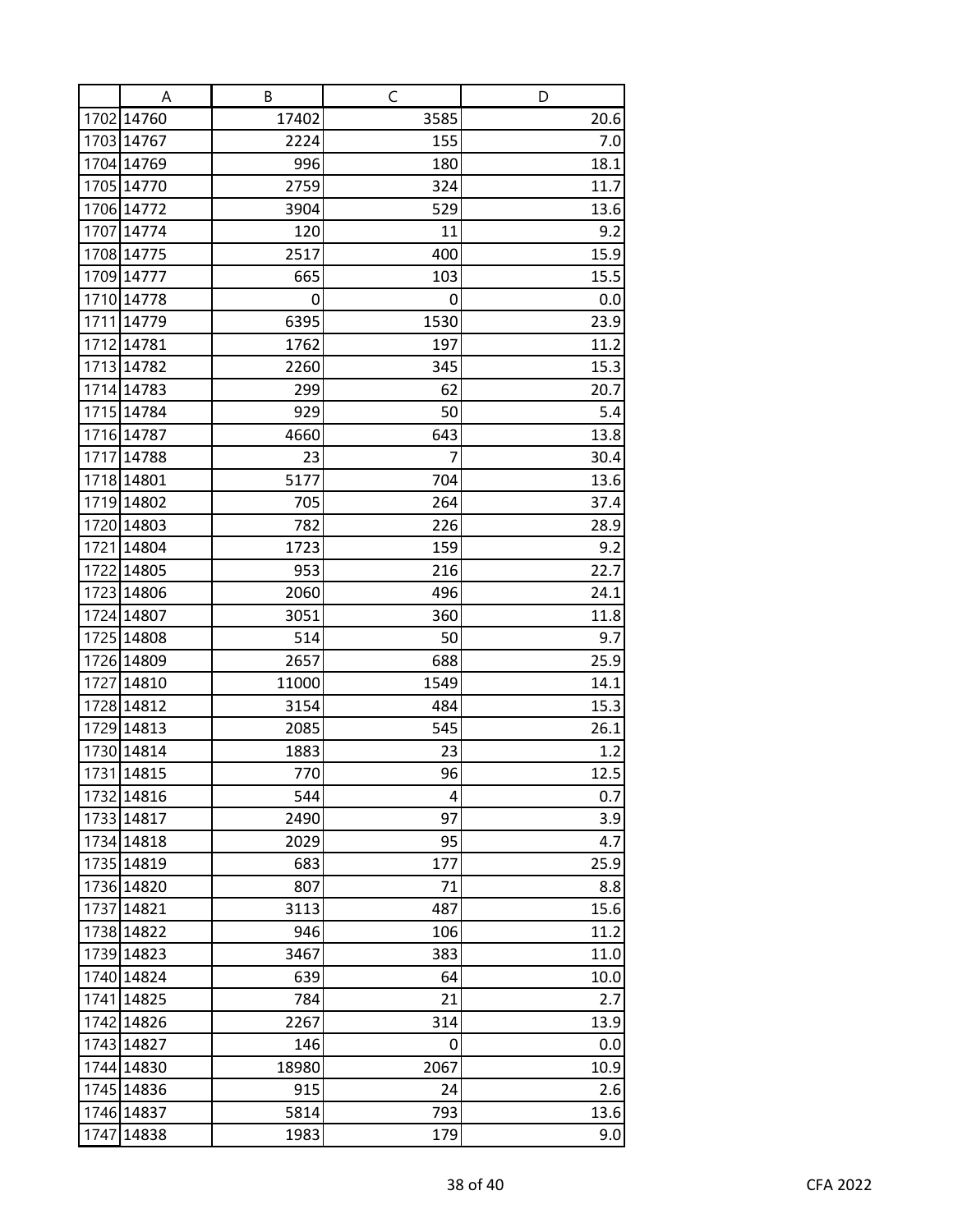|      | A                        | В         | C       | D            |
|------|--------------------------|-----------|---------|--------------|
|      | 1748 14839               | 866       | 181     | 20.9         |
|      | 1749 14840               | 2688      | 172     | 6.4          |
|      | 1750 14841               | 665       | 43      | 6.5          |
|      | 1751 14842               | 1111      | 415     | 37.4         |
|      | 1752 14843               | 12152     | 1668    | 13.7         |
|      | 1753 14845               | 20004     | 1508    | 7.5          |
|      | 1754 14846               | 959       | 81      | 8.4          |
|      | 1755 14847               | 2357      | 168     | 7.1          |
|      | 1756 14850               | 54506     | 12488   | 22.9         |
|      | 1757 14853               | 0         | 0       | 0.0          |
|      | 1758 14854               | 14        | 0       | 0.0          |
|      | 1759 14855               | 776       | 148     | 19.1         |
|      | 1760 14856               | 168       | 30      | 17.9         |
|      | 1761 14858               | 1211      | 91      | 7.5          |
|      | 1762 14859               | 1076      | 147     | 13.7         |
|      | 1763 14860               | 1132      | 125     | 11.0         |
|      | 1764 14861               | 1153      | 95      | 8.2          |
|      | 1765 14864               | 961       | 50      | 5.2          |
|      | 1766 14865               | 2673      | 511     | 19.1         |
|      | 1767 14867               | 5422      | 295     | 5.4          |
|      | 1768 14869               | 1276      | 174     | 13.6         |
|      | 1769 14870               | 10061     | 733     | 7.3          |
|      | 1770 14871               | 4599      | 372     | 8.1          |
|      | 1771 14872               | 547       | 16      | 2.9          |
| 1772 | 14873                    | 2327      | 318     | 13.7         |
|      | 1773 14874               | 260       | 0       | 0.0          |
|      | 1774 14877               | 568       | 98      | 17.3         |
|      | 1775 14878               | 534       | 111     | 20.8         |
|      | 1776 14879               | 2255      | 249     | 11.0         |
|      | 1777 14880               | 1832      | 377     | 20.6         |
|      | 1778 14881               | 151       | 0       | 0.0          |
|      | 1779 14882               | 3932      | 227     | 5.8          |
|      | 1780 14883               | 4751      | 465     | 9.8          |
|      | 1781 14884               | 284       | 49      | 17.3         |
|      | 1782 14885               | 742       | 95      | 12.8         |
|      | 1783 14886               | 6490      | 621     | 9.6          |
|      | 1784 14889<br>1785 14891 | 1566      | 175     | 11.2         |
|      |                          | 4500      | 673     | 15.0         |
|      | 1786 14892               | 7542      | 1013    | 13.4         |
|      | 1787 14893               | 0<br>1042 | 0<br>75 | 0.0          |
|      | 1788 14894<br>1789 14895 | 8715      | 1242    | 7.2          |
|      | 1790 14897               |           |         | 14.3<br>19.7 |
|      |                          | 772       | 152     |              |
|      | 1791 14898               | 1772      | 387     | 21.8         |
|      | 1792 14901               | 12204     | 3529    | 28.9         |
|      | 1793 14903               | 7169      | 1133    | 15.8         |